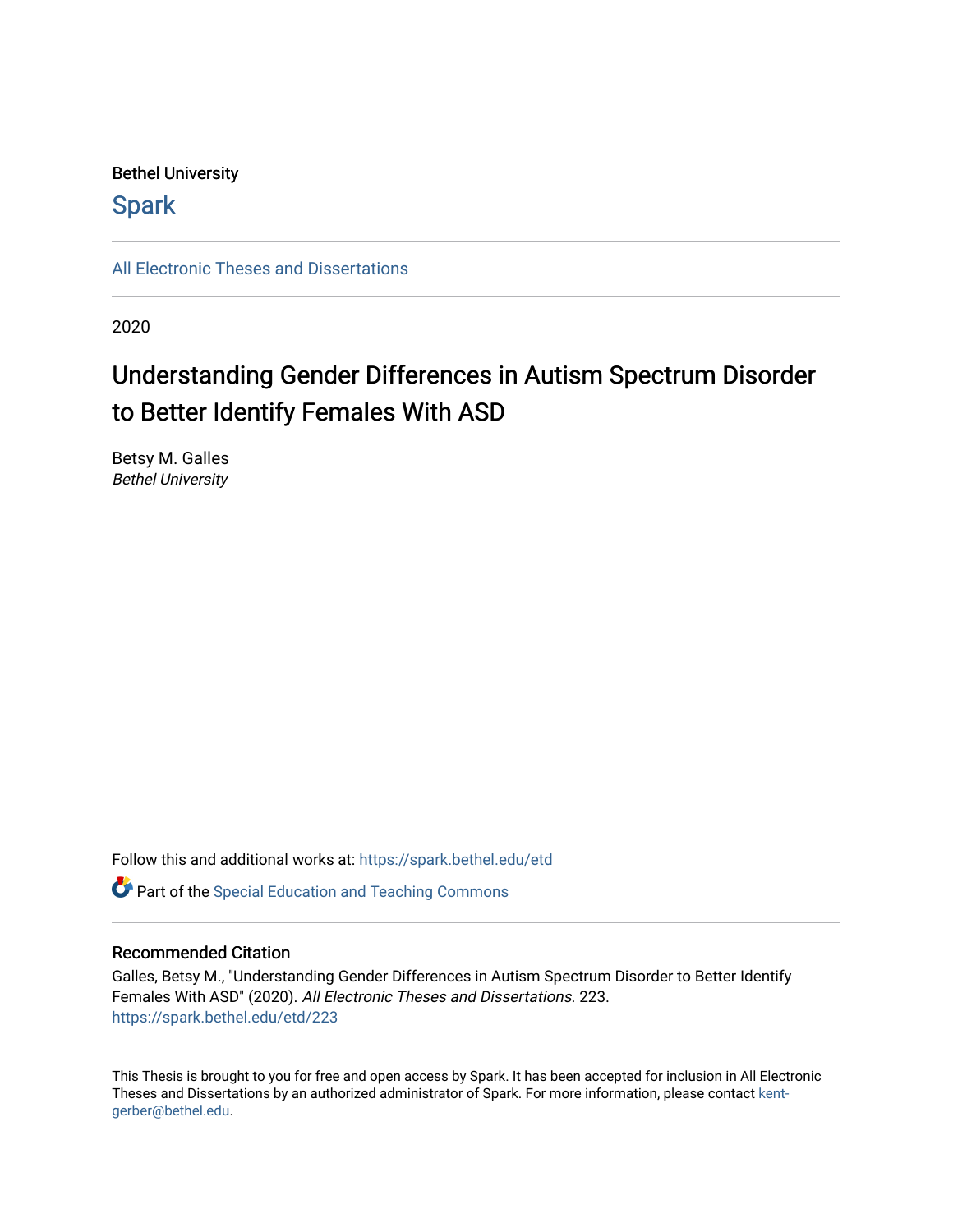UNDERSTANDING GENDER DIFFERENCES IN AUTISM

TO BETTER IDENTIFY FEMALES WITH ASD

A MASTER'S THESIS

## SUBMITTED TO THE FACULTY OF BETHEL UNIVERSITY

BY

BETSY GALLES

FOR THE DEGREE OF

MASTER OF ARTS

DECEMBER 2020

BETHEL UNIVERSITY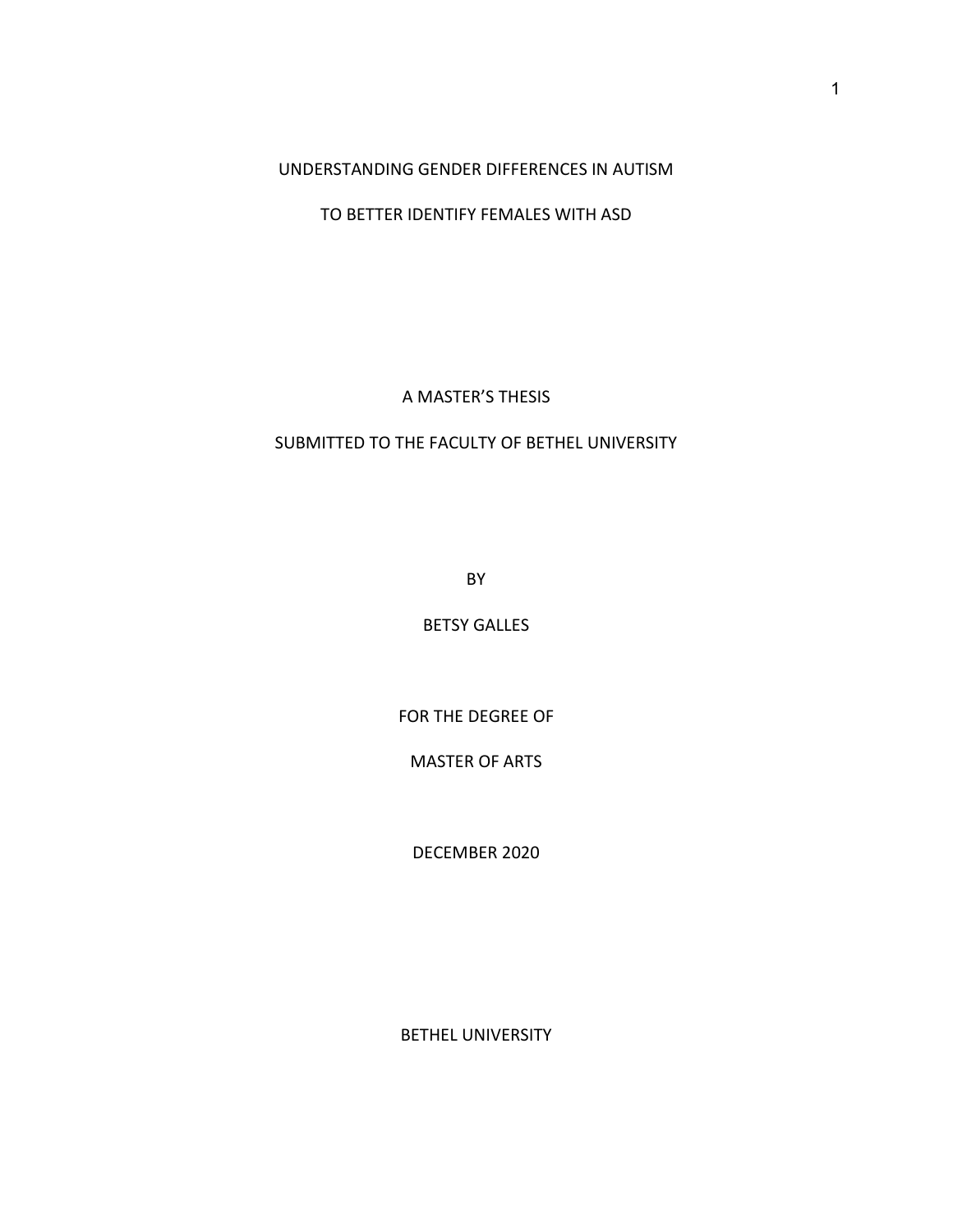### UNDERSTANDING GENDER DIFFERENCES IN AUTISM

### TO BETTER IDENTIFY FEMALES WITH ASD

BETSY GALLES

DECEMBER 2020

ADVISOR: SUSAN LARSON, M.A., M.S. CCC-SLP

DIRECTOR: KATIE BONAWITZ, Ed. D.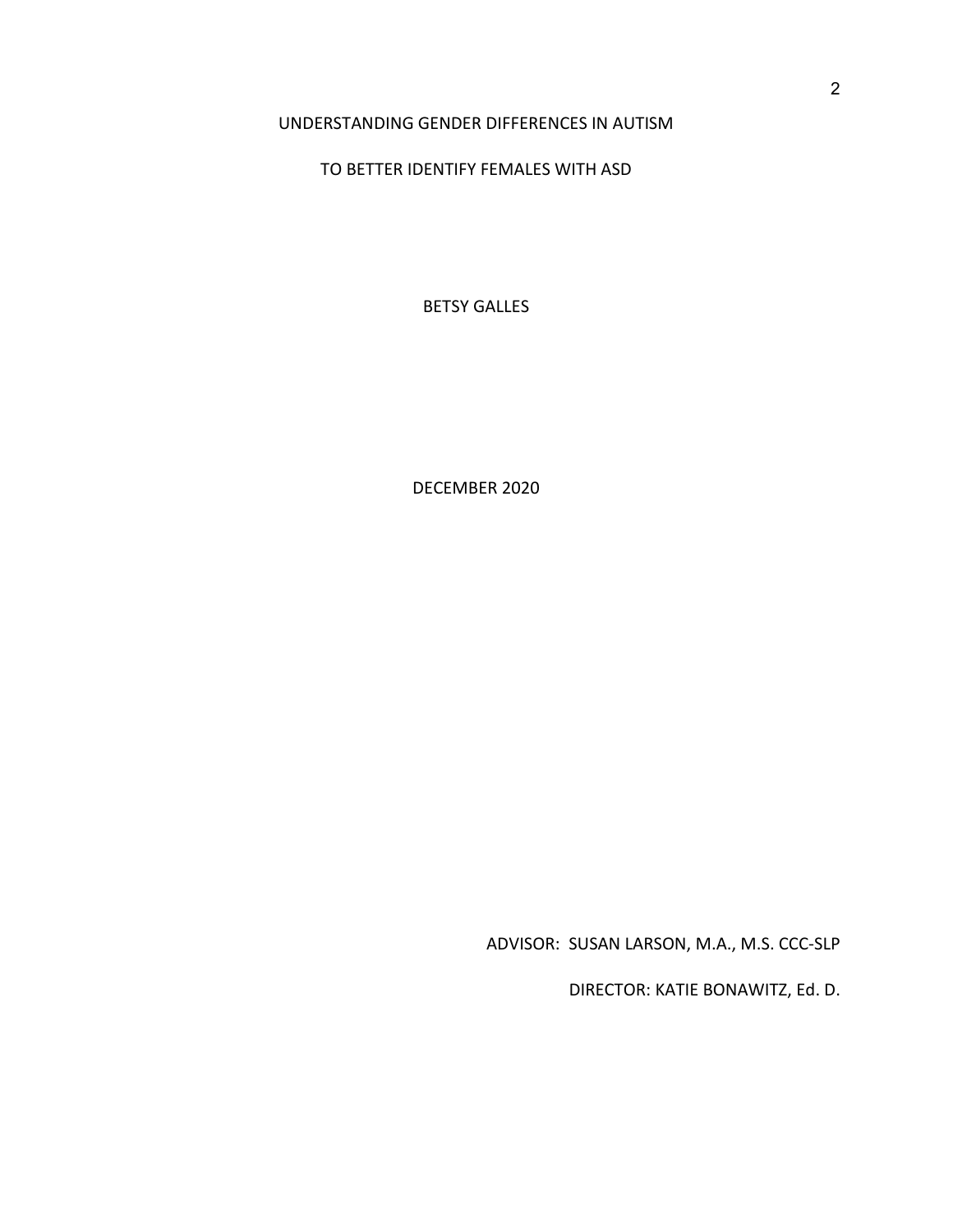#### **Abstract**

Males are diagnosed with Autism Spectrum Disorder (ASD) compared to females at a ratio of 4:1. When isolating for higher intellectual ability, the ratio increases to 10:1. Gender differences exist in restricted, repetitive behaviors and social interaction. Gender differences vary based on age, race, ethnicity, cognitive level, and socio-economic circumstances, assessment procedures, diagnostic tools, evaluator experience, and bias. Diagnostic test elements have been found to be biased toward males. With new knowledge based on the female presentation of ASD symptoms and behaviors, efforts must be made to update evaluation tools, properly train clinicians, and assess using instruments that accurately diagnose females who have been overlooked.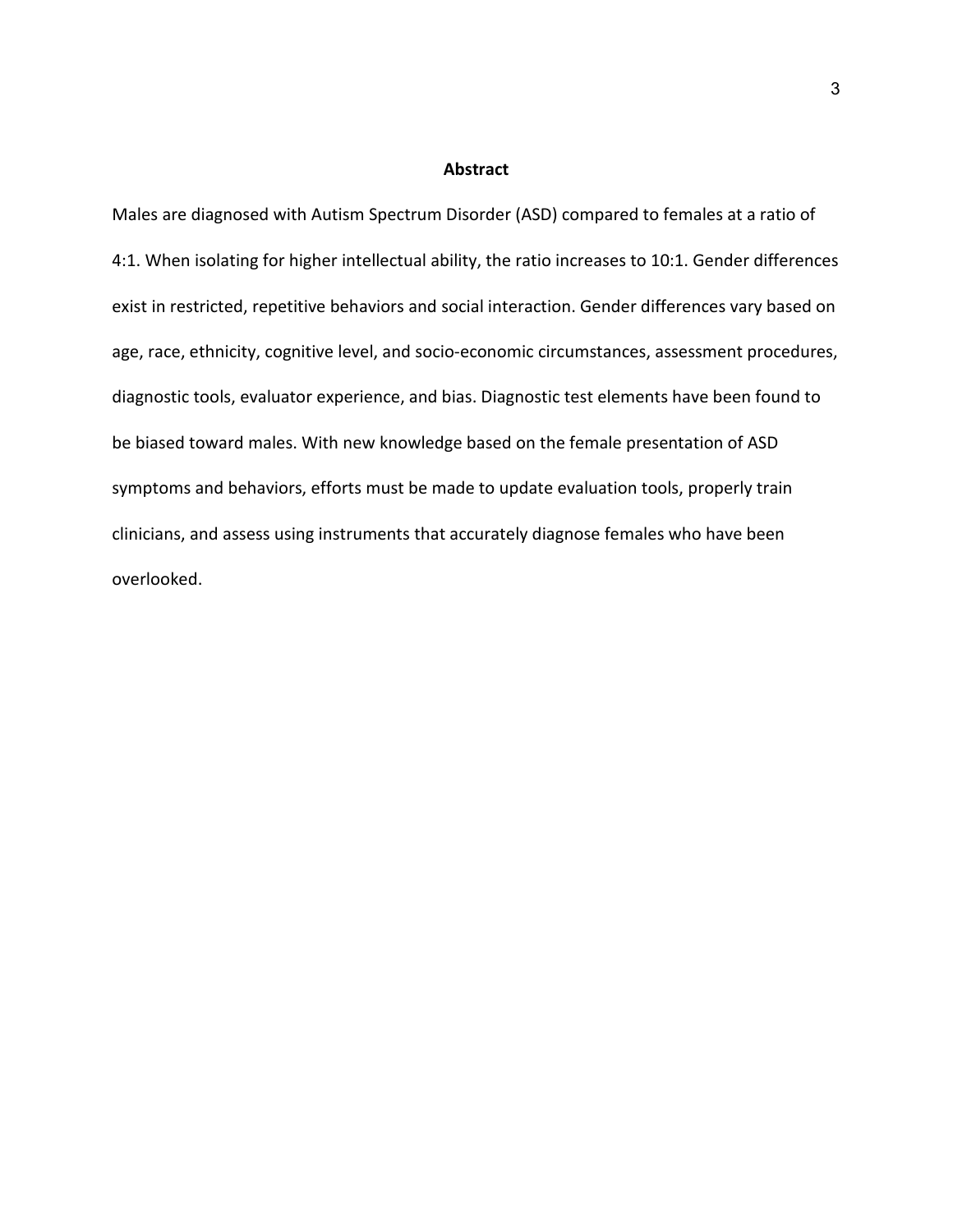# Table of Contents

| Abstract                                                                  | 3  |
|---------------------------------------------------------------------------|----|
| <b>Table of Contents</b>                                                  | 4  |
| Chapter I: Introduction                                                   | 5  |
| <b>Student Development and Learning Styles</b>                            | 5  |
| Chapter II: Literature Review                                             | 9  |
| Gender Differences in Repetitive, Restricted, and Social Behaviors (RRBs) | 9  |
| <b>Gender Differences in Early Years</b>                                  | 21 |
| Gender Differences in Social/Reciprocal Communication                     | 23 |
| <b>Gender Differences in Communication</b>                                | 40 |
| Testing Methods in ASD                                                    | 47 |
| Chapter III: Discussion and Conclusion                                    | 64 |
| <b>Professional Application</b>                                           | 64 |
| Limitations of the Literature                                             | 65 |
| Summary of the Literature                                                 | 67 |
| Implications for Future Research/Conclusion                               | 67 |
| References                                                                | 69 |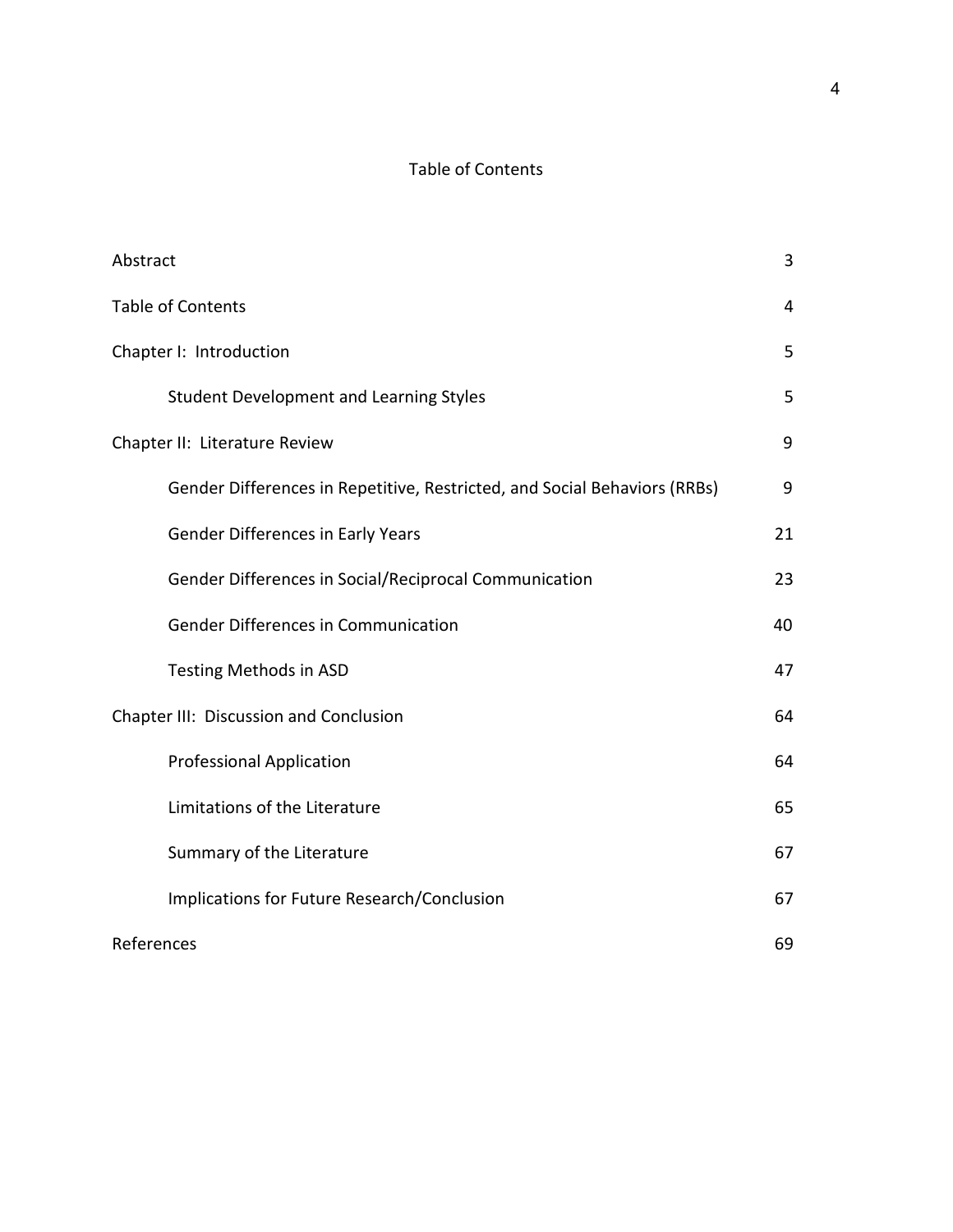#### **Chapter I: INTRODUCTION**

Autism Spectrum Disorder (ASD) is a developmental disability that causes social, communication, and behavioral challenges for individuals of all ages. Many factors are linked to ASD including genetic factors, chromosomal abnormalities such as Fragile X Syndrome, environmental factors, pregnancy, and behavioral factors. While there is no known autism cure for many children, early intervention has improved social and communication skills, reduced behavioral symptoms, and improved daily living skills resulting in a better quality of life.

Autism has gained a presence in our society due to the alarming rise in the number of children diagnosed each year. In 1988, Rain Man was the first motion picture to focus on an adult living with autism. In the fictitious drama, Raymond, "Rain Man," was a savant who lived in an institution and was visited periodically by his brothers. Beginning in the 2000's, many television shows have a lead character with autism including Parenthood (2010), Atypical (2017), and the Good Doctor (2017). The first ASD character to be played by a person with autism is Kayla Cromer in Everything's Gonna Be Okay (2020). Non-fictional movies such as the Temple Grandin story, have also aired recently.

Although ASD might seem like a relatively recent medical diagnosis, the word autism was first used in 1908 to refer to individuals thought to have schizophrenia, who were withdrawn and self-absorbed. In 1943 Leo Kanner, M.D. first used the term "early infantile autism" to describe children who were highly intelligent, displayed solitude, and rigid in their routine. In 1944 Hans Asperger described high-functioning individuals who showed social deficits and termed it Asperger Syndrome. In 1967 the term "Refrigerator Moms" was theorized as the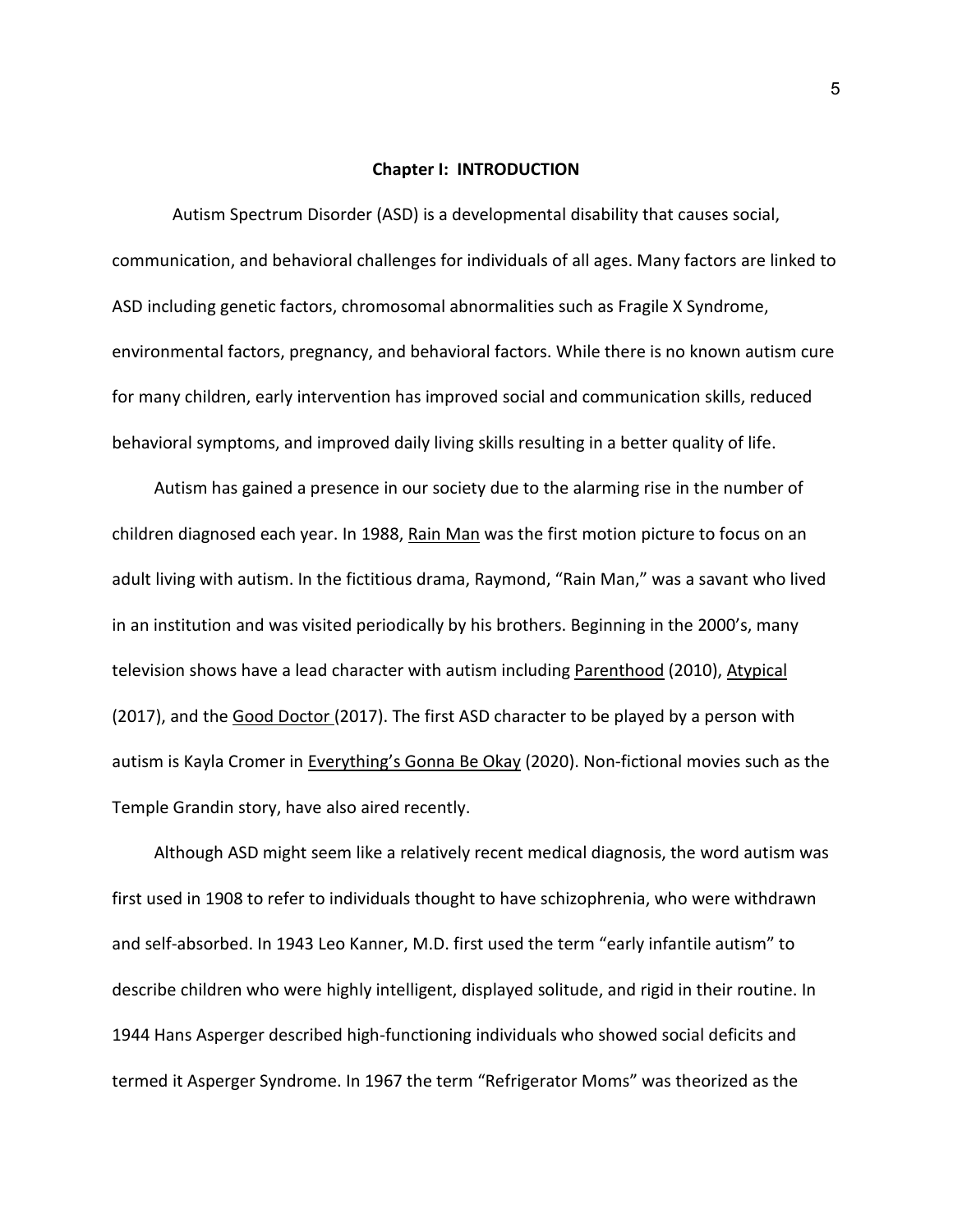cause of autism due to poor parenting. In 1980 Autism entered the Diagnostic and Statistical Manual of Mental Disorders (DSM) as a separate entity, no longer aligned with schizophrenia. In 1990, autism became a special education disability category, which allowed individuals with autism to qualify for special education. Now, over 70 years later, there is an entire spectrum of individuals with autism. All former categories of autism including autism, childhood disintegrative disorder, Asperger syndrome, and pervasive developmental disorder -not otherwise specified (PDD-NOS) fall under one umbrella titled Autism Spectrum Disorder (ASD). To be identified with a medical label of ASD, a diagnosis is required based on the Diagnostic and Statistical Manual - 5th edition (DSM-5). In the school setting, students are labeled with ASD if they meet criteria established by the federal and state mandates whether or not they have a medical diagnosis. Although studies of ASD have come a long way in the last 70 years, many questions remain surrounding the ratio gap between male and female diagnosis.

I recently interviewed a woman by the name of Susan, who shared her personal story with me about her children: 10-year-old twin boys and a 13-year-old daughter. One of her twin boys, John, was diagnosed with Asperger's when he was 5 years old (his twin brother, James, was typically developing). John had early developmental delays and his doctor recommended he receive ASD testing. Once diagnosed, John's early interventions included social skills, speech therapy, music therapy, and Applied Behavior Analysis (ABA). These interventions were successful for John. Today he is a happy boy with lots of friends and seems to have a well-adjusted life. Susan's daughter, Jane, on the other hand, was diagnosed with ASD at the age of 8. Jane did not have any developmental delays and she demonstrated typical development in her early years. Due to mental and emotional problems, she eventually visited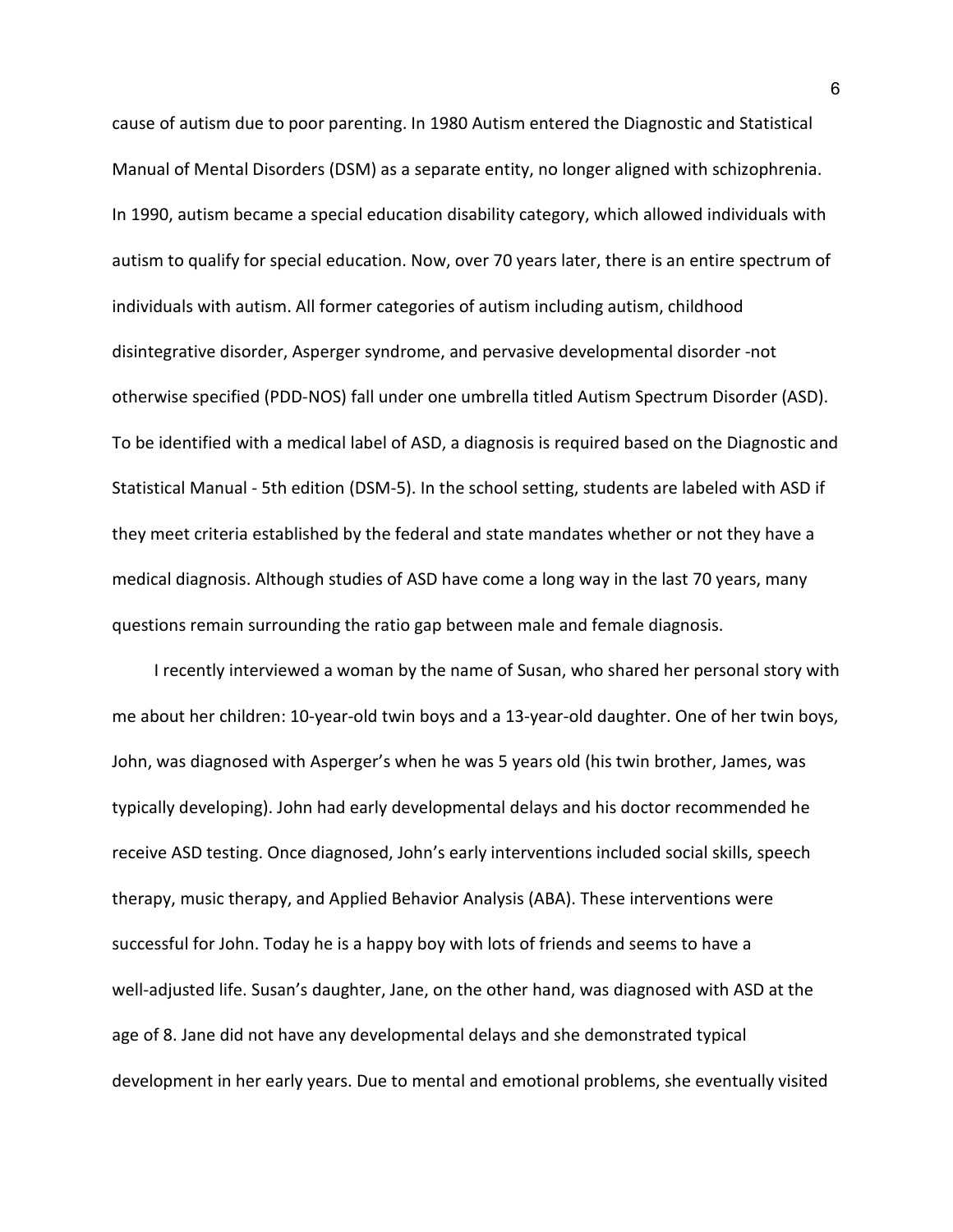a psychologist, who recommended that she have an ASD evaluation. Jane was diagnosed with ASD at the age of eight. Interventions for Jane were not as successful as they were for her brother John according to her mother. Jane refused ABA Therapy because she "hated being told what to do", and eventually, her parents agreed to discontinue the therapy because it was too stressful for both Jane and her entire family. This struck me hard as I realized how one person's behavior can affect an entire family experience and their emotional health. Overall, according to Susan, the interventions for her daughter seemed "very ineffective". Jane memorized responses to questions and mimicked appropriate behavior that she learned from books and activities. She masked her ASD behaviors during assessments and could easily fly under the radar as achieving. Little attention was paid to her or her emotional stability, and she grew to have very low self-esteem. Susan explained how her daughter was lonely. Jane had no friends, played alone during recess, and could not develop reciprocal relationships at school. In addition, because Jane "looked normal", teachers often treated her as typically developing, and did not offer her the necessary support she needed to succeed. Susan explained that they lived in a small town and the educational practices were very "old- fashioned"; meaning the school culture did not recognize and support ASD or students with special needs. When Jane transitioned into middle school, she "fell through the cracks" because she struggled with executive functioning and did not have the support necessary to help her succeed in school. It was at that time that Susan pulled Jane from the public-school system and began homeschooling. According to Susan, there was no other option at that point. Susan was not prepared to take on this responsibility and it flipped her life upside-down. Today Susan receives mental health therapy for herself and to help her family. This story was a revelation for me as I had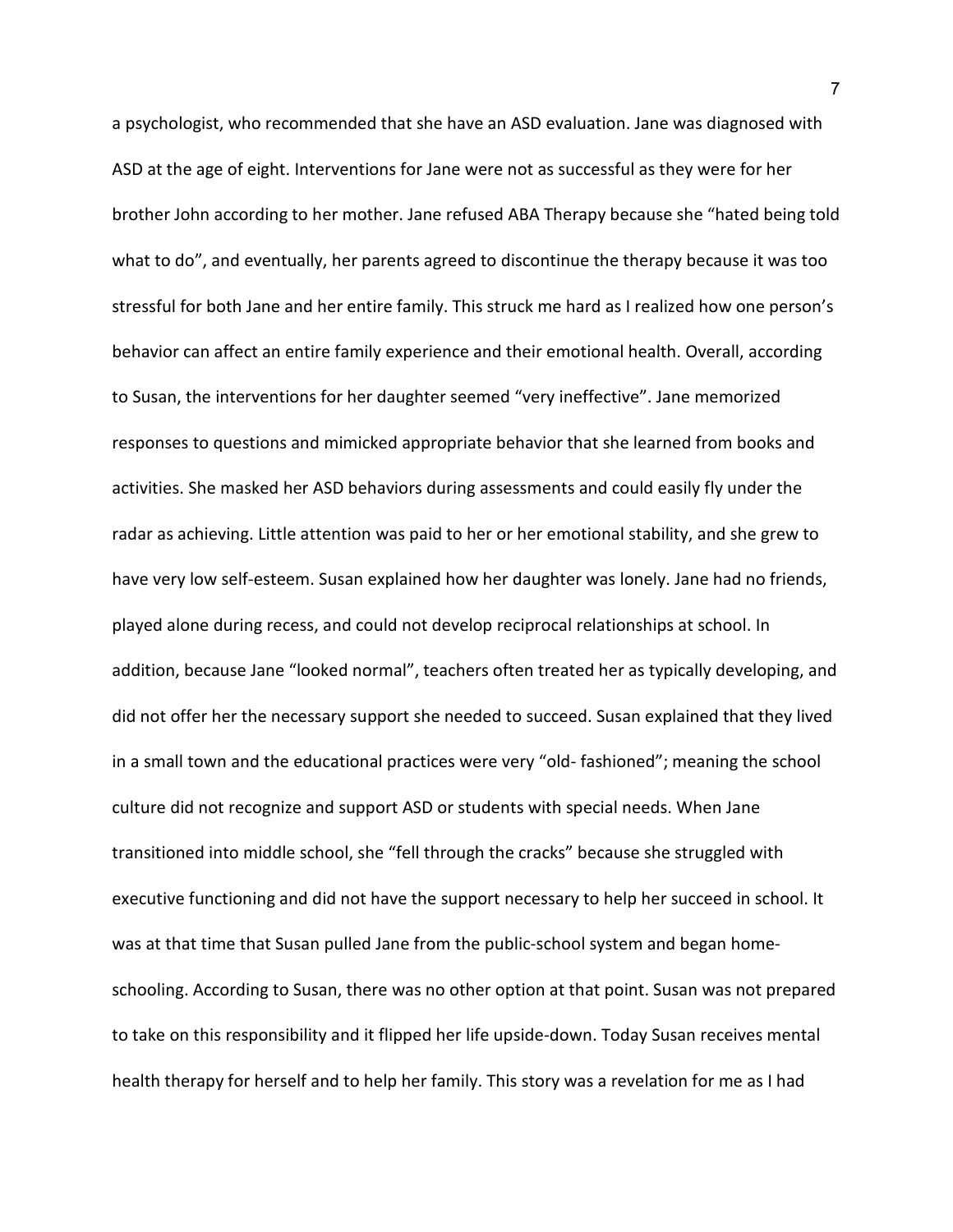recently completed my educational ASD license and was eager to begin my journey into special education. Susan's story propelled me into my research as to why there are so few girls diagnosed with ASD compared to boys. I wanted to learn more about why girls are diagnosed later in life as compared to boys. Were the assessments not finding enough data to support a diagnosis for girls?

Studies have indicated a higher dominance of Autism Spectrum Disorder (ASD) in men than in women, with a male-to-female ratio of 4:1 (Fombonne 2003). As intellectual ability increases (IQ >70), the ratio increases to 10:1. This suggests that most females diagnosed with ASD also have an intellectual disability (Fombonne2009). Moreover, females who are diagnosed with ASD typically receive the diagnosis at a later age than males (Begeer et al. 2013).

Even though studies have been done over the last 10 years, research on gender differences in ASD is far from complete. We need to better understand what differentiating behaviors exist between the genders, and what variables contribute to those differences so as to affect the outcome.

The guiding question leading to my thesis work, "Gender differences in Autism Spectrum Disorder – How can we better identify females with ASD". My research dives into the distinct categories of ASD behaviors and where differences exist. Many variables exist within each research study and are important to note and understand when interpreting the outcomes. We must remember that ASD is a spectrum and individuals are unique in how they behave and cope with their behaviors. Once we realize the spectrum of behavior, it enables us to better identify the individual.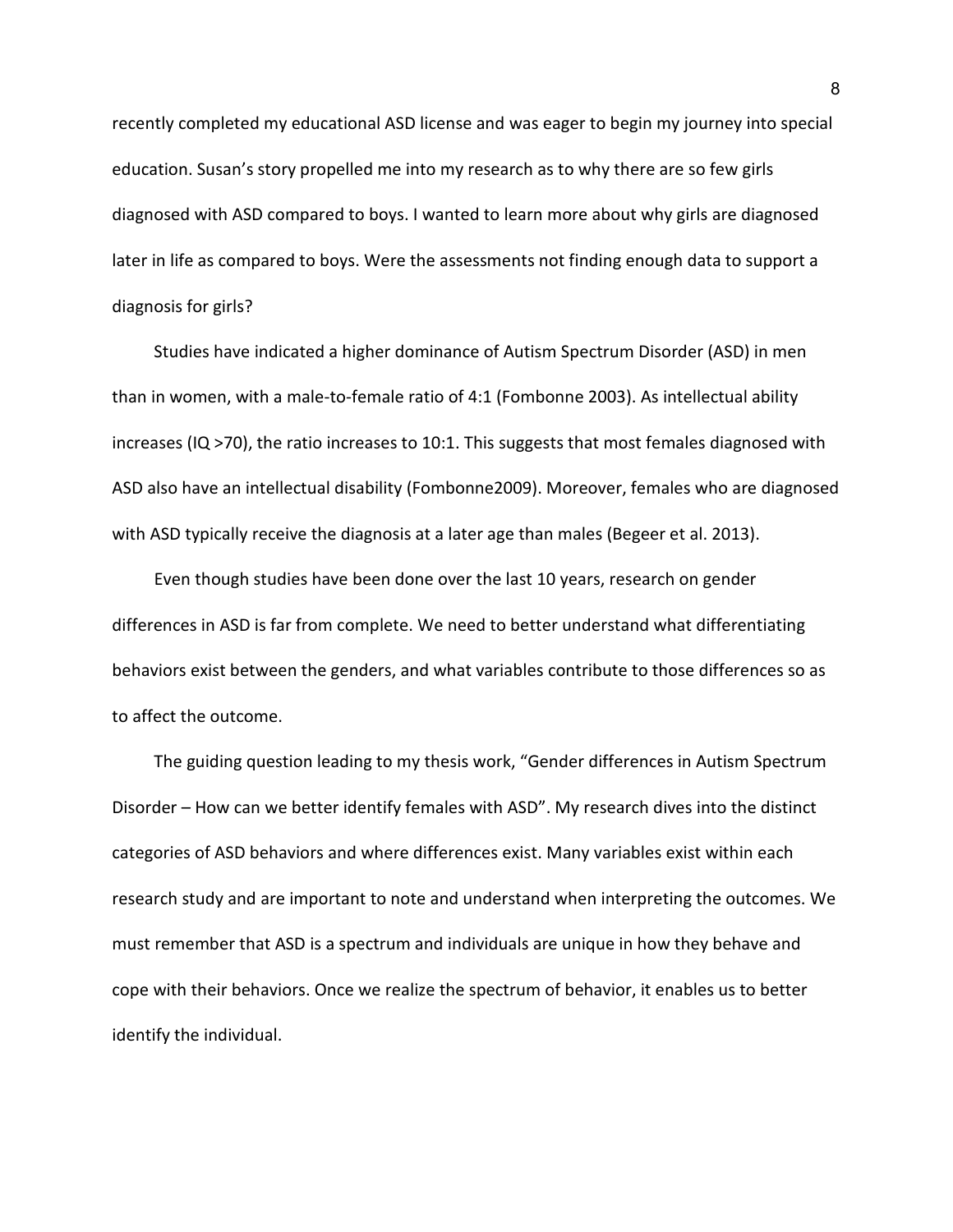I have divided my research into the following sub-categories: Social Gender Differences, Communication Gender Differences, Repetitive & Restrictive (RRBs) Gender Differences, Early Diagnosis, Camouflage, and Testing Instruments. As you will see in the following pages, many factors contribute to each study outcome, such as age, IQ, the testing environment, the various assessment/screening tools, clinician impact, size of testing sample, and the subjective observations made by parents, clinicians, and teachers.

### **CHAPTER II: LITERATURE REVIEW**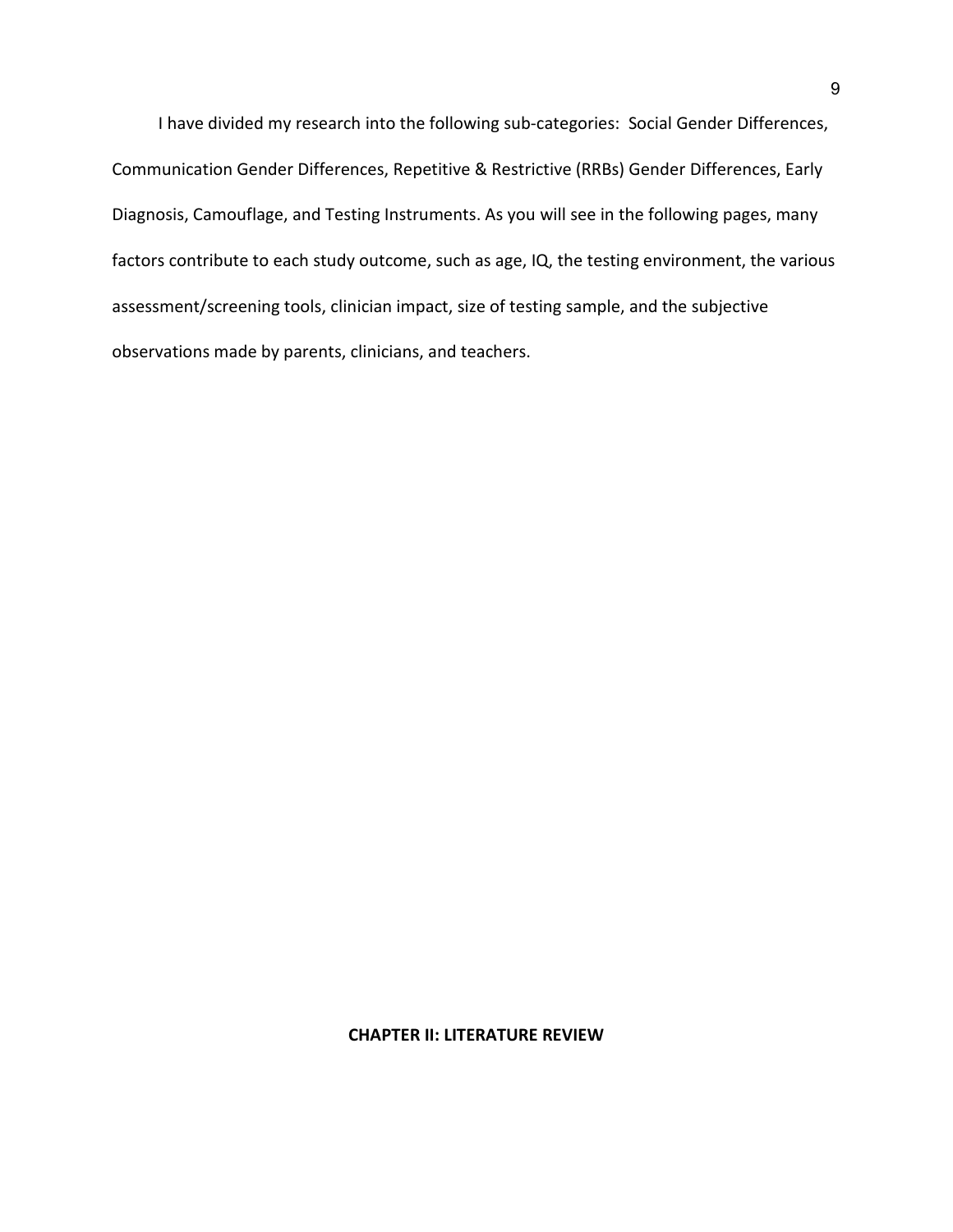# **Gender differences in Autism Spectrum Disorder – How can we better identify females with ASD?**

To locate the literature for this thesis, the author searched Education Journals, ERIC, EBSCO Mega FILE, and SpringerLink for publications from 2009 to 2020. This list was narrowed by only reviewing published empirical studies articles from peer-reviewed journals focused on gender differences within the Autism Spectrum Disorder (ASD); in particular, gender differences in females. The key words used in the searches were "ASD in Females", "Gender Differences in ASD", "Under Diagnosed Girls with ASD", "Late Diagnosis for Girls with ASD". Chapter II structure reviewed the most recent research on gender differences in ASD diagnosis to better understand the discrepancy in diagnosis between males and females (Ratio of 4:1).

### **Gender Differences in Repetitive, Restricted, and Social Behaviors (RRBs)**

 Mandy et al. (2012) completed a study prior to the DSM-5, which reclassified autism to a spectrum and reduced the criterion from three to two areas. The focus of the study was to better understand gender differences in core ASD symptoms over time. The study was completed over a 10-year period. Subjects were initially tested for core differences; the differences were observed longitudinally and analyzed in-depth to further understand the changes through continued analyses. The study prioritized having enough statistical power, and included females of similar ages observed over time, using varied statistical methods that included parent and teacher observations. The overall focus was to investigate high functioning females with ASD over time and to determine the differences compared to males.

Fifty-two females and 273 males were included in the study. The participants were primarily Caucasian, along with a mixed heritage of African-Caribbean and Asian. Families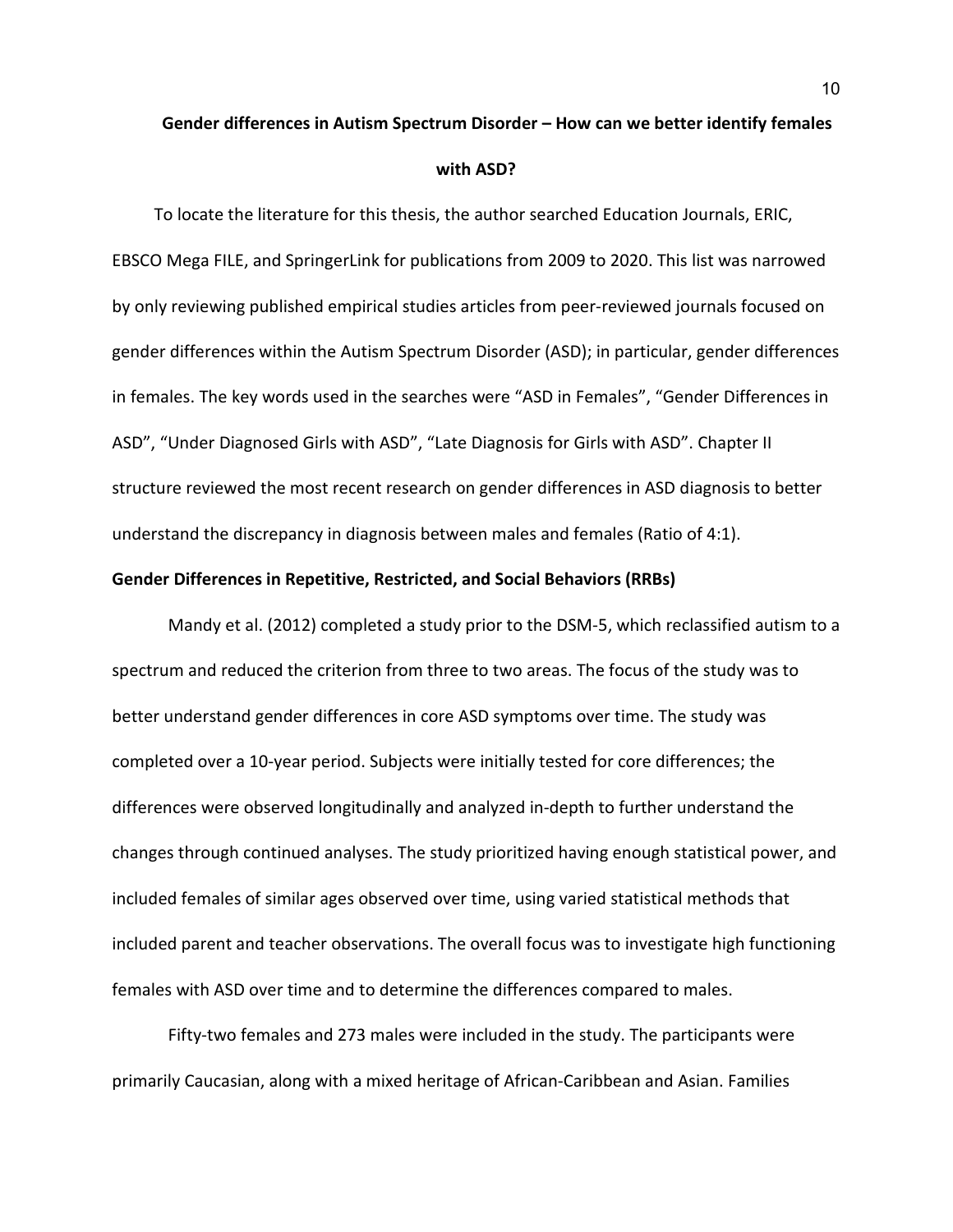varied in socioeconomic status. Testing and analyses included the Autism Diagnostic Observation Schedule (ADOS), Strengths and Difficulties Questionnaire (SDQ), Developmental Dimensional and Diagnostic Interview (3Di), British Picture Vocabulary Scale, and Wechsler Intelligence Scale Third Edition (WISC III) and WISC IV.

The results found no significant differences in Reciprocal Social or Communication symptoms between gender; however, according to the ADOS and the 3Di parent reports, there were more RBBs observed in boys compared to girls. This supported the theory of 'Extreme Male Brain", which suggested that the male brain tended to systemize or recognize patterns in a technical pattern, whereas females perform better in social areas. No gender differences were reported over time for visuo-spatial impairment, gross motor, auditory sensitivity, or feeding difficulties. However, there was a trend noting that fine motor skills were better for girls as they got older as compared to boys. In the early years, there was no significant difference. In addition, parents reported more emotional symptoms in girls compared to boys but no difference in hyperactivity, inattention, conduct, peer problems, or prosocial behavior. According to the teacher report, boys had more problems with hyperactivity, inattention, and prosocial behavior. There was a trend showing that boys had fewer peer relationships compared to girls. This was not affected by age. Although this study was larger in size and included multifaceted assessments including parent/teacher reports and observations, it did not include lower functioning participants with ASD. In addition, data was not available for all participants on the ADOS and SDQ assessments. Age effects were limited and need further analysis over a longer period (Mandy et al., 2012).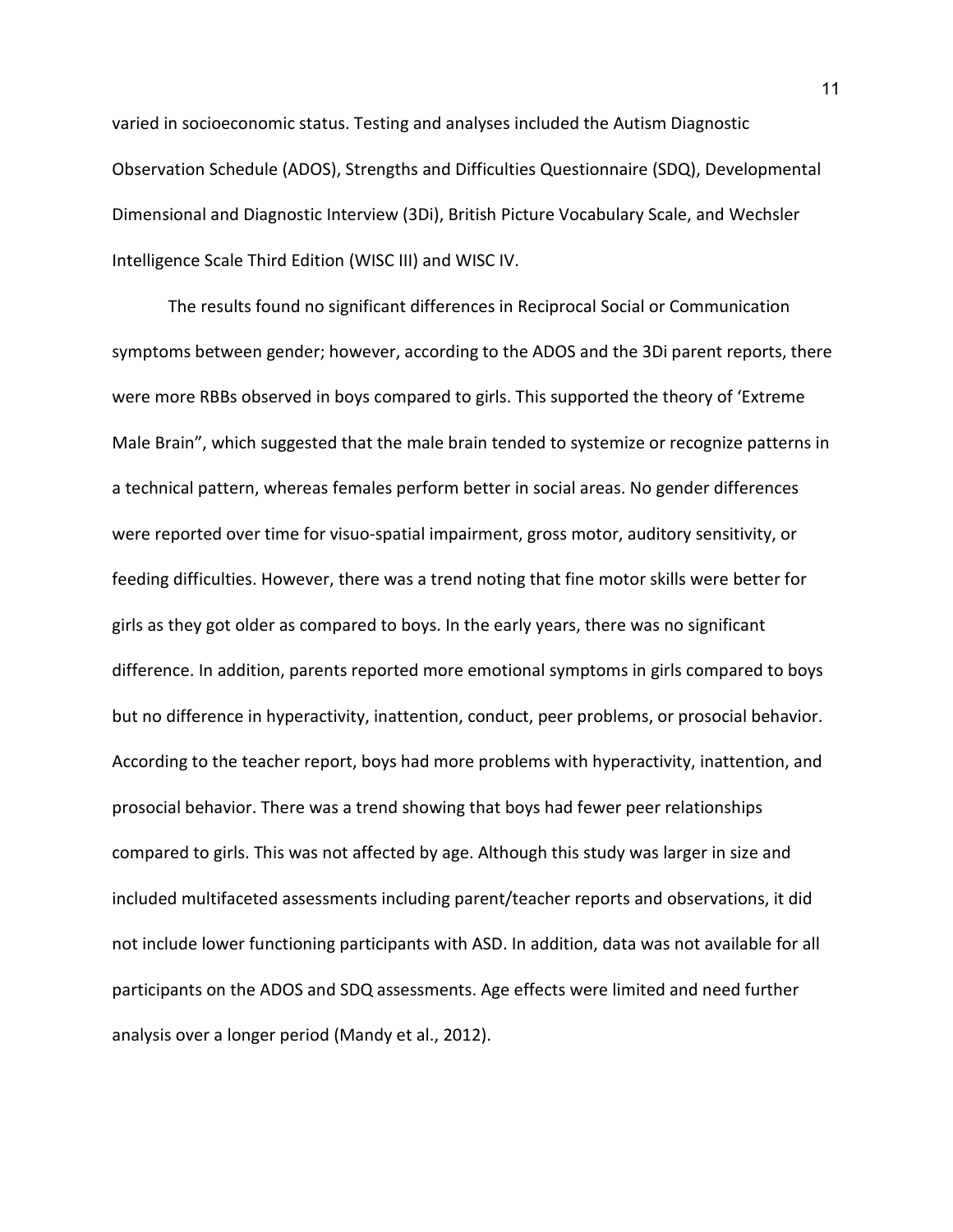Hiller and Weber (2014) evaluated and recorded subject's ASD characteristics based on the criteria found in the Diagnostic and Statistical Manual, Fourth Edition (DSM-IV) and the DSM-5 and compared the differences between males and females. The study focused on specific deficits within the range of criteria that resulted in the clinician's diagnosis of ASD. The data allowed for an in-depth focus on behaviors as reported by parents, teachers, and clinicians across different environments. Sixty-nine girls were paired with 69 boys diagnosed with highfunctioning ASD (IQ >70). Probability ratios considering gender differences were noted in the data. Subjects were scored *Yes* for meeting the criteria, *Somewhat* for partially meeting the criteria, and *No* for not meeting the criteria (Hiller and Weber, 2014).

 Behaviors for social and repetitive/ritualistic domains were reviewed using the DSM-IV. In the social domain, no significant differences were found for non-verbal or sharing-of-interest criteria. However, considering behaviors rated *Somewhat,* or *Partially met*, females could be significantly predicted to achieve in both areas of non-verbal and sharing of interests. No significant differences by gender were found in peer relationships and social/emotional reciprocity. In the Restricted and Repetitive behavior (RRB) domain, the criteria for restricted or fixated interest was significantly predicted between genders. A subject who failed this category was 10 times likely to be female. Strict routine adherence, stereotyped movements, and preoccupation with parts of objects all failed to significantly predict gender (Hiller and Weber, 2014).

 Hiller and Weber (2014) considered specific behaviors within each criterion using the DSM-5 standards, where the participants met all criteria for high-functioning ASD under the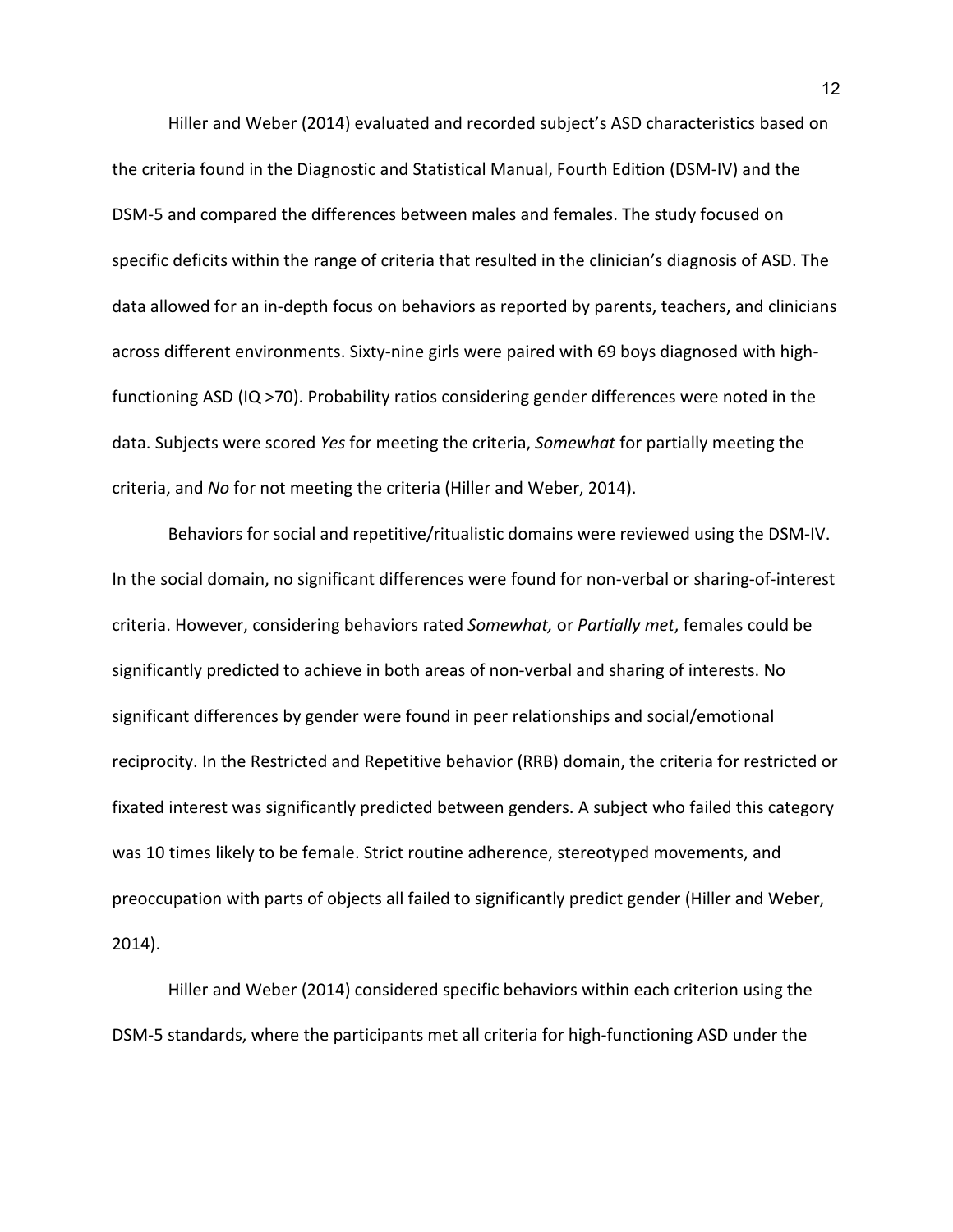DSM-IV-TR. The following behaviors indicated ways that girls presented differently from boys based on the DSM-5:

1. Social and Emotional Reciprocity – 17% of girls (only one boy) demonstrated greater ability to engage in reciprocal conversation, 50% of girls (only 18% of boys) had some ability to engage in reciprocal conversation and 38% of girls (only 13% boys) were more willing to share their interests.

2. Non-verbal Communicative Behavior – 34.5% of girls (only 9% of boys) had no impairment in non-verbal and verbal behaviors. The ability to understand and interpret non-verbal cues was not predictive of gender. Only 10% of girls (0 boys) had no impairment in this category.

3. Friendships and Public Appearance – 45% of girls (18% of boys) revealed no impairment for imaginative play, 30% of girls (18% of boys) had partial impairment for imaginative play (noted, partial could suggest the children were scripting). Friendships manifested differently between boys and girls, such as 50% of girls (31% of boys) initiated friendships but struggled to maintain them. Sixty-five percent of boys (40% of girls) had trouble both initiating and maintaining friendships, suggesting boys struggled significantly and more noticeably with friendships than girls. Only 19% of girls (1 boy) displayed the ability to regulate their behavior in a variety of scenarios. Overall, girls were more likely to regulate behaviors in public, such as controlling voice volume, avoiding inappropriate comments, or having meltdowns. However, according to parent reports, these skills presented problems for girls in some situations.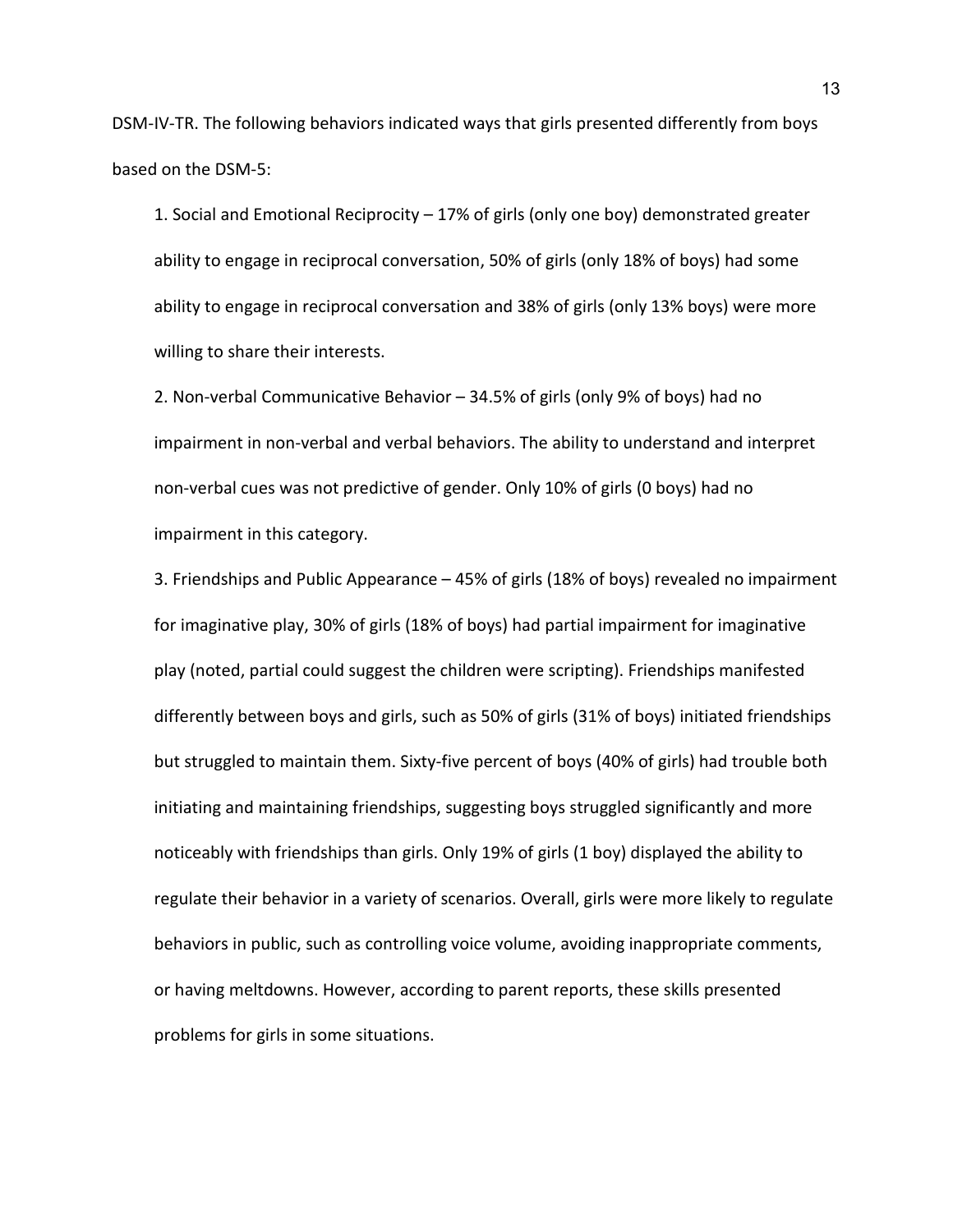4. Twenty-seven percent of girls (6% of boys) did not meet criteria for stereotyped use of objects (lining up or sorting objects). Sixty percent of girls (29% of boys) had interests in the "seemingly random" category, such as rocks, stickers, or pens. Meeting criteria in this category significantly predicted the child to be a girl. The "screen time fixations" category strongly predicted the child to be a boy. Thirty-eight percent of boys (9% of girls) showed obsessive interest in screens, such as iPads and watching YouTube. Slight variations in obsessions around a television program or character, or obsession over a particular toy were noted. When categorizing restricted interests by age, boys under seven seemed to focus around wheeled toys but changed when they got older to screen time. Girls remained the same with random interests (Hiller and Weber 2014).

Diagnostic comparisons between the DSM-IV and the DSM-5, revealed that 31.4% of girls compared to 17.5% of boys would not have been diagnosed per the DSM-IV. The primary reason was because girls would not have met one of the three criteria in the social domain. Sixty-nine percent of girls failed to demonstrate a specific impairment in non-verbal communication. Boys met criteria across all three domains. The percentages were based on children diagnosed with Pervasive Development Disorder-Not Otherwise Specified (PDD-NOS) or Asperger's Disorder, now identified as higher-functioning ASD (Hiller and Weber 2014).

 Observational behaviors of RRBs and social presentation described why ASD might be harder to diagnose in girls as compared to boys. This study explored that girls may exhibit fewer behaviors in the school environment and described how social impairments in girls appeared differently than the typical male-centric presentation of ASD (Hiller and Weber 2014).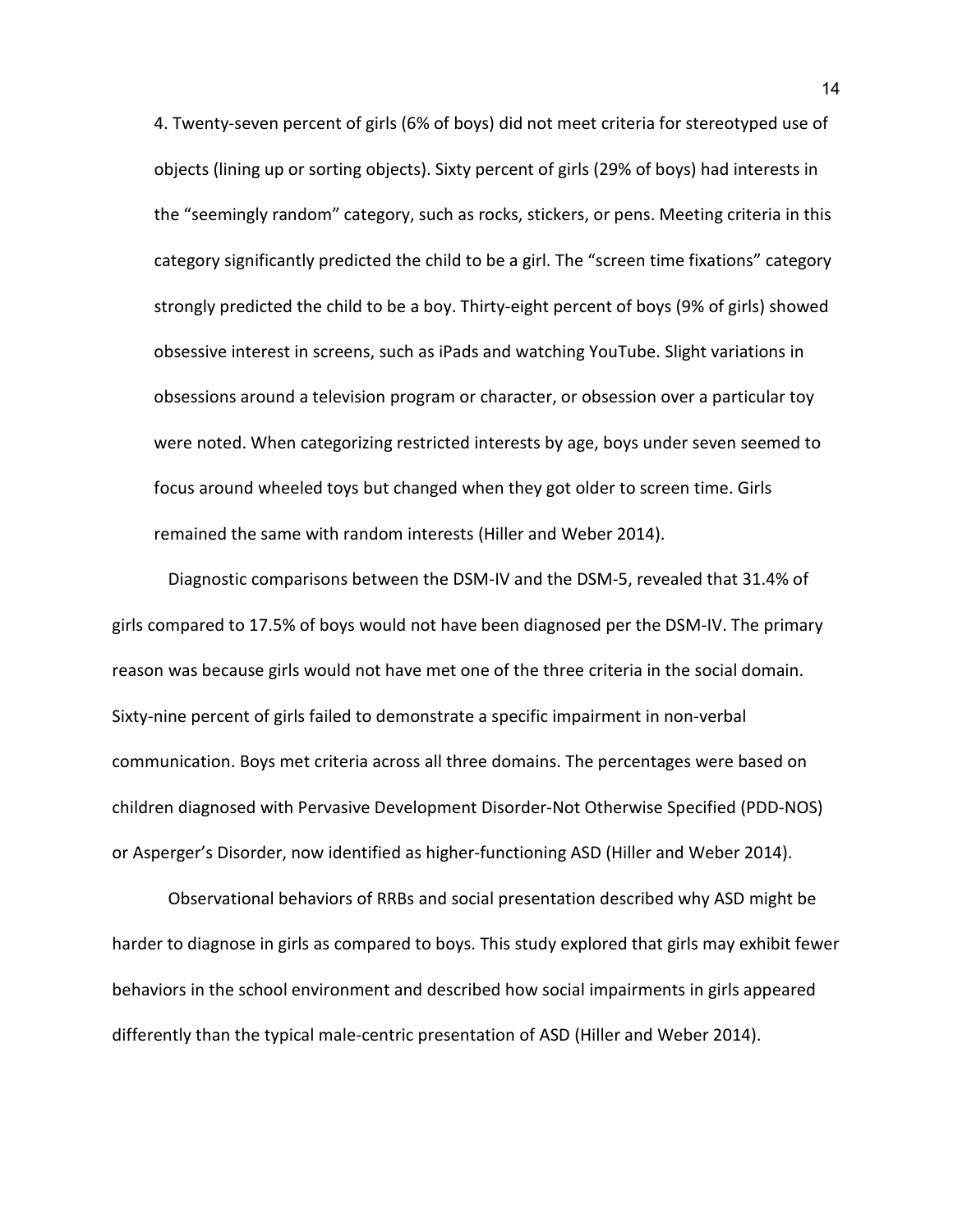The strength of this study was the data collected from a variety of sources (parents, clinicians, and teachers) that included a large sample of higher-functioning girls diagnosed with ASD. However, more research is needed to continue evaluating whether girls present behaviors differently than boys by exploring whether the differences are typical sex differences or if they are created by the way children are socialized (Hiller and Weber 2014).

 Van Wijngaarden-Cremers et al. (2014) noted that many of the past autism studies contradicted each other when considering gender differences in the ASD core criteria areas. Researchers performed a systematic review of gender differences in core symptoms of ASD from infancy to adulthood. After screening over 500 peer reviewed articles they focused this study on information from 22 articles that specifically looked at the three core symptoms. The information was then divided into the following groups: 1. Sample size, 2. Gender distribution, 3. Age, 4. ASD diagnostic criteria used, 5. Test instrument used, 6. Scorer, and 7. Test scores.

The results showed that females exhibited fewer RRBs than males after the age of six. However, before the age of 6, no significant differences between gender in symptom severity from all three domains: communication, social behavior, and RRBs were noted. The results were viewed from three different perspectives. The first perspective stated that females truly showed fewer RRBs and stereotypical behaviors than males. Females presented behaviors with a different phenotype than males. Biological and environmental factors may have contributed to these differences, and these factors continued to be studied so that we may understand them better. One theory, for example, stated that there is an unknown mechanism in females that allows them to cope and hide their symptoms so they are not as "observable" as in males.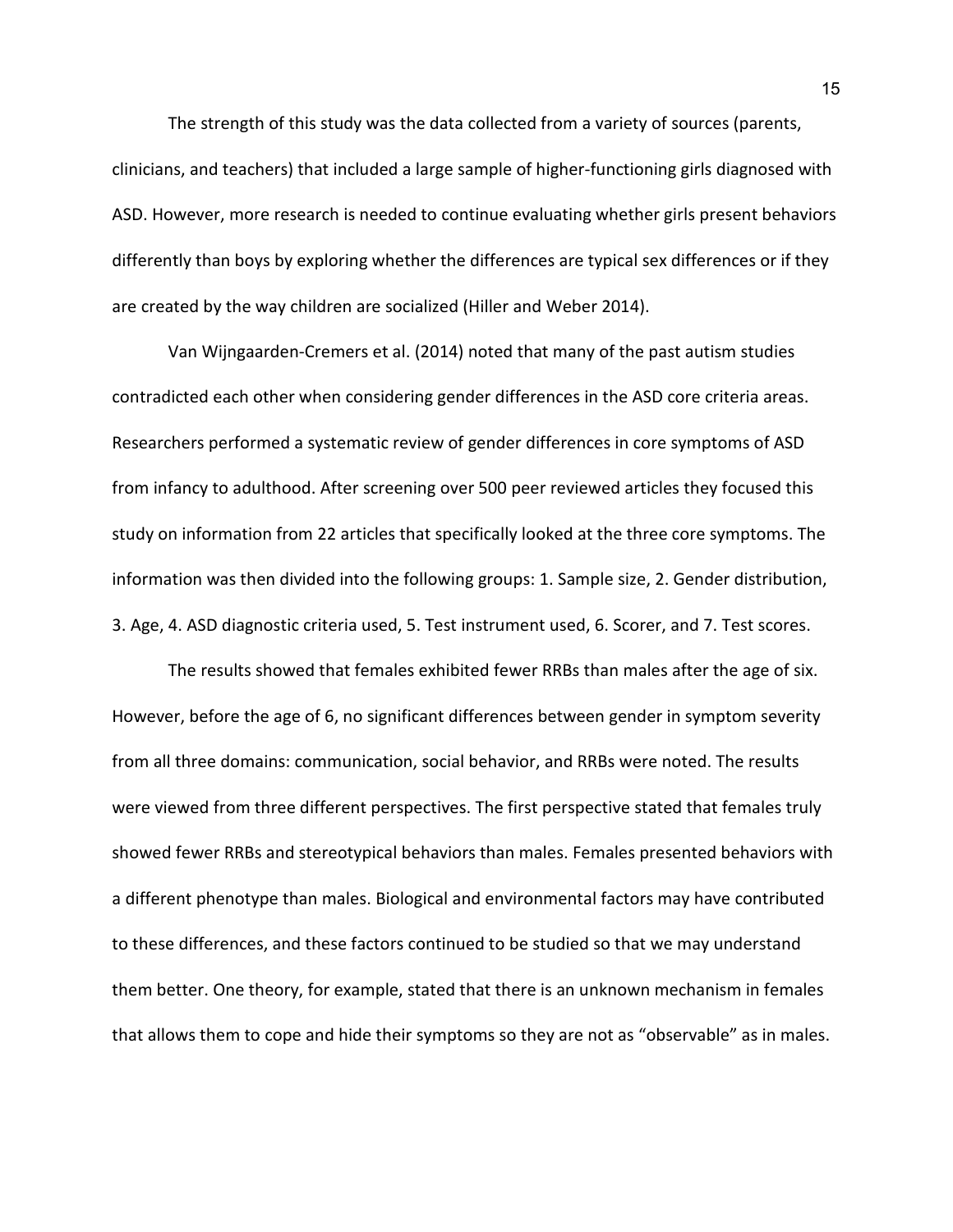This suggests the diagnostic tools are biased toward male behaviors and a contributing factor as to why many females are un or mis-diagnosed.

A second perspective suggested that intellectual ability was a contributing factor to diagnosing females with ASD. In this case, females with low IQ may be over represented for ASD since stereotypical behaviors such as RRBs and communication deficits were also found in people with intellectual disabilities.

The third perspective suggested that females presented less severe social and communication deficits than males and were seen more as "shy" or "anxious". This misrepresentation could result in failure to diagnose or mis-diagnose. Females with internalizing disorders such as anxiety were referred less often than males because these symptoms were considered somewhat normal for females.

Overall, this study showed that gender differences existed in RRBs but not significantly in Social or Communication behaviors. The reasoning behind the differences in behaviors can be due to biological factors such as phenotype, IQ, and age. More research is needed to identify contributing factors and to use better diagnostic tools specifically for females. There is a new screening tool used called the Autism Spectrum Screening Questionnaire - Revised Extended Version (ASSQ-REV) which is more sensitive regarding the female features of ASD (Van Wijngaarden-Cremers et al., 2014).

According to the study by Harrop et al. (2015), past research on girls with ASD varied widely based on the number of variances during studies. It was challenging to find general truths about girls with ASD while considering the many variances, so researchers focused on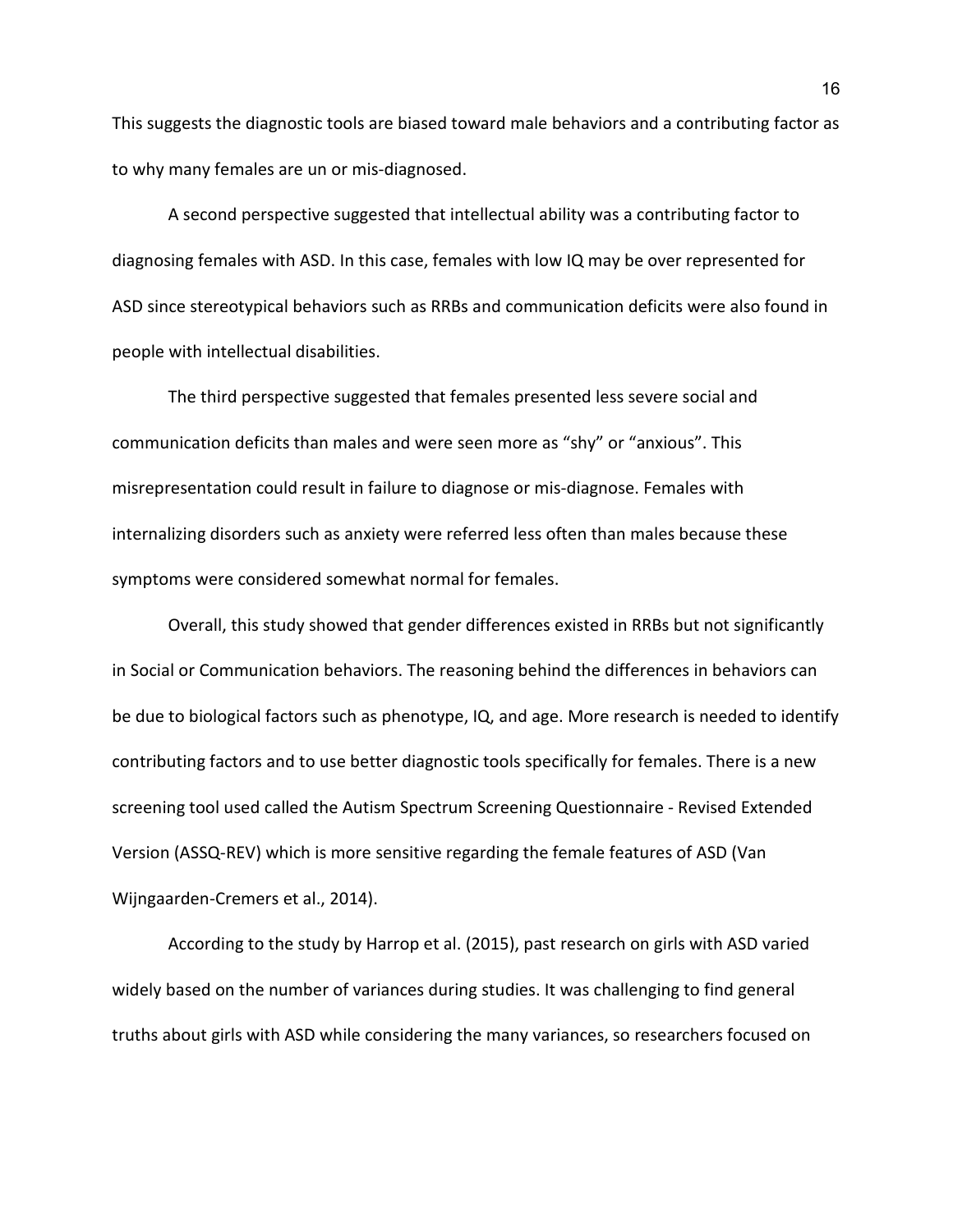specific criteria and developed conclusions based on the results. The results delineated common themes used to address or explain the gender gap in ASD.

Harrop and her colleagues were interested in two main behaviors that provided social advantages for typically developing girls compared to boys: Joint Attention and Behavioral Request. The purpose of Harrop's study was to determine if these behaviors also benefited young girls compared to boys with ASD. Differences between the genders would help explain the reason girls are under or mis diagnosed in their early years (Harrop et al., 2015).

 The study involved 29 girls with ASD matched with 29 boys with ASD. They were matched through similar ADOS-2 and Mullen Scales of Early Learning (MSEL) scores. They were also matched by age, 22 to 36 months. The children were video-taped either at home playing with a caregiver or in a classroom playing with a clinician. Two assessments were administered: 1. The Structured Play Assessment (SPA), and 2. Early Social Communication Scales (ESCS). SPA is a 20-minute play interaction where the examiner observes the complexity of the child's play with a toy. The examiner cannot provide a model, but can respond to a child's communication. Play was grouped into four categories used in previous studies: Simple, Combination, Presymbolic and Symbolic play. Behaviors were coded and identified by complexity. The ESCS assessment elicits verbal and non-verbal communication skills with a non-verbal developmental age between six and 30 months. This was a 20-minute interaction where the examiner faced the child at a table that displayed basic items (such as a wind-up toy, comb, book, ball, car) put out of the child's reach. Colorful posters were placed around the room. The examiner tried to engage the child by pointing to a poster and saying, "Give it to me.", to prompt the child to engage in a social game and turn-taking. They were looking for "initiation of joint attention"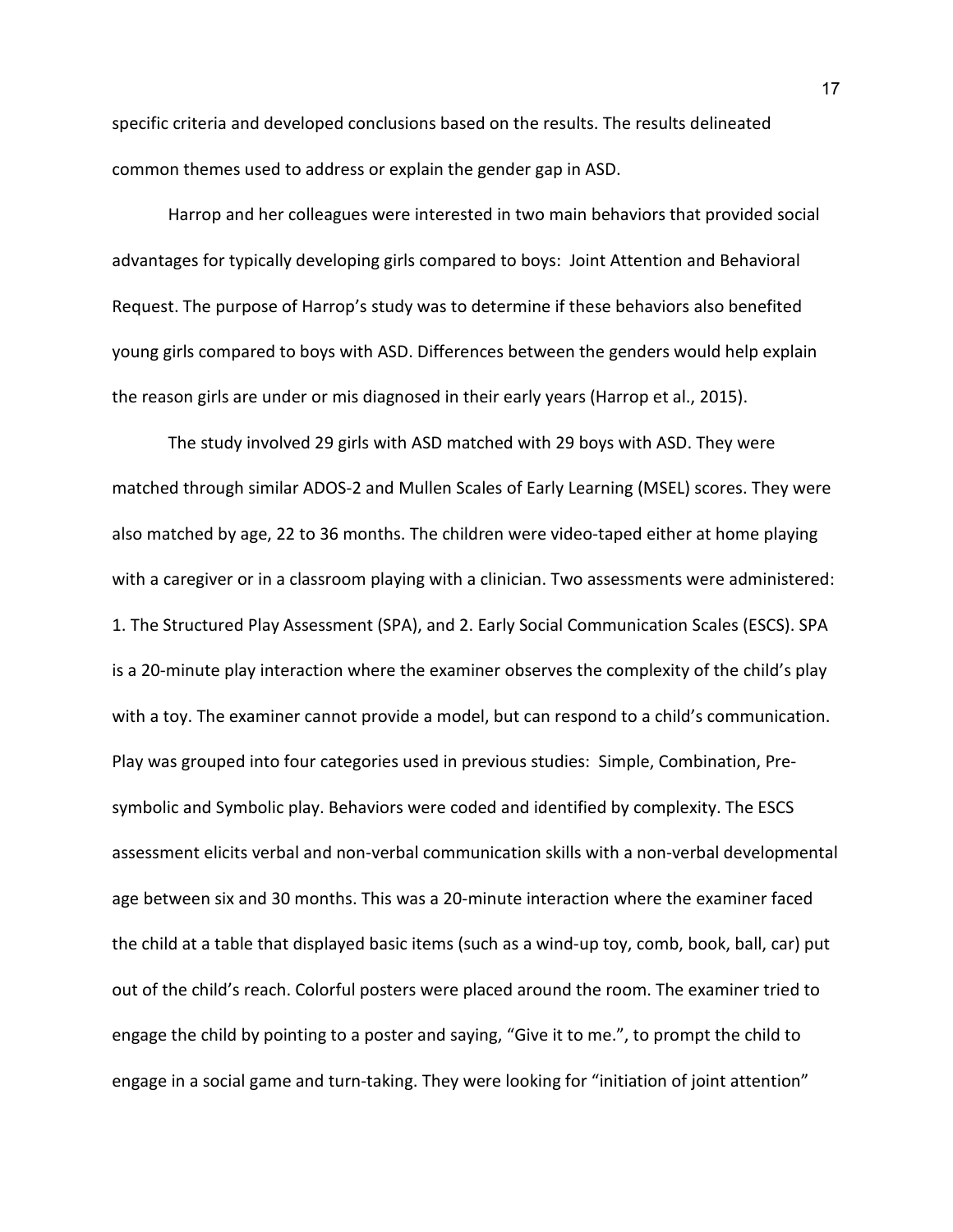(IJA), "initiation of behavioral requests" (IBR), "responding to joint attention" (RJA) and "responding to behavioral requests" (RBR) (Harrop et al., 2015).

 The study results showed that boys and girls were more similar than dissimilar during play (Joint Attention and Behavioral Requesting). Slight gender differences were noted in play skills and complexity, considered insignificant. Generally, girls responded to the examiner's requests more often than boys, but again, it was insignificant. This data assumed that they are not using parental input, which could be subjective to what that parent does during child play. One main difference noted in the results was an association in boys IBR and RBR based on their developmental ability. In other words, the higher functioning boys initiated behavior requests more frequently, but no difference was noted in girls. In addition, girls with better non-verbal skills were better at responding to examiner's requests. It could be that more advanced abilities in children of this age influenced their ability to initiate and respond to requests. The findings helped formulate approaches to teach requesting during interventions for girls (Harrop et al., 2015).

 This study has many strengths, as it used a large subject sample providing greater statistical power. This study is unique because it focused on specific behaviors (joint attention and behavior requests) associated with language development. Limitations include the lack of a typically developing (TD) control group. Gender differences in TD groups were well replicated, but they could be outdated and should be included as a third group. The study duration was short so longitudinal study would be useful to track data over time (Harrop et al., 2015).

Tillmann et al. (2018) completed a secondary analysis using 28 studies from 18 sites across nine European countries. The researchers wanted to continue the study on whether age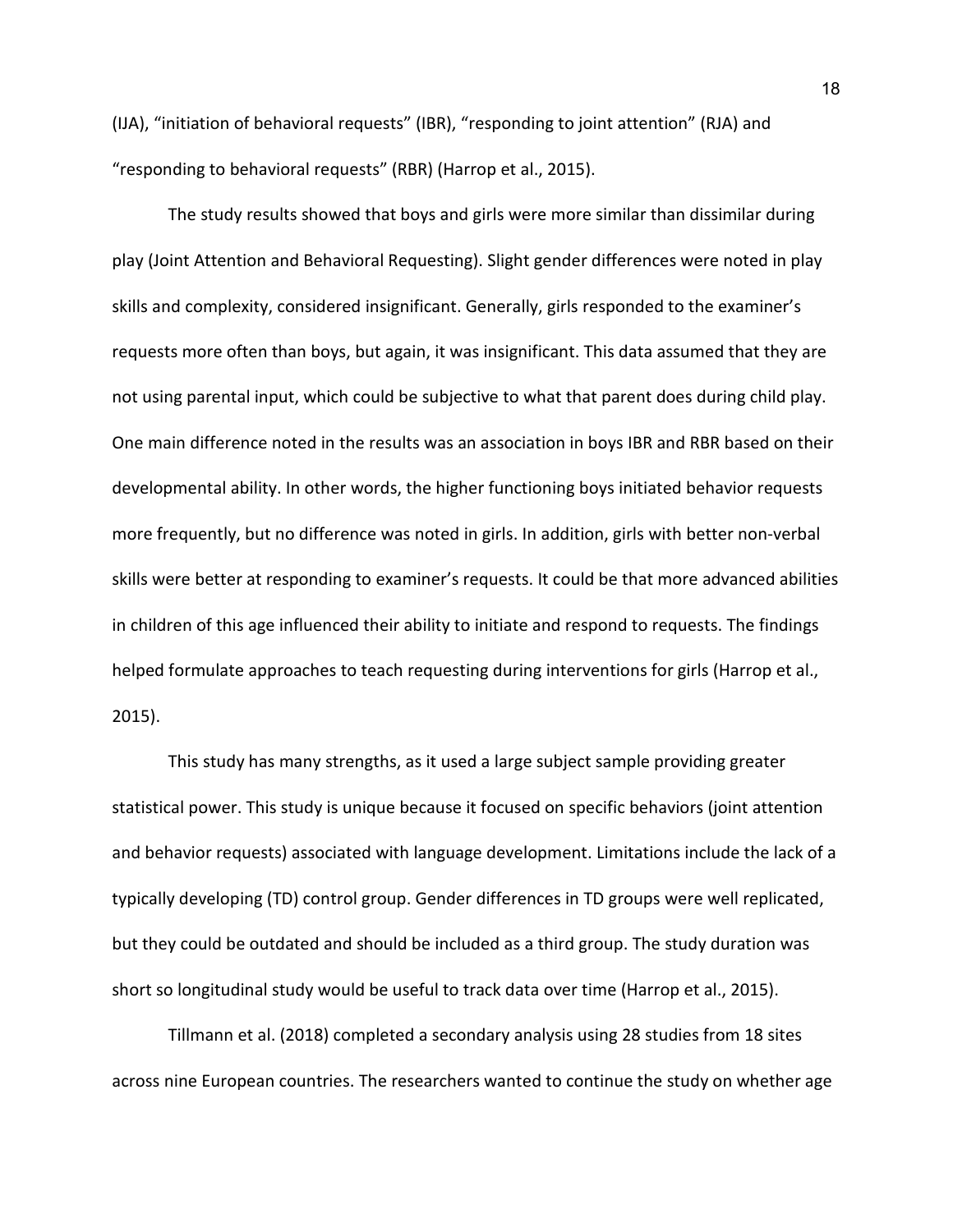played a role in gender differences in the ASD phenotype on the Autism Diagnostic Interview - Revised (ADI-R) and Autism Diagnostic Observation Schedule (ADOS).

Researchers selected data from previously published research that included 2,684 participants with ASD. This was one of the largest sample sizes with longitudinal data. The results of this study were somewhat limited by the fact that not all datasets were matched by assessment method, diagnostic procedures, or strategy. Samples used in the study were selected for different purposes with respect to ASD symptom severity by age, which limited the conclusions (Tillman et al., 2018)

RRB differences were found between genders in early years. Boys had more obvious behaviors than girls. Communication and social differences remained similar in both early years and in older ages. Both boys and girls showed fewer social communication behaviors as they grew older (Tillman et al., 2018).

Continued research could improve measures that diagnose girls at earlier ages by healthcare professionals and educational programs. Continued research could also help us better understand the neurobiological and developmental differences underlying ASD.

McFayden et al. (2019) focused on gender differences for RRBs – specifically differences in the sub domain of Restricted Interests (RI). Many researchers such as Attwood et al. (2006); Duvekot et al. (2016); and Frazier et al. (2014) have suggested that RRBs help to explain the sex differences in diagnosing ASD in girls and boys. Hiller and Weber (2014) also reported specific differences in gender related to restricted interests, with girls focused on random interests and boys focused more on screen-time and gaming.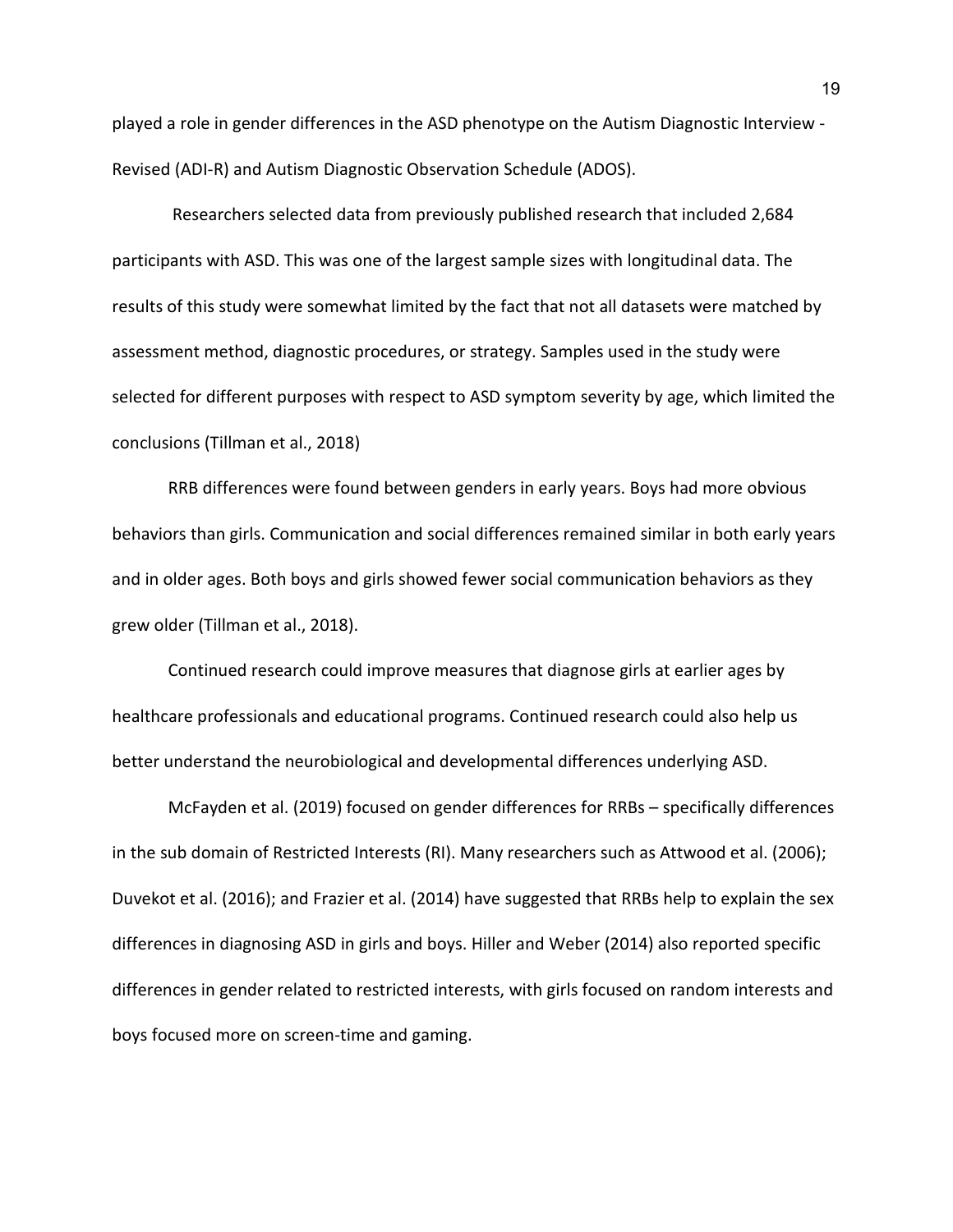McFayden et al. (2019) attempted a more accurate study by providing descriptive profiles for both males and females across a broad age range using the new DSM-5 criteria. McFayden et al., hoped to better define how the female phenotype presented with ASD to create effective intervention and assessment methods. They hypothesized that females would have fewer instances of RRBs and that the nature of restrictive interests (RI) would differ between the sexes.

 The sample studied included 20 females and 55 males with ASD, 87% Caucasian with a mean age of 12.43 years. Note 50% of the boys were under age seven. The participants completed a three-hour assessment with measures from the Autism Diagnostic Interview - Revised (ADI-R), Autism Diagnostic Observation Schedule 2 (ADOS-2), Restrictive and Repetitive Behavior Scale - Revised (RRBS-R), and Social Response Scale 2 (SRS-2). Ten categories of RI were created from the specific interests recorded in the ADI-R and ADOS-2 assessments. The results were unexpected. No gender difference was found in the number of RIs. Thirty-one percent of females and 34% of male participants did not have any RIs. Little gender difference was noted in the levels of electronics and reading. Males showed a broad range of interests, including trains, construction vehicles, trucks, history, and past presidents. Females reported more interest in animals, people, and science. Female interests were more socially accepted interests compared to males. Thirty-four percent of females' interests were in living things, compared to 11 percent from males. Males often found interests in objects. In addition, females acted upon their interests in a more socially acceptable manner, such as writing letters to clubs or activists, whereas males collected figurine animals and repeatedly watched videos about them (McFayden et al., 2019).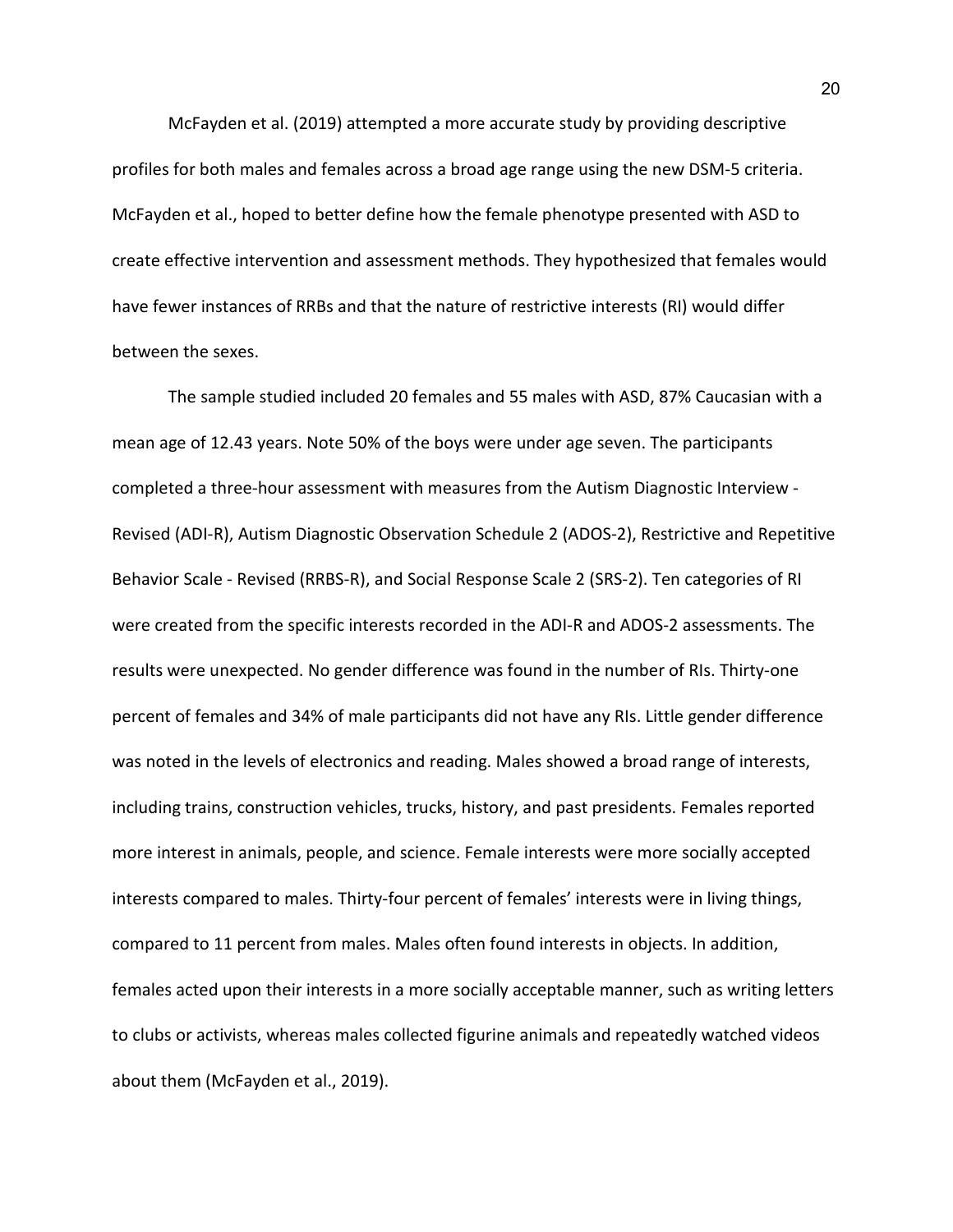The researchers' hypothesis was unfounded based on the results. This may have been due to the broad age span for participants and that participants generally lived in rural areas and were not referred by medical practitioners. Most previous studies involved participants from urban settings who were referred from medical practitioners. Other potential explanations included that female participants were older, had higher IQs, and were more socially competent (McFayden et al., 2019).

#### **Gender Differences in Early Years**

Harrop et al. (2015) studied a group of 40 evenly matched preschool-aged girls and boys with ASD. The aim of the study was to observe the role of gender in type and complexity of play skills, and skills for initiating Joint Attention (JA) and Behavior Requesting (BR). Researchers specifically looked at differences observed in play and social communication as it related to nonverbal and language variables.

Two types of assessments were used in the study - Structured Play Assessment (SPA) and Early Social Communication Scales (ESCS). Joint Attention, the ability to shift attention between objects/events and people as a way to share and learn, was a focus in the study that also included Behavioral Requesting (BR), the ability to use non-verbal and verbal behaviors to request aid from others to obtain things. Twenty minutes of play was provided during the SPA evaluation, where an unfamiliar examiner presented one set of toys at a time (tea set with dolls, cups, utensils, teapot, or a barn with a dump truck, garage, blocks, animals). A Developmental Play Assessment (DPA) was used to sequence the categories by complexity based on imaginative play. Each act was scored. The second type of assessment was the ESCS. In this type of play, toys remained out of the child's reach. The examiner activated one toy at a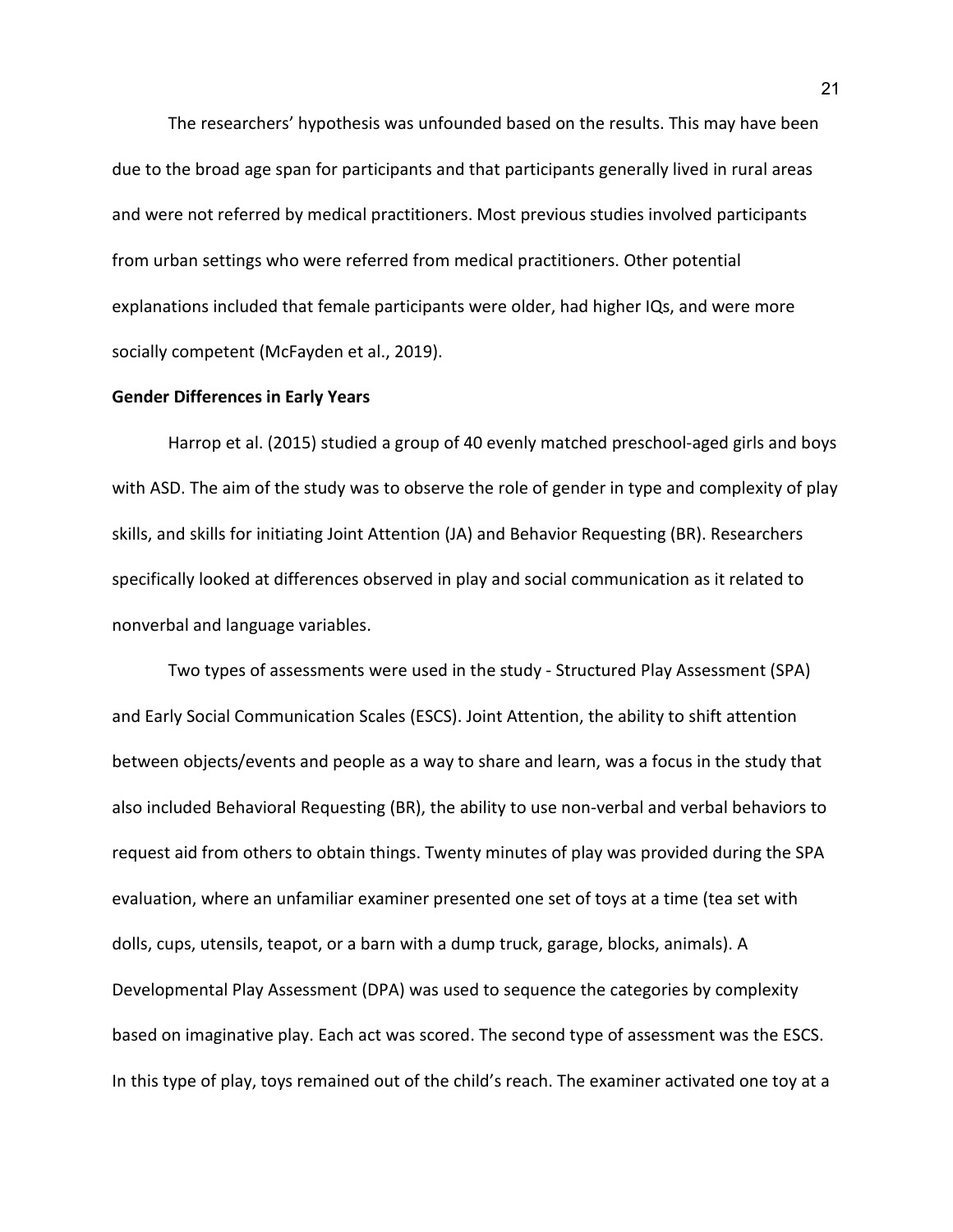time by pointing to a picture of the toy and saying "Give that to me" to elicit child participation. The examiners explored three variables: interest, non-verbal development, and language. Statistical analysis was then conducted using Statistical Package for Social Sciences (SPSS 20).

The results showed that girls displayed more unique acts than boys but the difference was not significant. There were no significant differences in complexity of play. Girls also showed more joint attention, but not significantly. There were stronger associations that linked the frequency of requesting skills with both language and non-verbal development in boys as compared to girls. Boys with stronger cognitive development also showed stronger initial BR. Responsive BR skills were stronger in girls (Harrop et al., 2015).

This study was one of the first to examine child play and social communication in children diagnosed with autism at an early age. The sample size was large (40 girls) and the assessments were observed by experts, as opposed to relying specifically on parent reports. However, the results were limited due to the lack of a typically developing control group. Another limitation was that girls and boys were not matched by intellectual ability so the results could be due to developmental delays rather than autism (Harrop et al., 2015).

Andersson & Miniscalco (2013) studied preschoolers aged 1-3 years as part of the Autism Detection and Intervention in Early Life (AUDIE). The study included 20 girls and 20 boys who were referred from Child Health Care. The participants were tested via various instruments, including the Autistic Diagnostic Observation Schedule (ADOS), ADOS-R, history reports from parents, Griffiths' Developmental Scales, Wechsler, Vineland Adaptive Behavior Scales (VABS), MacArthur Communicative Development Inventory, and Reynell Developmental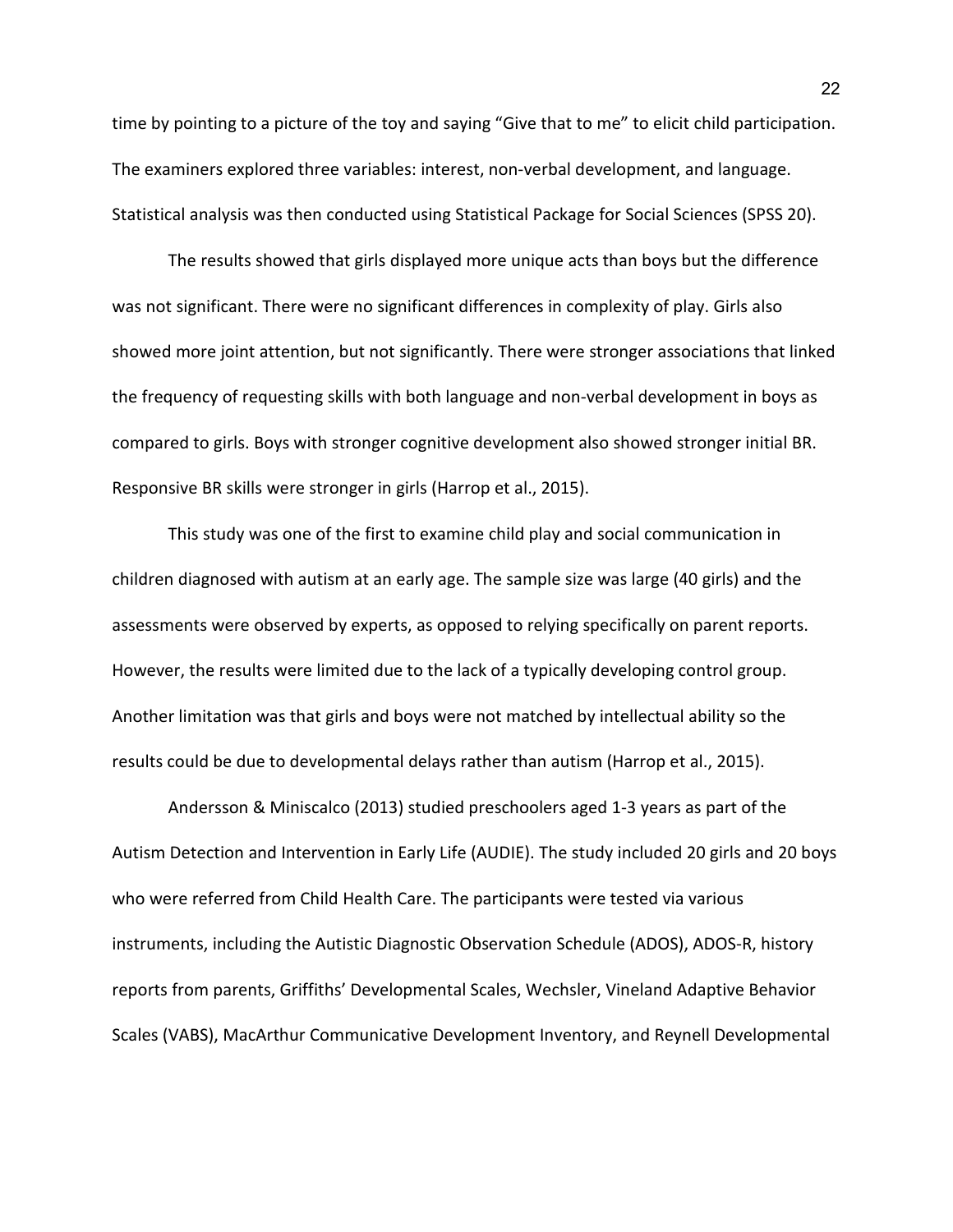Language Scales III (RDLS). The Diagnostic and Statistical Manual - Fourth Edition (DSM-IV) was used for diagnosis.

Results found no significant difference in RRBs at this age. According to the Griffiths, VABS, RDLS, and ADOS-R no significant gender differences were noted for the variables tested. There was slight evidence that girls had better communication skills according to VABS. These results were consistent with gender differences in typically developing children, where girls were suggested to be more socially expressive and responsive than boys. One third of the participants did not meet ASD criteria according to the ADOS/ADOS-R; however, when the ADOS was combined with the other instruments, a diagnosis was possible. It is stated in the ADOS manual that it is never to be used as a stand-alone test.

This suggests that the ADOS instrument is not sufficient to diagnose a child with mild ASD. It is important to note that to assess ASD symptoms properly for pre-school age children, single standardized assessments are not enough. It is vital at this young age to include observation and a variety of other assessments.

The concluding discussion talked about how this study differed from others by stating there were no gender differences between girls and boys at this young age. Though this study was small and could not represent the general population of the autism spectrum, it suggested the need for continued research to develop assessments sensitive to diagnosis for girls with ASD and continued support for exploration of gender differences.

### **Gender differences in Social/Reciprocal Communication**

In one of the earliest studies to explore gender differences in ASD diagnosis ratios, Dworzynski et al. (2012) questioned the role genetics played in reduced diagnosis in females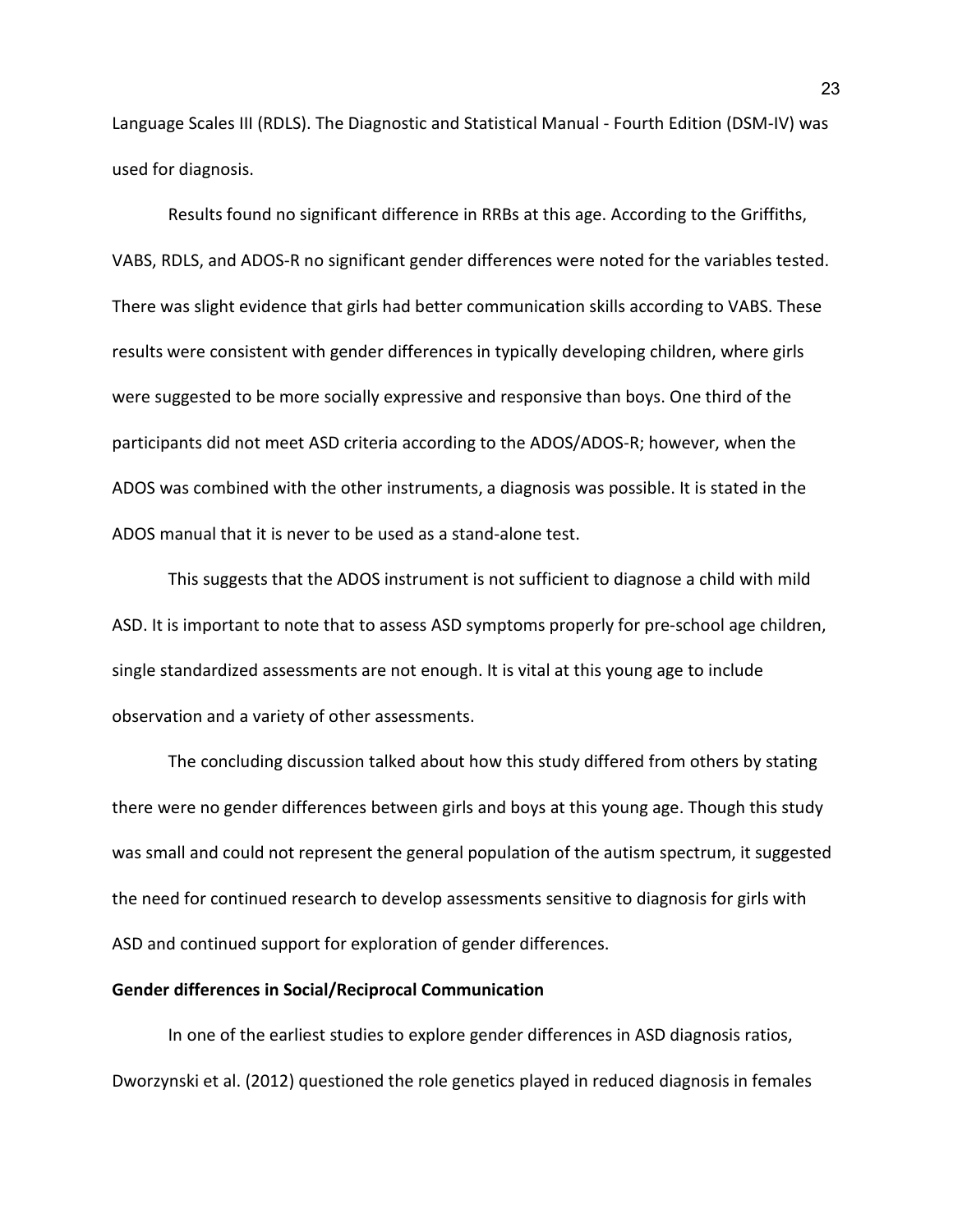compared to males. The team hypothesized that genetics could inhibit diagnosis in girls because their social communication was less obvious to the observer and diagnostic instruments were biased toward boy behaviors.

There were 29 girl and 160 boy subjects in the study, aged 10 -12 years, all diagnosed with ASD. The study sought to answer three questions: 1. Do girls have to show more ASD behaviors compared to boys to be diagnosed with ASD? 2. Do intellectual levels impact diagnosis more for girls than boys? 3. Do ASD girls show behaviors not seen in ASD boys? The research team compared differences between diagnosed and undiagnosed girls and boys with high autism traits.

The instruments used in the Dwarzynski et al. study consisted of the Development and Well-Being Assessment (DAWBA), the Childhood Autism Spectrum Test (CAST), DSM-IV, MacArthur Communicative Development Inventories (MCDI: UKSF), and Parent Report of Children's Ability (PARCA). Results showed that girls with low intellectual abilities and higher behavior problems met the ASD criteria more often, but many girls with additional ASD behaviors were missed. The data also showed that girls showed better adaptation of ASD traits compared to boys. Girls may have shown higher levels of ASD traits, but without additional intellectual or behavioral problems, they were missed in the ASD diagnosis by not meeting all the criteria. This proves subtle forms of ASD exist and are harder for clinicians to recognize through assessment, especially when average to high IQ and fewer behavioral problems are noted. This could contribute to the gap in ratio of diagnosis but may not entirely be the reason. Additional research is necessary (Dworzynski et al., 2010).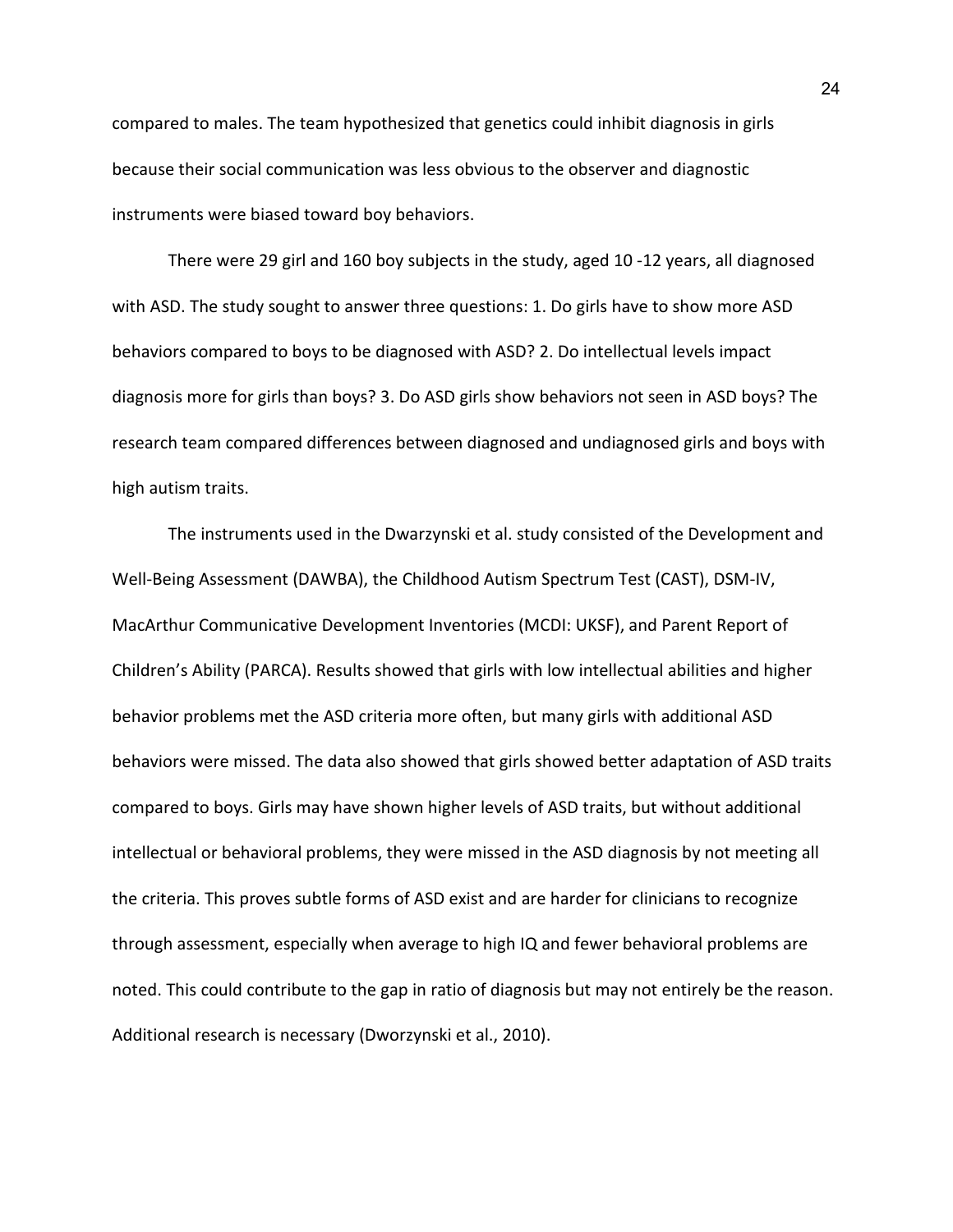Cridland et al. (2014) took a unique approach and interviewed three dyads of mother/daughter, plus two additional mothers. The daughters were all diagnosed with ASD between the ages of 12-17 years. Annual income of the three ranged from \$20,000 - \$200,000. The purpose of this study was to gain perspective on the experiences of adolescent girls with ASD and their mothers.

Interviews were conducted in the home of the mother/daughter for their comfort. Researchers used open-ended questions with suggested topics such as "What was it like living with ASD in school, home, and community?" The data was divided into themes and then analyzed. The themes and data collected were noted as follows:

- ASD diagnosis in females is challenging: Many behaviors are different from males; females also copy normal behavior to fit in when they are younger.
- Negative results from late diagnosis: There was no support or intervention given in early years to help create a better quality of life; and girls were often negatively judged. Without early diagnosis, teachers treated girls as "misbehaving". When diagnosed later in life there was not a lot of support offered compared to early intervention.
- Girls with ASD found it easier to hang around boys with ASD compared to "gossipy" TD girls because they were more laid back.
- Experience in High School (HS) was more positive than Elementary School (ES): More diverse classes were offered; people were more diverse as well. HS felt easier because class composition was different in every class, whereas the same 20 students were together all day in ES. Lastly, the HS routine was easier to control as long as one was organized or kept a planner.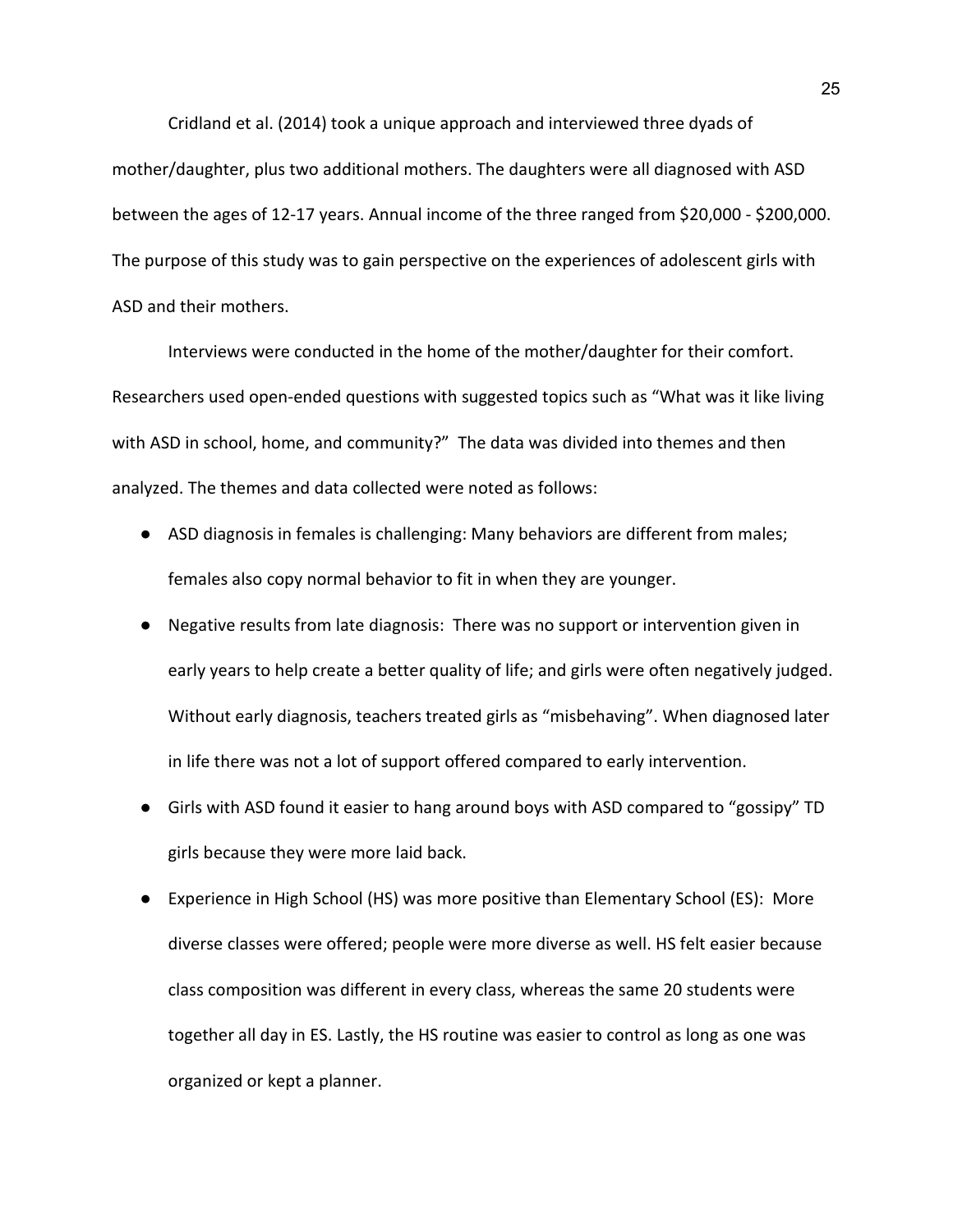- Experience in HS was more negative than ES: It was too big, too fast paced, and harder to make friends. If the mainstream teacher did not understand ASD behavior they made it very difficult for girls to maintain good grades. If the school had special ASD classrooms, attitudes were changed and grades improved. It was hard for moms to adjust to communicating with multiple teachers instead of one.
- Complexity of Female Relationships: TD girls become cliquey in Middle and HS, and most relationships from ES faded as girls got older. Girls felt it was more difficult because they felt the need to be popular and were let down when they were excluded; whereas boys were just considered nerds and that was "okay". Many girls with ASD tended to be loners because they could not maintain friendships. Most girls with ASD struggled with grooming and did not understand how to dress up or be fashionable.
- Puberty: Most girls with ASD were not shy about their menstrual cycle and were very factual. Moms had to teach them discretion. Girls with ASD also struggled with hygiene and needed to be taught to use soap and shampoo in the shower. They also struggled with remembering to use deodorant and to brush their teeth.
- Sexual Relationships: Three out of 5 girls did not have any interest in sexual activity. The girls felt boys' sexual urges were stronger than girls. Again, the girls were very factual about sex and struggled with understanding the emotions involved. Mothers were concerned about sexual abuse once daughters started dating (Cridland et al., 2014). Moms reported being very involved in their daughter's lives compared to TD moms. Moms also reported that they never received hugs from their daughters. They felt they had less personal growth opportunities compared to their friends. Moms reported that their careers and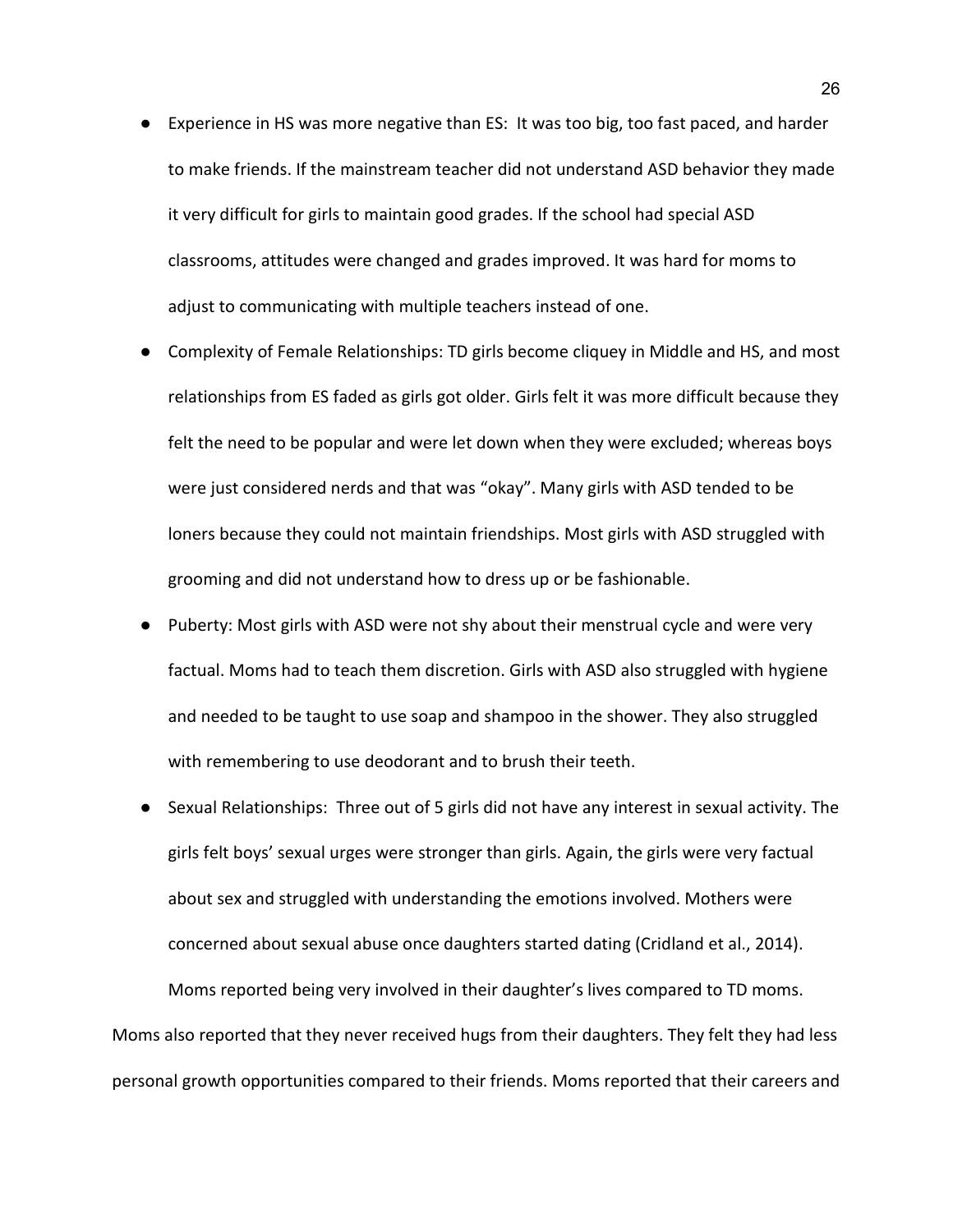social experiences were reduced significantly, and they reported the importance of taking time for themselves and talking to others to feel less isolated (Cridland et al., 2014).

Although this was a small sampling, it gave good perspective as to what adolescent girls with ASD struggle with in their daily lives as well as how their mothers struggle. Some limitations to the study include the omission of other family members and their perspectives. There was also no voice heard from the perspective of boys.

Dean et al. (2014) focused on relationships and acceptance in elementary aged subjects. The researchers compared group preferences by subjects with and without ASD. They also studied rejection and how rejection manifested between the two groups. This study included 50 boys and girls who had high functioning ASD and matched them with 50 typically developing (TD) boys and girls in mainstream classrooms. The participants were matched by age, gender, and IQ. There were 25 participants in all four groups. All participants, from the general education setting, provided a more authentic example of the dynamics found within an inclusive classroom as it related to social relationships.

The students completed a Friendship Survey, where they provided identifying information and names of all class mates they "liked to hang out with," "did not like to hang out with," and "hung out together." The data was examined according to variables that included social acceptance, social preference, social connections, and social salience. Secondary variables included reciprocal friendships and rejection.

The results were as follows:

● All four groups preferred same gender friends.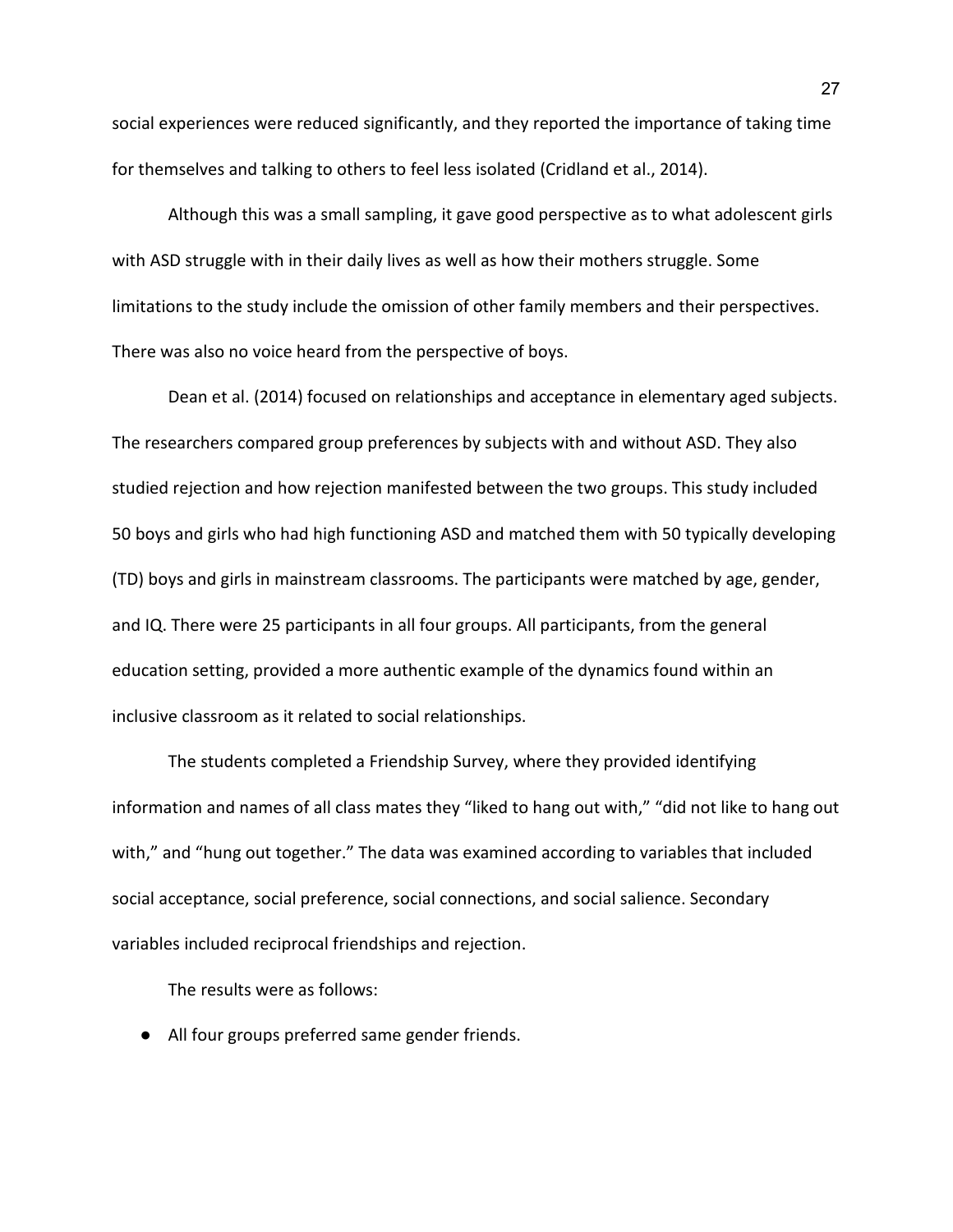- Both TD and ASD girls nominated more friends (both boys and girls) compared to both groups of boys.
- TD children nominated more friends compared to children with ASD.
- The pattern of friends nominated by both girls and boys with ASD was more similar than the pattern of TD children.
- Both groups of girls had higher acceptance scores than boys.
- TD boys and girls had a higher proportion of female friend nominations than boys and girls with ASD.
- Girls with ASD received fewer nominations than TD girls.
- Boys with ASD received the same amount of nomination as TD boys.
- Children with ASD had fewer connections than TD children.
- Social connections were lower in salience for children with ASD compared to TD children, however gender did not play a role in social salience.
- The odds of having a mutual friend is significantly lower for children with ASD compared to TD children.
- Both groups of boys were rejected more than both groups of girls.
- Children with ASD were rejected more than TD children.
- The odds of "Don't want to hang out with" were higher for children with ASD and children with ASD typically hang out with same sex friends

(Dean et al., 2014).

Significant gender differences were noted between TD and ASD relationships. However,

the results showed that the social challenges experienced by children with ASD were equally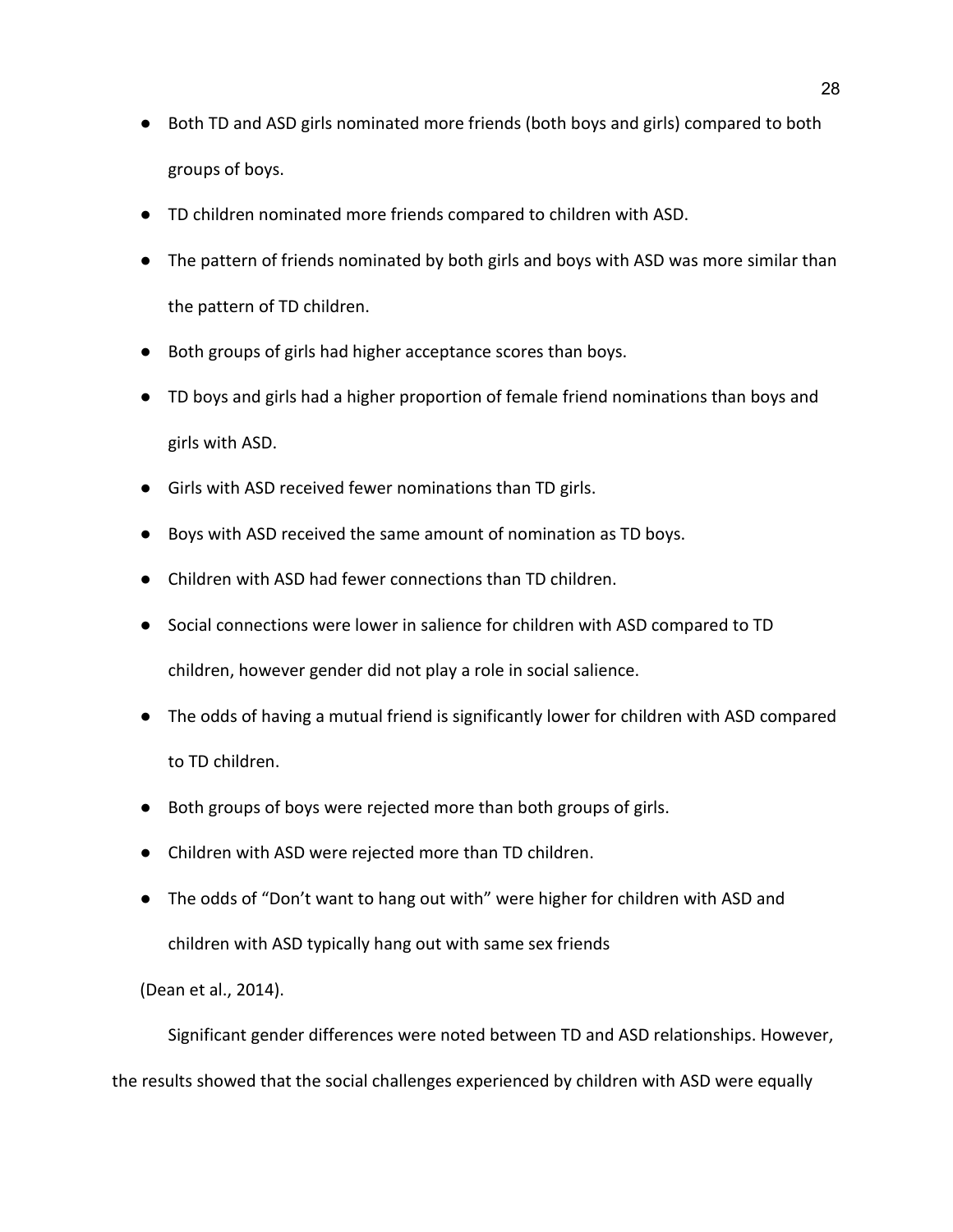present for both boys and girls. Girls typically had more social connections but were not chosen to "socialize with". Girls with ASD were neither rejected nor accepted, but rather ignored, which led to isolation, social and emotional problems, anxiety, and depression. Adults could not observe instances of being ignored and therefore seldom intervened. Boys, on the other hand, were openly rejected and adults often intervened to accommodate the situation. Although both genders struggled for acceptance, girl groups had more complex and intricate acceptance standards. As a final thought, building social awareness about gender and becoming aware of the unique characteristics of girls on the spectrum can help address friendships (Dean et al., 2014).

According to the study by Harrop et al. (2015), past research on girls with ASD varied widely based on the number of variances during studies. It was challenging to find general truths about girls with ASD while considering the many variances, so researchers focused on specific criteria and developed conclusions based on the results. The results delineated common themes used to address or explain the gender gap in ASD.

Harrop and her colleagues were interested in two main behaviors that provided social advantages for typically developing girls compared to boys: Joint Attention and Behavioral Request. The purpose of Harrop's study was to determine if these behaviors also benefited young girls compared to boys with ASD. Differences between the genders would help explain the reason girls are under or mis diagnosed in their early years (Harrop et al., 2015).

 The study involved 29 girls with ASD matched with 29 boys with ASD. They were matched through similar ADOS-2 and Mullen Scales of Early Learning (MSEL) scores. They were also matched by age, 22 to 36 months. The children were video-taped either at home playing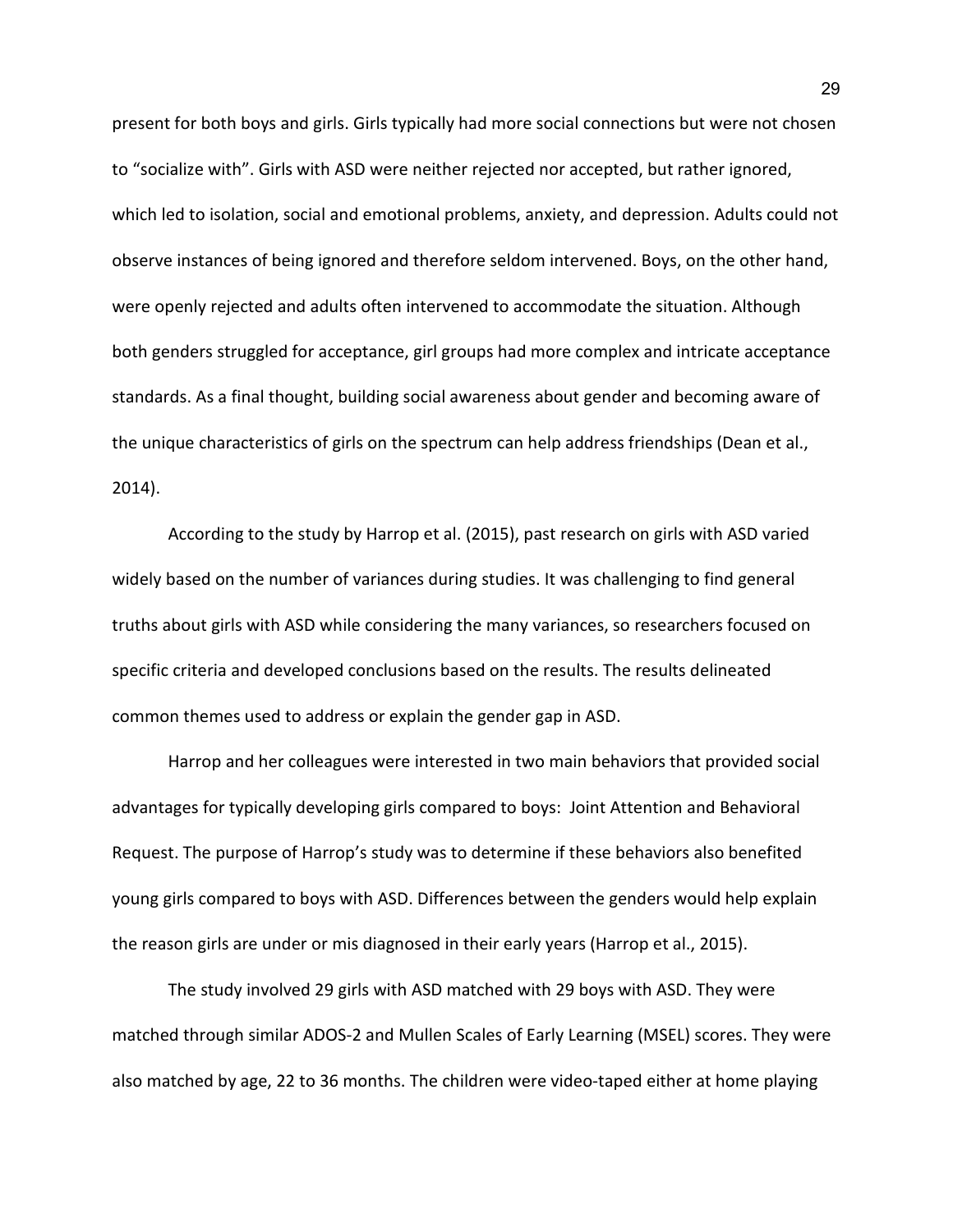with a caregiver or in a classroom playing with a clinician. Two assessments were administered: 1. The Structured Play Assessment (SPA), and 2. Early Social Communication Scales (ESCS). SPA is a 20-minute play interaction where the examiner observes the complexity of the child's play with a toy. The examiner cannot provide a model, but can respond to a child's communication. Play was grouped into four categories used in previous studies: Simple, Combination, Presymbolic and Symbolic play. Behaviors were coded and identified by complexity. The ESCS assessment elicits verbal and non-verbal communication skills with a non-verbal developmental age between six and 30 months. This was a 20-minute interaction where the examiner faced the child at a table that displayed basic items (such as a wind-up toy, comb, book, ball, car) put out of the child's reach. Colorful posters were placed around the room. The examiner tried to engage the child by pointing to a poster and saying, "Give it to me.", to prompt the child to engage in a social game and turn-taking. They were looking for "initiation of joint attention" (IJA), "initiation of behavioral requests" (IBR), "responding to joint attention" (RJA) and "responding to behavioral requests" (RBR) (Harrop et al., 2015).

 The study results showed that boys and girls were more similar than dissimilar during play (Joint Attention and Behavioral Requesting). Slight gender differences were noted in play skills and complexity, considered insignificant. Generally, girls responded to the examiner's requests more often than boys, but again, it was insignificant. This data assumed that they are not using parental input, which could be subjective to what that parent does during child play. One main difference noted in the results was an association in boys IBR and RBR based on their developmental ability. In other words, the higher functioning boys initiated behavior requests more frequently, but no difference was noted in girls. In addition, girls with better non-verbal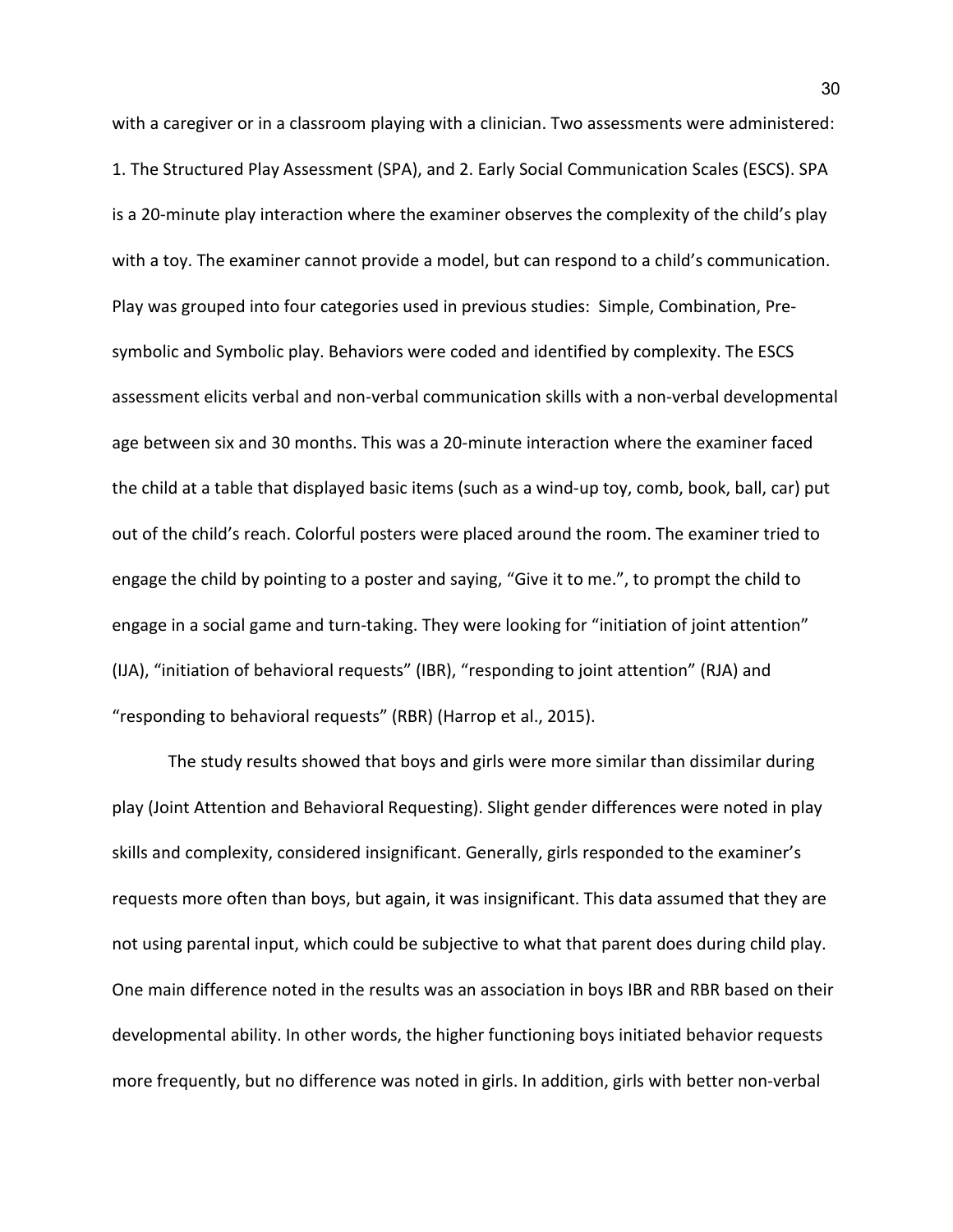skills were better at responding to examiner's requests. It could be that more advanced abilities in children of this age influenced their ability to initiate and respond to requests. The findings helped formulate approaches to teach requesting during interventions for girls (Harrop et al., 2015).

 This study has many strengths, as it used a large subject sample providing greater statistical power. This study is unique because it focused on specific behaviors (joint attention and behavior requests) associated with language development. Limitations include the lack of a typically developing (TD) control group. Gender differences in TD groups were well replicated, but they could be outdated and should be included as a third group. The study duration was short so longitudinal study would be useful to track data over time (Harrop et al., 2015).

Coffman et al. (2015) examined the gender differences in social functioning when looking at brain recordings during facial perception. The researchers wanted to explore the differences in how gender processes facial perception. They considered two hypotheses: 1. Females would show weaker neural responses to the stimuli because they typically showed more severe ASD symptoms, or 2. Because typically developing (TD) females have stronger social brain functions than males, perhaps females with ASD would do the same. They also predicted that the neural responses would directly associate with ASD symptoms and adaptive functioning.

The research team selected 12 males with ASD and evenly matched them with 12 females to compare gender results. Participants were matched by age and IQ, using the Autism Diagnostic Interview - Revised (ADI-R) and the Autism Diagnostic Observation Schedule (ADOS). These were based on the Diagnostic and Statistical Manual - Fourth Edition (DSM-IV) and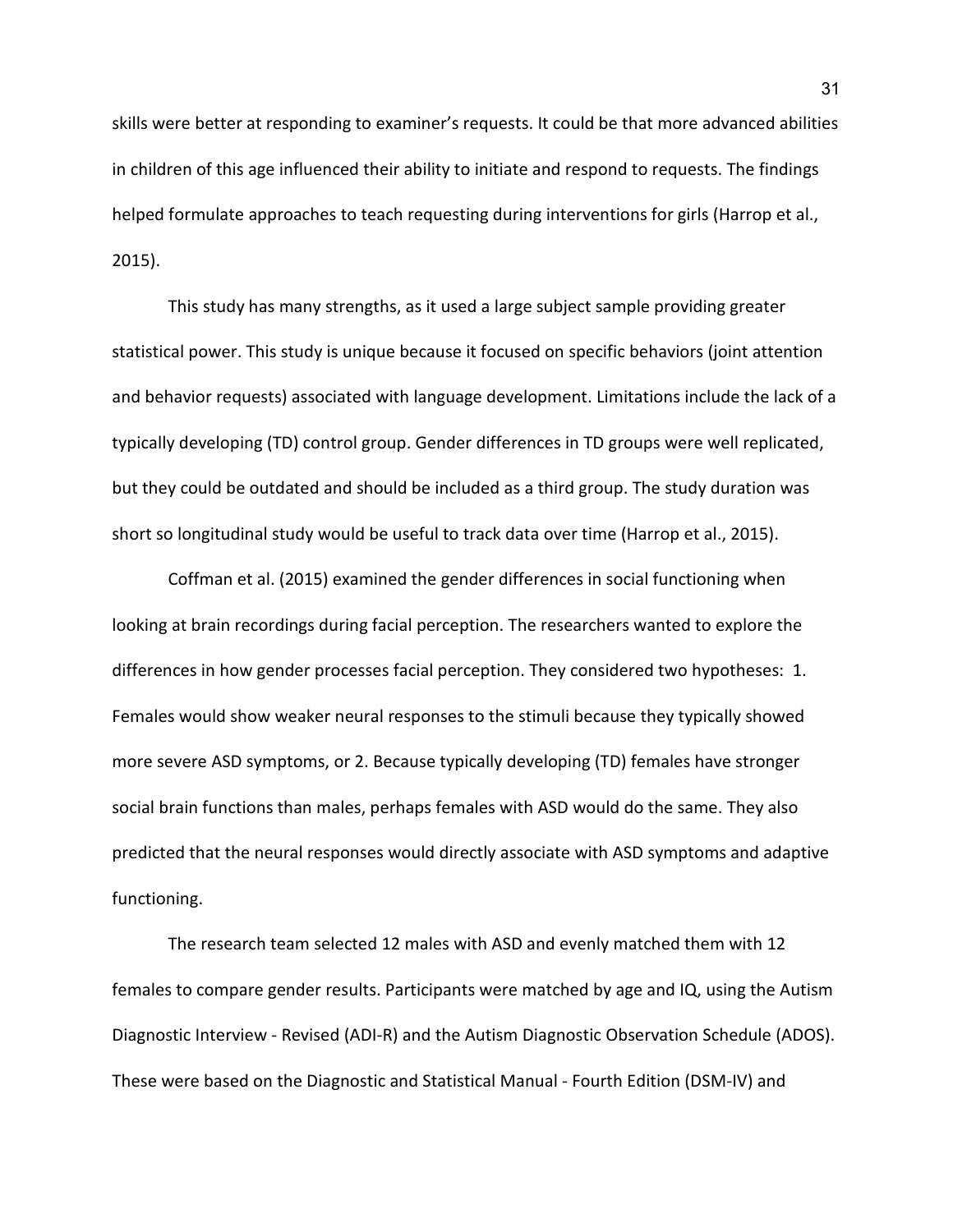measured autism severity in the study. The Vineland Scales of Adaptive Behavior - Survey Interview, 2nd Edition was used to measure adaptive function of the participants. Researchers used the Benton Facial Recognition Test, which used 92 stimuli images of neutral faces, inverted faces, and houses. The participants were video-taped while viewing the stimuli, and pressed a button when a particular stimulus was repeated. Event related potentials (ERP) were recorded and analyzed (Coffman et al., 2015).

The results showed that females failed to differentiate between neutral faces and inverted ones compared to males. Males demonstrated a stronger ability to discriminate between faces, houses, and inverted faces, suggesting a weaker social perception in females relative to males. Reduced modulation was associated with greater levels of social impairment in females with ASD. These behaviors exist in spite of the more restrictive and repetitive behaviors (RRBs) found in males. This study suggested that social information processing impairment is found to be much higher in females compared to males as it is observed in ERP amplitude. More neurological research is necessary to explore variables between individuals with ASD compared to TD individuals as well as variables relating to written and spoken communication (Coffman et al., 2015).

Lehnhardt et al. (2016) explored gender related cognitive differences in individuals diagnosed with ASD later in life. The participants included 38 females and 69 males matched by age and cognitive abilities at the time of ASD diagnosis. The study hypothesized that females would show different adaptations in communication strategies over and above general intelligence compared to males.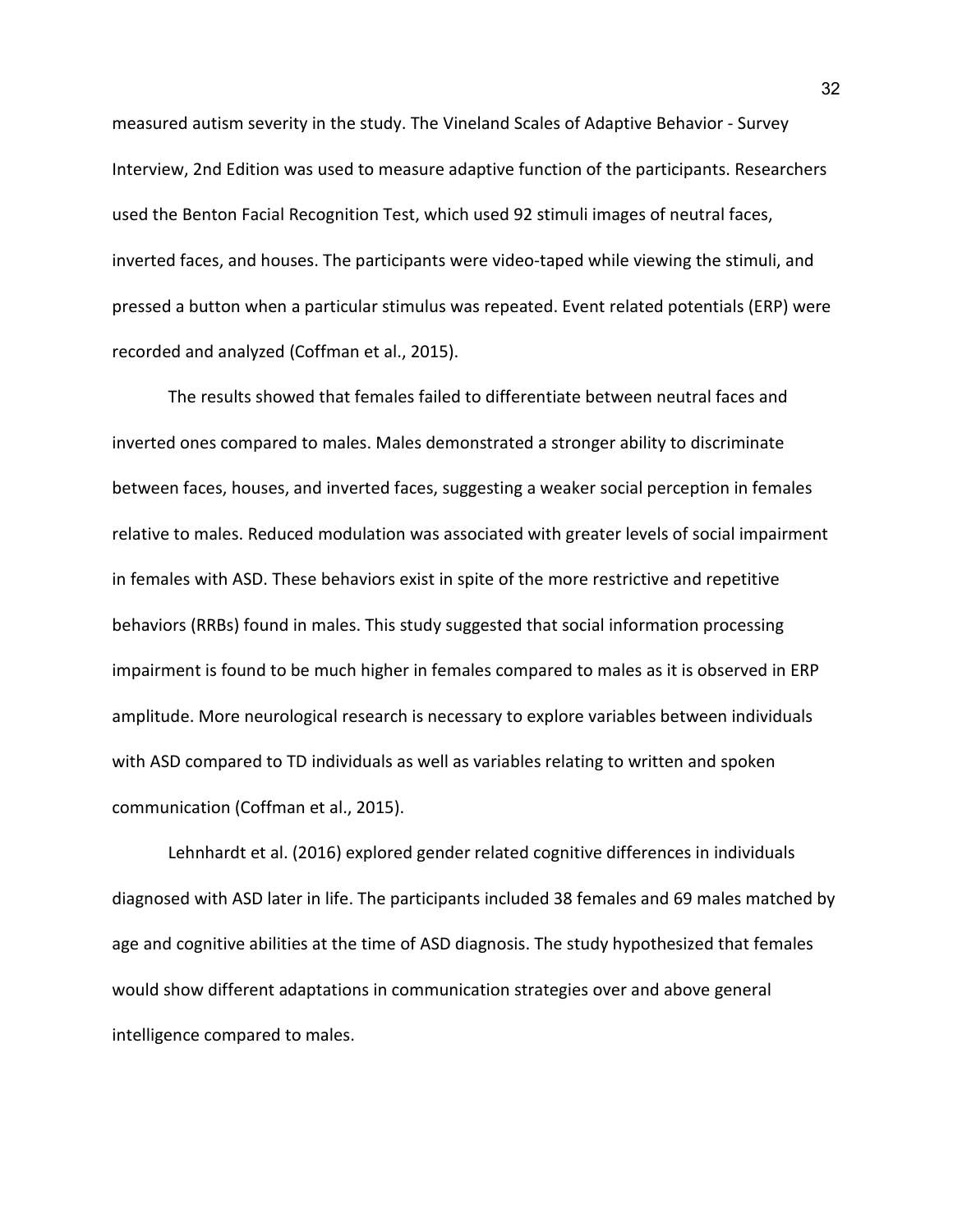The participants self-reported through the Beck Depression Inventory (BDI) to rule out depression influences. The subjects were given questionnaires, such as the Autism Quotient (AQ), to gather information on autistic traits; Empathy Quotient (EQ) to identify emotions and thoughts; Systemizing Quotient (SQ) to analyze ability to create rule-based systems; and the Reading-the-Mind-in-the-Eyes Test (Eyes-ToM) to examine the ability to correctly assign emotions to facial expressions. Statistical analysis was performed on intelligence, executive function, and psychosocial - which surveyed lifetime health care, intimate relationships, living status, and education/vocational status (Lehnhardt et al., 2016).

The results of this study revealed some gender differences based on strategies used in social communication. Males had better verbal abilities and females showed higher processing speed and executive functioning. These two cognitive skills are important characteristics for high functioning females to camouflage their behavior. Females are able to establish both acceptable social reciprocal and mimicry skills. Therefore, cognitive compensation could be considered why females receive late ASD diagnosis (Lehnhardt et al., 2016).

Limitations to the Lehnhardt et al. (2016) study included the lack of a typically developing control group of girls and boys. Some differences found could be gender related as opposed to related to the subjects' ASD diagnosis. Comorbidities other than depression, such as Attention Deficit/Hyperactivity Disorder (ADHD) may have influenced the results. Lastly, typical daily behaviors could not be observed in this research.

Past research indicated the majority of females were diagnosed later in life because girls could mask their ASD characteristics through camouflage. Examples of camouflage included eye contact during conversation, pre-rehearsed jokes or phrases, mimicking behaviors, speaking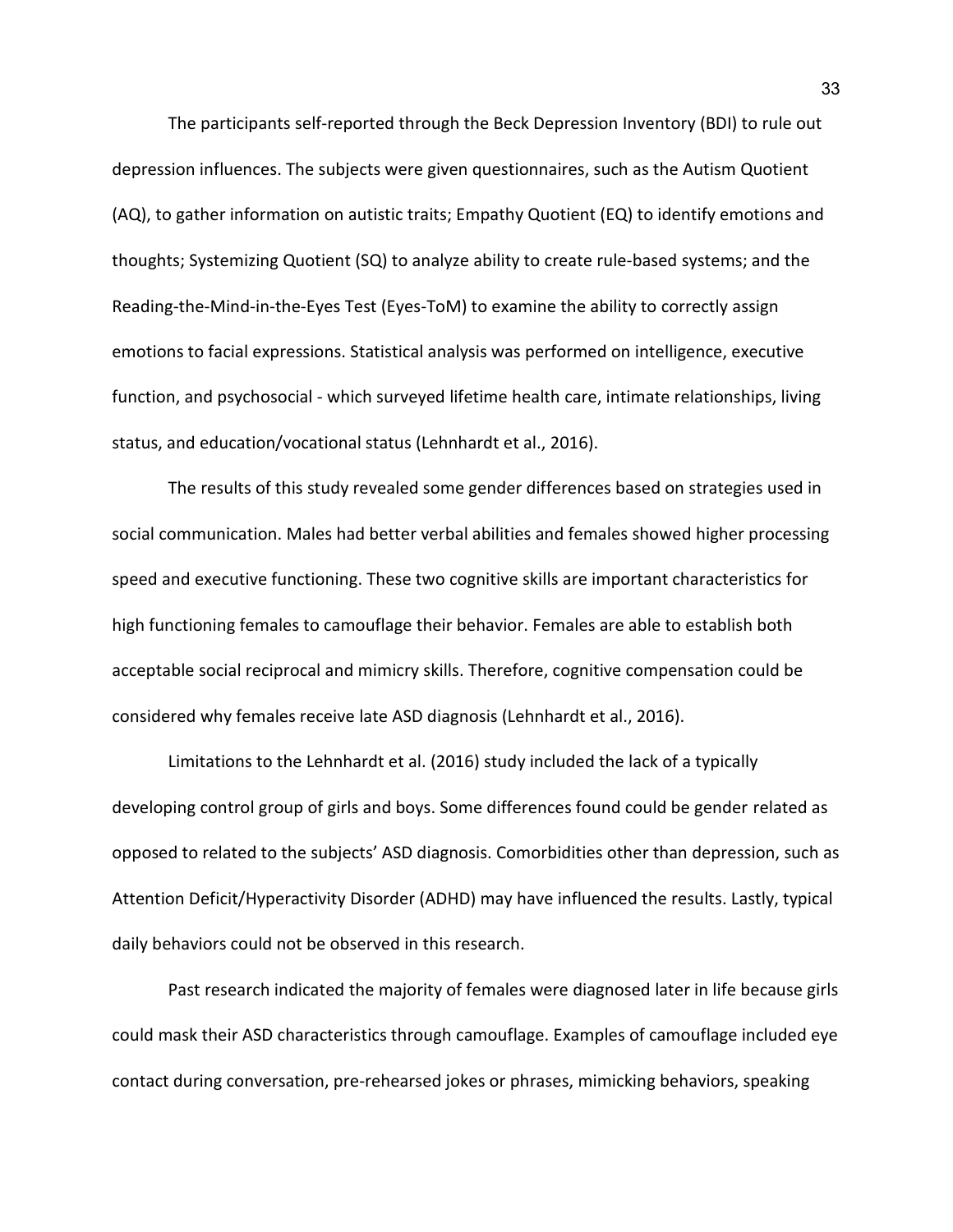softly, keeping a safe distance in groups, refraining from personal remarks, and modeling behaviors of neurotypical peers to gain acceptance. Lai et al. (2017) studied the nature of "camouflage" in ASD. Investigators wanted to answer several questions about camouflage, such as: 1. How many adults with ASD camouflage their behavior? 2. What are the differences between males and females who camouflage? 3. Is camouflaging associated with severe anxiety and depression? 4. Is more camouflaging associated with better verbal ability, better signal detection from background events, and more conservative responses?

Lai et al. (2017) studied 30 adult males and 30 adult females. The participants were matched by ages ranging from 18-49. No intellectual disability was noted from the participants. The definition of camouflage used in this study was "the discrepancy between the person's "external" behavioral presentation in social-interpersonal contexts and the person's "internal" status (i.e. dispositional traits and/or social cognitive capability." (page 693). Qualitative and quantitative data was collected and analyzed. The results showed that age correlated with camouflage measurement. Females with autism showed more camouflaging behavior than males and there were significant variances between the two genders. Individual differences in camouflage between males and females was not affected by age or IQ. Surprisingly, there was also no significant association between camouflage and Verbal IQ (VIQ) or Performance IQ (PIQ). The results showed that camouflaging was not dependent on ability to reason or processing speed. It was dependent on personality, motivation, and contextual factors (Lai et al., 2017).

Socio-cultural factors and gender socialization across gender could explain why more females camouflage compared to males. Expectations for females to "act like a lady" may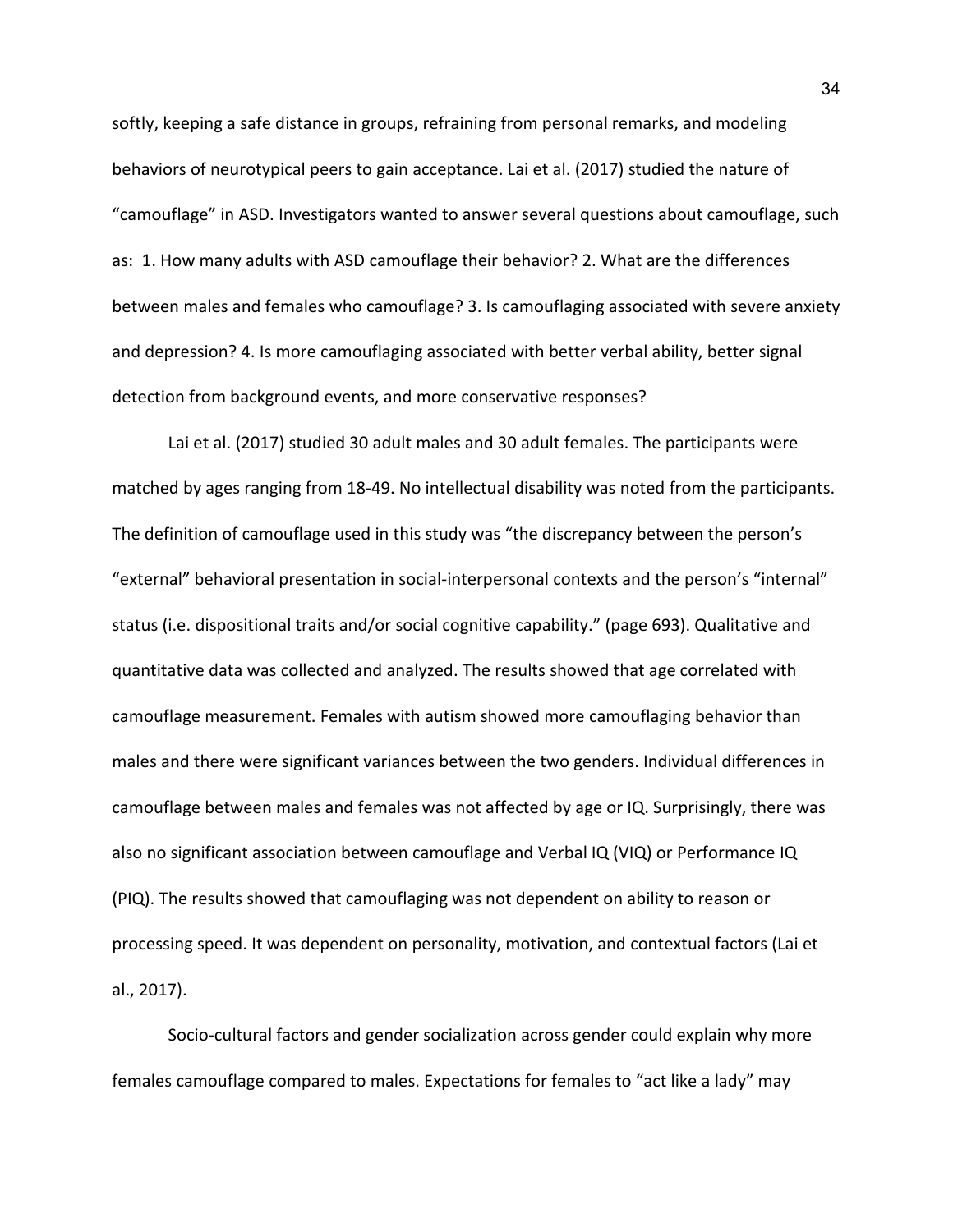contribute to the imitation of normal social behavior. More research and longitudinal studies will continue to clarify why and how females use camouflage. It is important to note that camouflage occurred in both male and female phenotypes. It was not gender specific but rather depended on the individual person and how they choose to cope (Lai et al., 2017).

The study also found that camouflage was associated with depression in males, but not females. No association was found between camouflaging and anxiety for either gender. The information postulates that camouflaging existed as an adaptive behavior pattern. Additional studies are necessary to determine if camouflaging is associated with anxiety in younger people. The fact that men with depression camouflage more than women might suggest that the task of camouflaging is exhausting for them; women might be used to camouflaging in high - pressure social environments in which they exist. Additional cross-sectional data and longitudinal studies will need to confirm this hypothesis (Lai et al., 2017).

No correlation existed between verbal ability and camouflage in either males or females. Findings also showed an association between executive function and camouflage for females. Further investigation should examine this relationship for men (Lai et al., 2017).

The last findings in this study considered exploratory and hypothetical brain testing using a Neurosynth Image Decoder. There were notable neuro-scientific findings related to executive function, emotion, and memory. Future research is needed to correlate camouflage and brain activity, specifically for females (Lai et al., 2017).

Dean et al. (2017) studied a group of 96 1st through 5th grade children on the playground to determine what social behaviors are needed to help girls camouflage behaviors during play. The study included 24 girls and 24 boys with ASD, and 24 girls and 24 boys with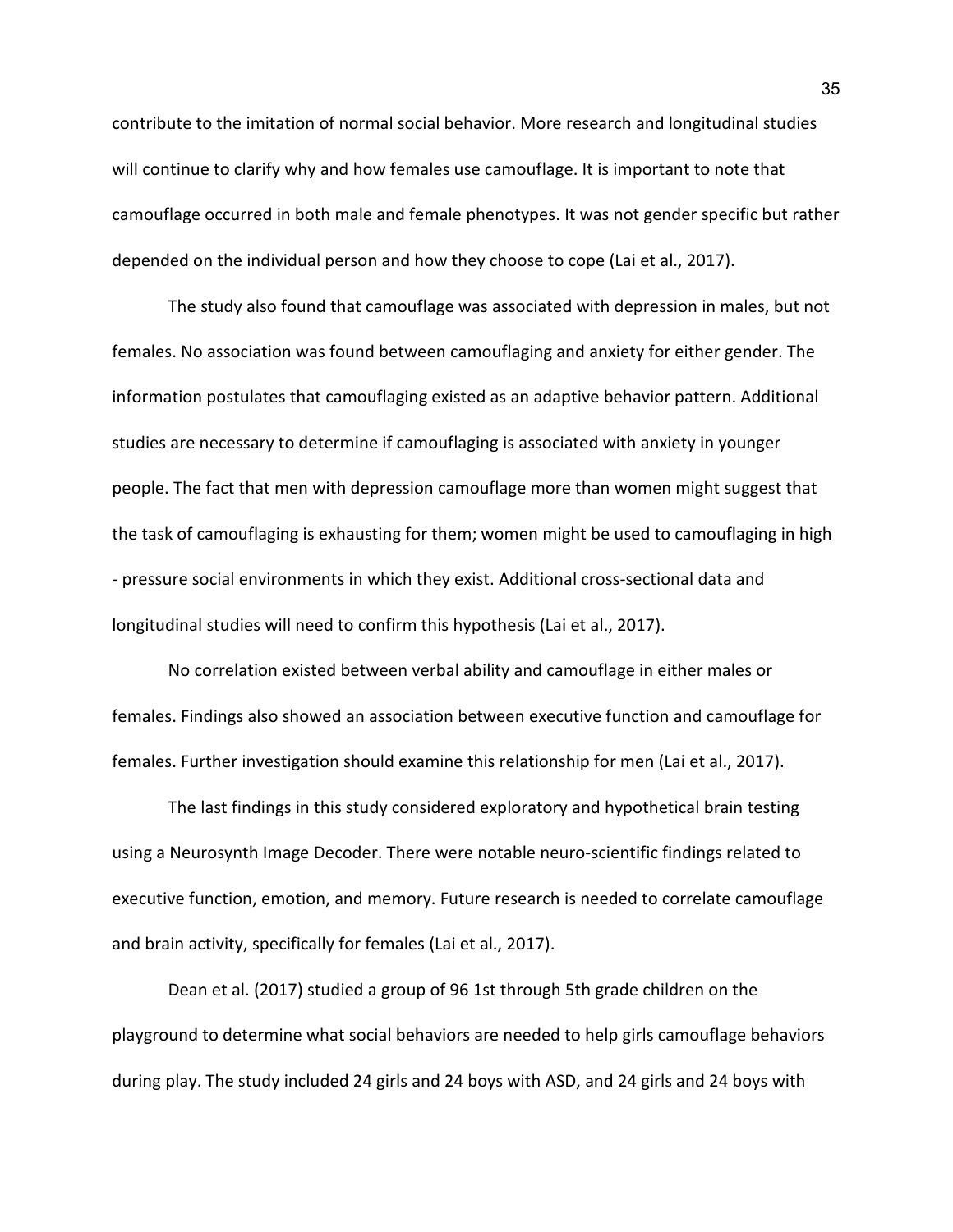typical development (TD). A timed behavior coding system was used on the playground that included 10-minute intervals recorded in three areas: 1. Game (playing a game with peers), 2. Joint engagement (actively socializing with peers), and 3. Solitary - Child is alone and no engagement.

The children were matched by gender, grade, age, cognitive ability, and symptomatology of ASD behaviors measured by the ADOS. The results were as follows:

- Game more boys (both ASD and TD) participated in Game than girls. TD boys engaged more than boys with ASD.
- Joint Exchange (JE) more girls (Both TD and ASD) participated in JE compared to boys (both TD and ASD)
- Solitary boys and girls with ASD were more solitary than TD boys and girls, and boys with ASD were more solitary compared to girls with ASD.

The social profiles of each group were described as follows:

- TD boys were engaged almost all of their time in Game and Joint Engagement.
- TD girls were less involved in Game but if they were, it was more likely to be solitary games rather than group games. TD girls were fluid in social reciprocation and JE as they moved easily between activities while maintaining interaction.
- Boys with ASD played significantly less time in Game and spent some time in JE. Most of the time was spent in Solitary - more than any other group. When engaged in Game, boys with ASD showed many RRBs during play.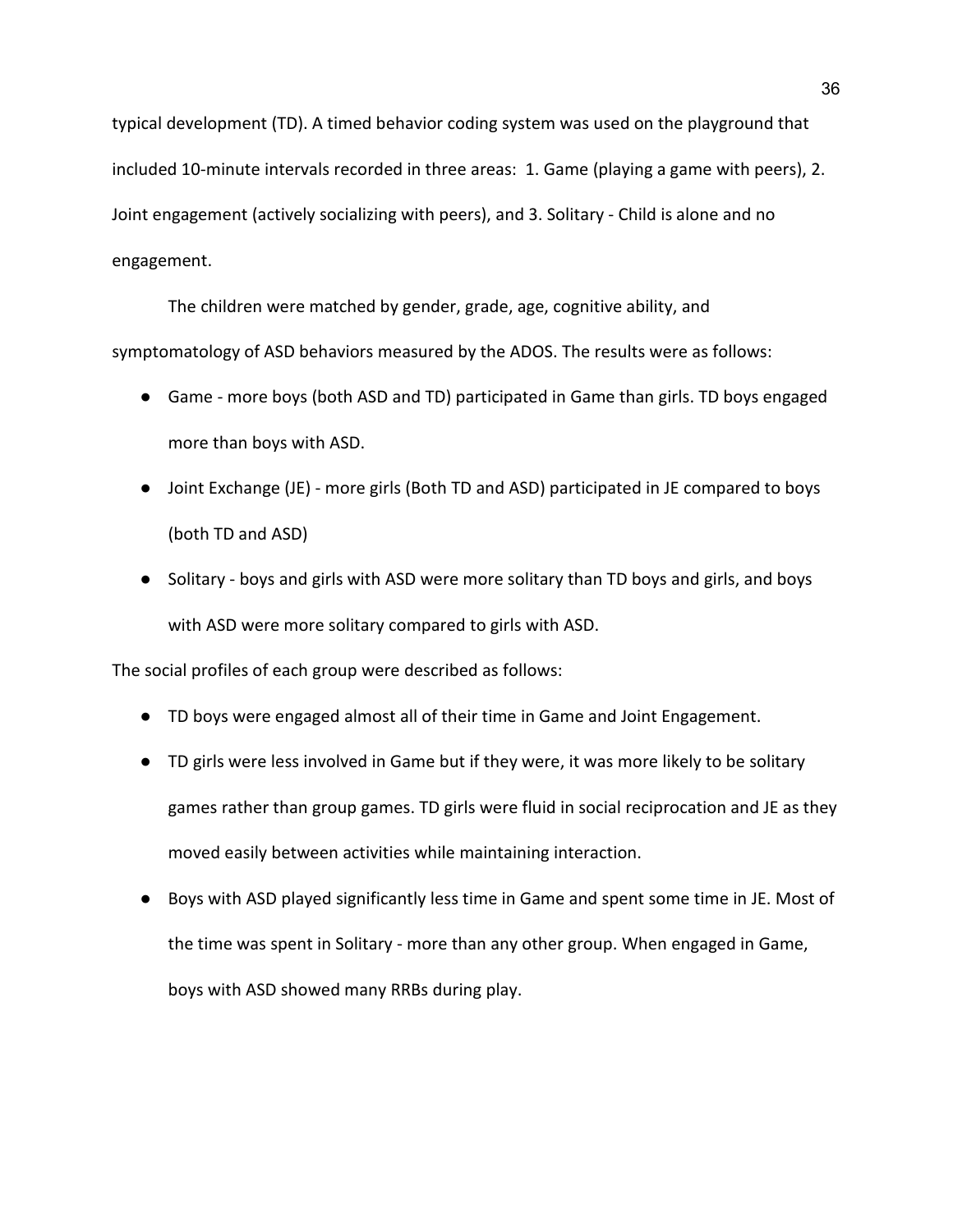● Girls with ASD spent most of the time talking in JE, usually at the perimeter of the TD girl groups. Many weaved in and out of JE, never maintaining conversation with the group. They were also not included in TD girl games - not getting a "turn".

Dean et al. (2017) concluded that overall girls' behaviors were more difficult to observe as girls tended to camouflage themselves by standing close to groups but not actively participating in them. They worked in and out of groups between JE and Solitary because they were not able to maintain social communication and social cues. Typically developing girls excluded the girls because they were not able to keep up the pace of communication, which violated the social norms that TD girls expected. Boys' behaviors were easily noted by the observers as they were often in Solitary. Boys also displayed more RRBs such as hand flapping.

Although the study evenly matched the girls and boys, a relatively small group was analyzed and they only completed one observation at the beginning of the school year. It would be interesting to complete multiple observations throughout the year to determine if more girls with ASD were rejected over time by the TD girls and if they turned to Solidarity or to other groups.

Mademtzi et al. (2018) investigated the parent perspective on the challenges that faced their daughters with ASD. The study recruited 40 females with ASD and matched them with their 40 parents. The method used involved in-depth structured questionnaires with guided questions that allowed flexibility in their open discussions. The data collected was grouped into two categories: Challenges and Services/Resources. One of the most common challenges was that girls reported difficulty initiating and sustaining conversations. They found it difficult to identify boundaries when communicating with others and often scripted responses to try to fit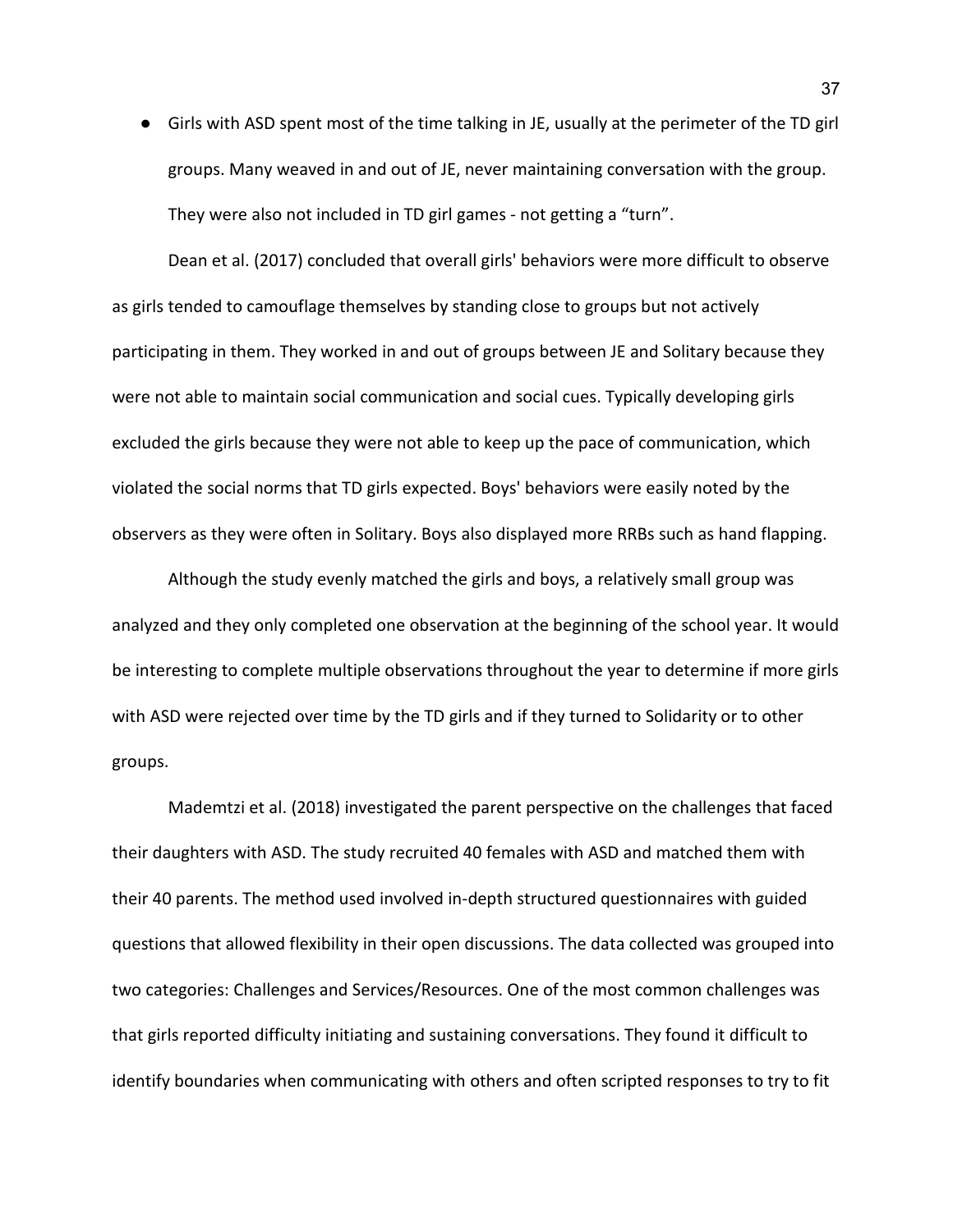in. They also struggled with understanding others emotions as well as their own. The younger girls found it easier to converse with peers, however, as they got older, young teens found it difficult not only to initiate conversations but also to sustain friendships. After 5th grade many girls dealt with bullying and cyberbullying as they were not able to maintain the social pace of typically developing girls. Another challenge for the teen girls was understanding romantic relationships. Girls reported their struggle with puberty, menstruation, and birth control. Girls were sexually and emotionally exploited and were unaware due to lack of ability to understand not only the emotions of others, but also their own. This can lead to a lack of self-esteem, which often manifests into depression, anxiety, and substance abuse.

Many of the problems brought up in the discussions aligned with the core symptoms of ASD as we know it - resistance to change, rigidity with transition, and obsession. The data showed that early intervention could have helped the girl's experience for a better quality of life as they got older (Mademtzi et al., 2018).

Data was also collected for Services and Resources. Key ideas included life skills, bike riding, social media education, peer mentors, volunteer work, college prep, and more programs for parents to connect and collaborate about their experiences. Parents identified barriers to diagnostic assessments that omitted characteristics unique to females. They felt the questionnaires were biased and confessed lying on them to improve the chance for diagnosis. Parents weighed financial concerns when considering programs to help their children, and threatened schools with lawsuits for not assisting them with necessary interventions (Mademtzi et al., 2018).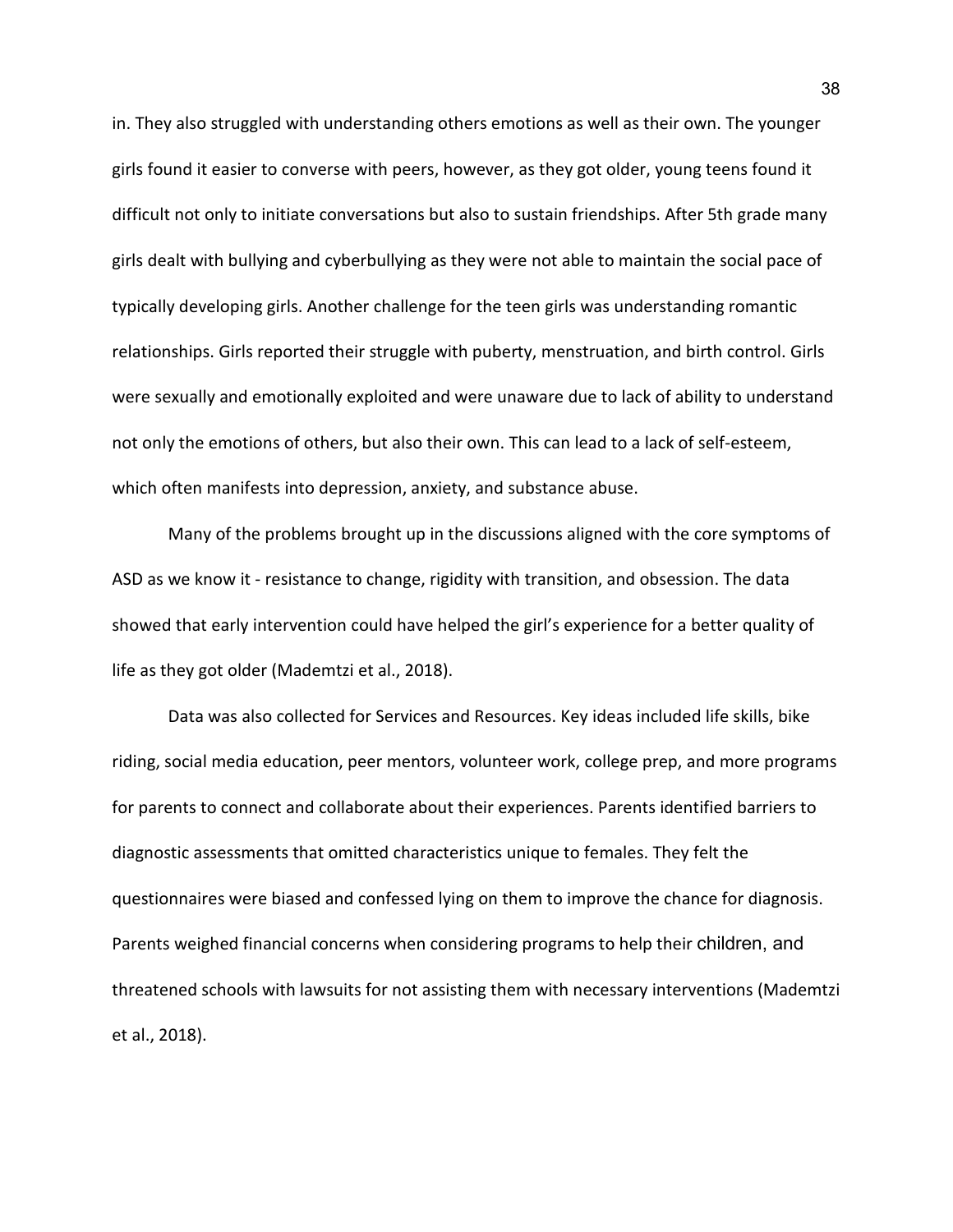This study lacked identifying girls within an age range. Additionally, no control groups of males or neurotypical girls were identified for comparison. Demographic data was omitted. Despite these weaknesses, this study identified the need to differentiate diagnostic assessments based on gender to improve identifying females with ASD at an early age to implement interventions that will provide them with coping skills.

Moran et al. (2019) studied the role of gender differences in social inclusion of children with autism (ASD) as well as intellectual disability (ID). The sample included 420 participants between the ages of 4 - 21. Most participants were males in the study (79.3%) and most participants were at a moderate level IQ. In addition, most of the participants had extensive support levels and attended special education schools.

The Spanish version of the ASD-KidsLife Scales was used. This instrument assessed quality of life (QOL) outcomes of children with ASD and ID. The questionnaire divided 96 items into 8 domains: material well-being, physical well-being, emotional well-being, interpersonal relationships, social inclusion, rights, personal development, and self-determination. The questionnaire was completed by observers who knew the child well, and observed their behaviors over a long period of time, and in multiple environments. Once the data was analyzed, researchers felt the differences in the QOL scores could have been related to ASD, ID, or amount of support the child used. When controlled, all gender differences disappeared except for Social Inclusion (Moran et al., 2019).

Moran et al. (2019) introduced a new instrument that focused on the quality of life though analysis of specific items. It revealed that there is a need to make gender adaptations for supports, interventions and services dealing with social inclusion. Males scored higher in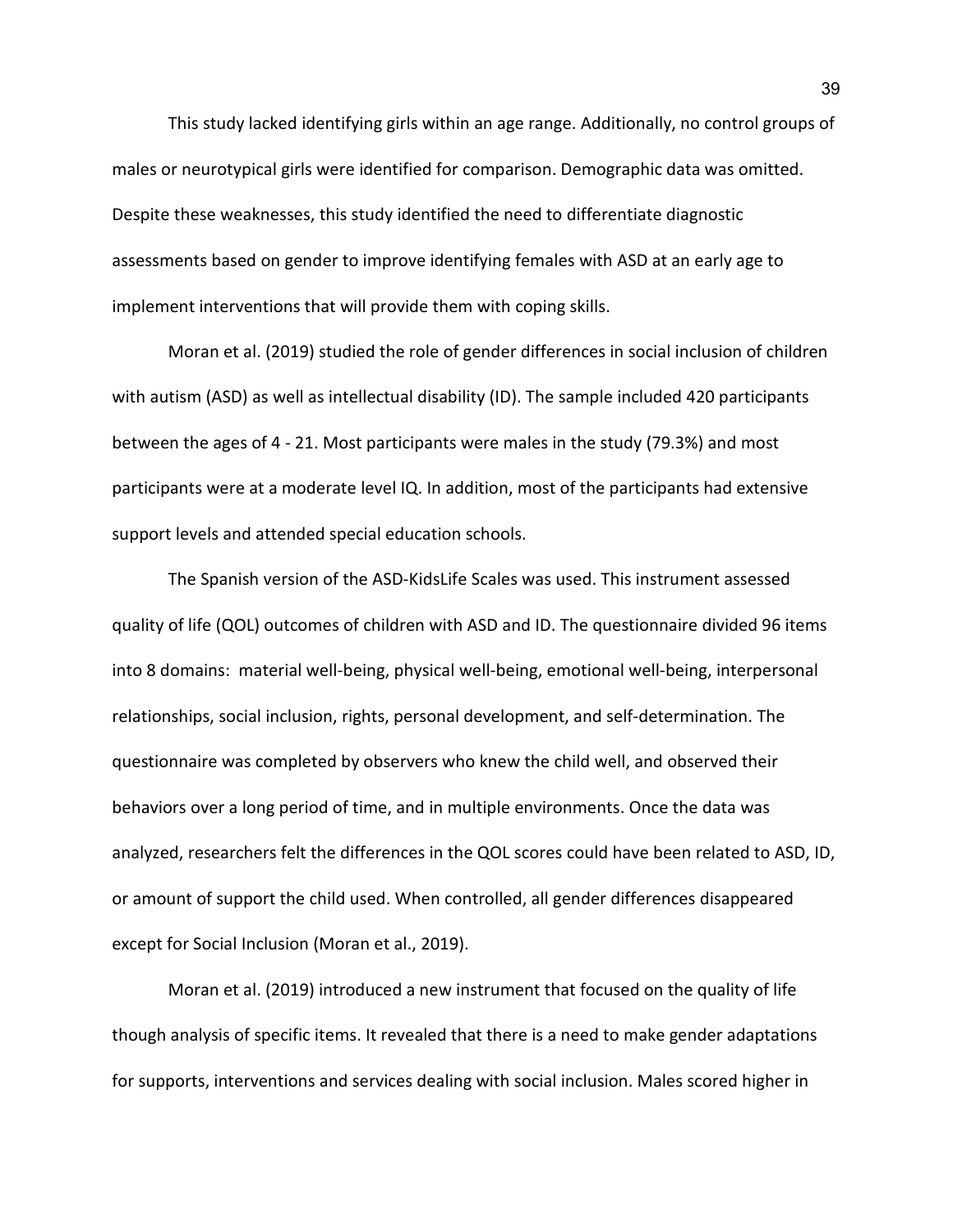social inclusion compared to girls, but we have to keep in mind that boys tend to be more involved in group games and sports that do not require a lot of communication; whereas females tend to be more involved in friendship conversations, leading to higher communication demands and difficulties, and resulting in frustration, exhaustion, and internal conflict. Males scored higher in QOL for social inclusion, but the analyses showed that the gender differences were not related to their intellectual abilities, but rather to their age, gender, and support needs. The lack of support was a barrier to participation. For example, as boys tended to exhibit more behaviors, they might get more support from observers. Females, on the other hand, tend to exhibit fewer obvious behaviors, and therefore did not get the necessary support to help them. This could lead to negative feelings. The social inclusion scores also depended on the context, opportunities, family strategies, professional practices, and cultural settings.

## **Gender differences in Communication**

The Kauschke & Kamp-Becker, (2016) study sought to determine if narrative storytelling skills were affected by gender. The researchers felt that past studies focused on gender comparisons in children with lower cognition, so they focused their study on subjects with IQ > 70.

The participants in the study included 11 high functioning girls with ASD, 11 typical developing (TD) girls, and 11 high functioning boys with ASD. They were 8 - 19 years old. The ASD subjects were diagnosed through Autism Diagnostic Observation (ADOS), Autism Diagnostic Interview - Revised (ADI-R) and Wechsler Intelligence Scale (WISC) IQ test. The TD group was tested to make sure they did not qualify as Asperger's. Each were paired with subjects closest in IQ and age and they were all native speakers of German. The participants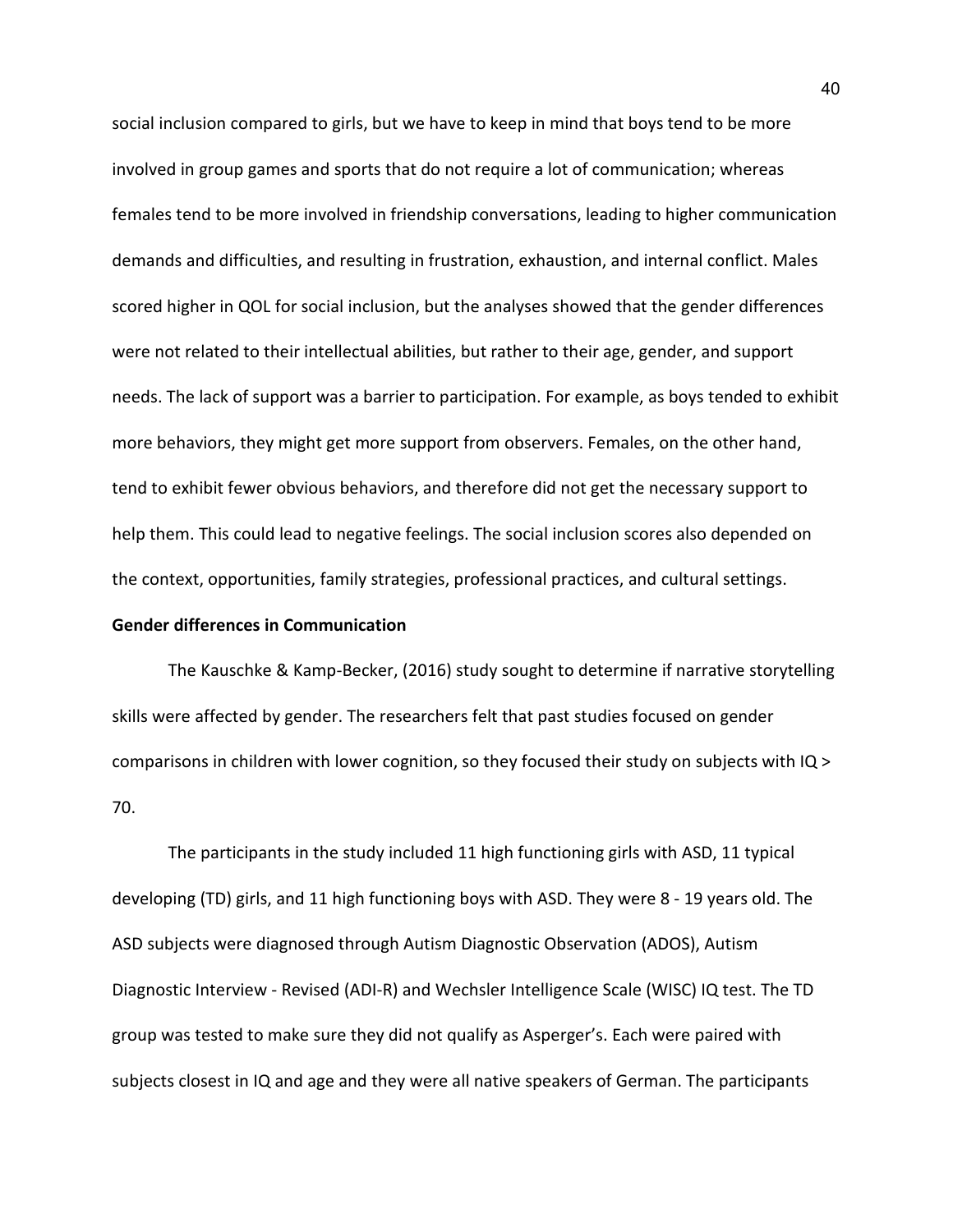were given a wordless picture book and asked to tell the story. They were videotaped and the audio was then transcribed using the Codes for Human Analysis of Transcripts (CHAT). Competence was measured by story length, Coherence (reference to characters and events), Cohesion (connecting relationships), and Evaluative Function (use of modifiers, intensifiers, and expressions in speech). Other categories included Emotion, Cognition, Physiology, Evaluation, Modality, and Causes of Internal States of Language (ISL). Data was collected and analyzed (Kauschke & Kamp-Becker, 2016).

The main differences in the study were found in Internal State Language (ISL). Girls with ASD verbalized internal states of characters more than boys with ASD but less than TD girls. They also produced fewer emotion words compared to the TD group. There were no significant gender differences in the ASD groups relative to narrative word production, organization, and linguistic devices. These results differed from past research highlighting significant differences in gender; as boys produced shorter stories, used less sophisticated language, and had more difficulty in recall. The lack of significant differences may have been due to the fact that participants were tightly matched and controlled and were at a higher cognitive level. For total ISL, girls with ASD produced more words for internal states, especially when referring to physical sensory and modality. They also explained the causes and consequences of internal states of characters more often than boys with ASD (Kauschke & Kamp-Becker, 2016).

Sutherland et al. (2017) explored the real-life characteristics of school-age girls and boys with autism to describe the parents' perspectives as compared to clinicians. Researchers hypothesized that they would find differences in social and communication skills between boys and girls with ASD.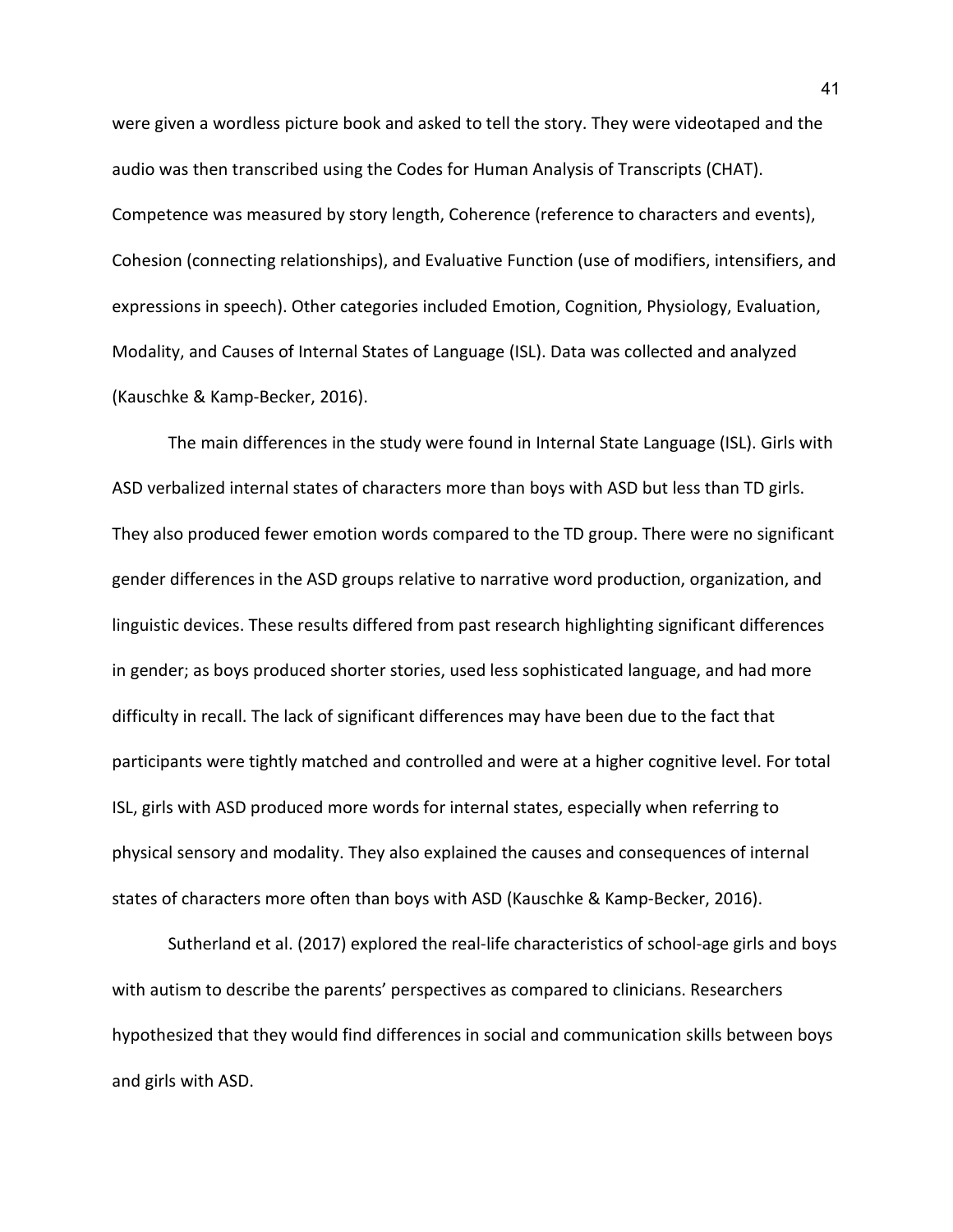Researchers surveyed 171 parents of girls and 163 parents of boys with ASD. The children diagnosed with ASD ranged from 5 - 18 years. The parents were given multiple choice questionnaires that rated communication and social skills, special interests, repetitive behaviors, and sensory needs (Sutherland et al., 2017).

The demographic results showed most of the girls and boys were diagnosed by a pediatrician. Eight percent of the girls were diagnosed by a psychiatrist, versus 1.8% of boys. This percentage difference could be because the girls were not referred by their doctor and the parents sought another opinion. Ten percent of boys and girls attended special schools. Over 80% of both boys and girls were in the mainstream classroom setting with an aide. Thirty-six percent of girls were without support compared to 25% of boys. Seven percent of girls were homeschooled compared to 2.5% of boys. In the area of communication, 70% of boys communicated well if the topic was of interest compared to 50% of girls. Sixty-eight percent of boys preferred to talk about their own interests compared to 50% of girls. Significant differences in interest were found between genders, where boys preferred technology, math/science, dinosaurs, sci fi, and transportation; girls preferred singing, dancing, music, animals, reading books, arts and crafts, and collectibles. Both genders scored similarly for social interaction, for number of friends (1 or 2), difficulty with social clues and group gatherings; both groups worried excessively about social situations. Sixty-seven percent of boys and 72% of girls indicated RRB behaviors: motor (flapping, flicking, rocking), sameness (routines), sensory (sniffing, licking, touching), verbal (scripting, repetitive questioning), self-injurious (picking skin), movement (running, pacing), and obsessive (cleaning, color coding, organizing) (Sutherland et al., 2017).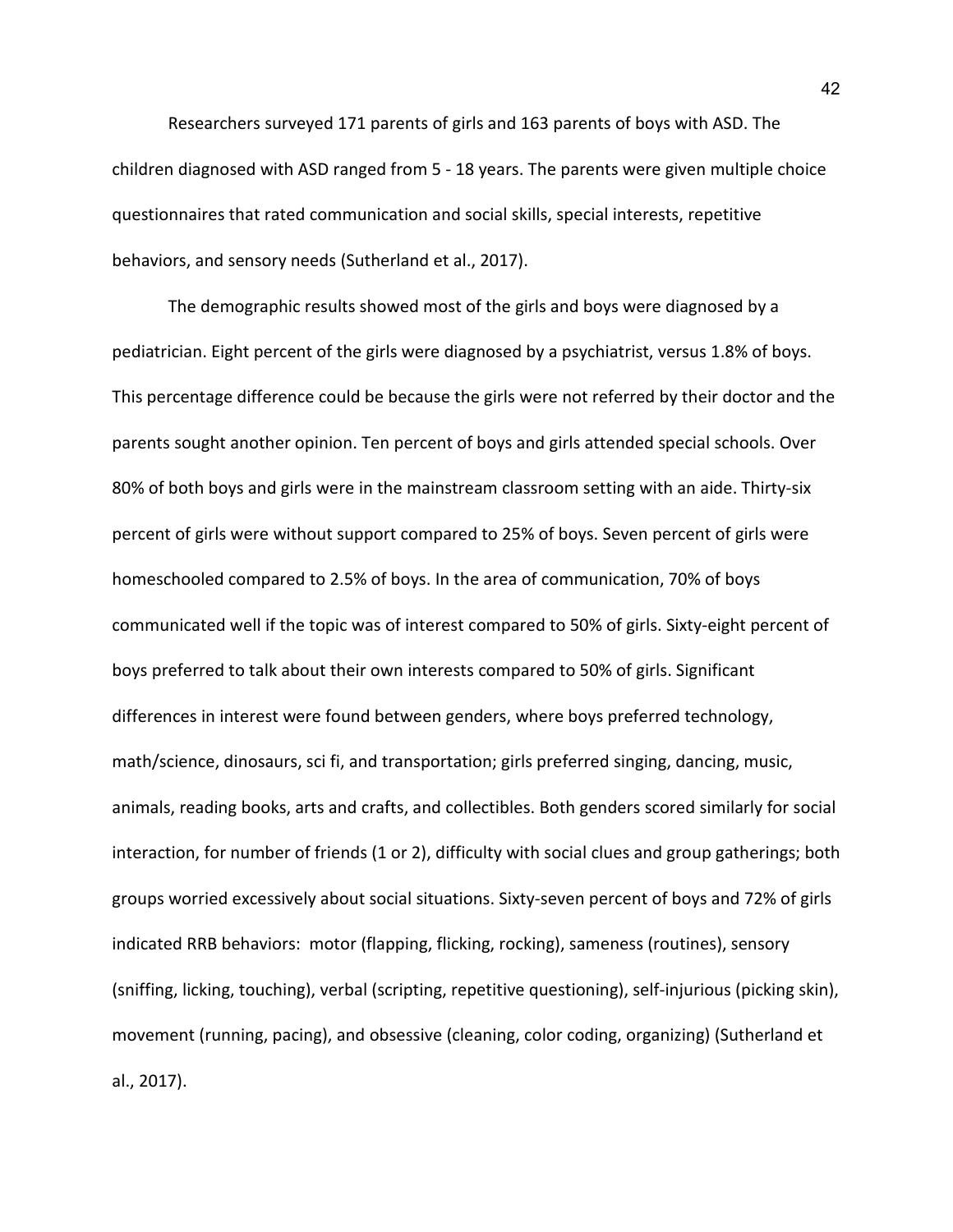Some differences were also reported by parents who stated that most boys and girls displayed similar behaviors across home and school environments. Parents reported that some children were more confident and talkative at home. Thirteen percent of parents reported their daughters melted down at home after "holding it together" all day at school to "fit in" (Sutherland et al., 2017).

The Sutherland (2017) study was one of the largest to focus specifically on communication characteristics, social strengths and weaknesses, and interests. However, a limitation of this study was that no specific questions about camouflaging or masking were included. More research should be done in that area. Another limitation was researchers did not compare the behaviors to typically developing (TD) children. A final limitation was the use of a non-standardized survey that did not include diagnostic criteria.

Conlon et al. (2019) explored the narrative production between genders to determine if there were differences in how boys and girls retold a story narrative. The researchers used the Expression, Reception and Recall Narrative Instrument (ERRNI). Research has shown differences between eight-year-old children with ASD and typically developing (TD) children, however, researchers wanted to examine the differences between gender in this study. They predicted both genders would perform similarly.

Thirteen girls and boys were selected for the study from a Canadian longitudinal study and were matched by age (8 years old), intellectual ability based on the Wechsler Intelligence Scale - Fourth Edition (WISC-IV), and core language scores based on the Clinical Evaluation of Language Fundamentals (CELF). The participants were scored on content, comprehension of important details, and grammar complexity. First, they were given a book with pictures only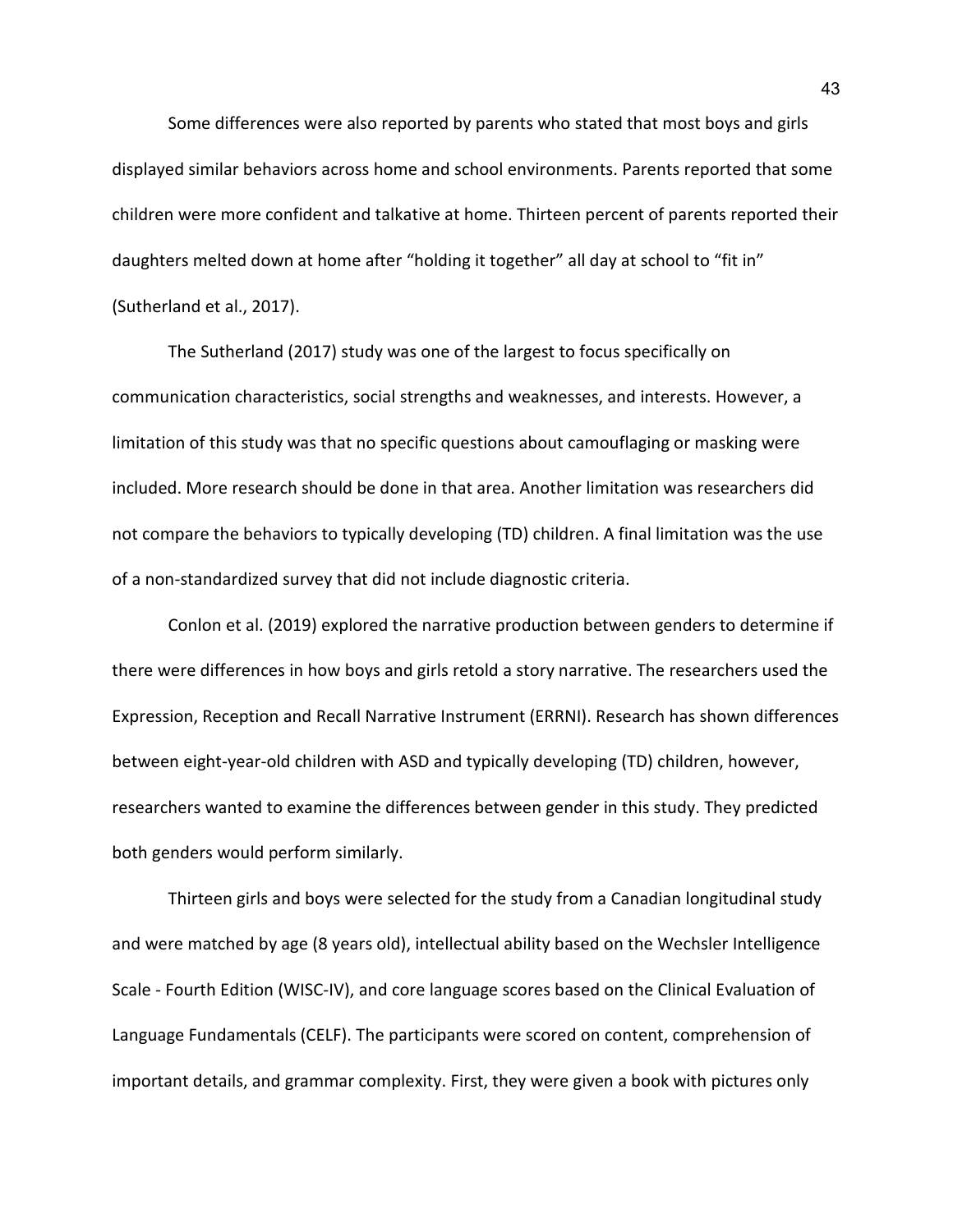and told a story based on the pictures. Then they completed other assessment activities. Finally, they returned to the book and were asked to retell the story and answer questions (Conlon et al., 2019).

Following the data analysis, Conlon et al. (2019) found that girls told more complete and richer stories compared to the boys. They explained character intentions more frequently and used more character references to help the listener understand the story. Structural language, nonverbal abilities, story length, and syntactic complexity were similar between the genders. There were no differences in narrative structure and speech. The biggest reveal in this study was how the girls showed more intentionality for the characters, an important aspect of social communication for those with ASD. Standardized tests should be updated to include a more sensitive communication assessment when considering ASD. Sophisticated tools are needed to measure social communication skills with peers to prepare for employment later in life.

This study was only a small glimpse using a small sample of eight-year-olds who were tightly matched. However, because it was tightly matched, a clear picture of differences between gender was illustrated (Conlon et al., 2019).

Rodgers et al. (2019) studied high-functioning females with ASD (HFASD) to further understand the previously documented gender discrepancies. The ratio between males and females with HFA can range from 5:1 to 16:1. This could be due to use of the Autism Diagnostic Observation Scales (ADOS) and Autism Diagnostic Interview - Revised (ADI-R), considered the gold-standard diagnostic measures which rely on symptom behaviors rather than rating scales for behavior. Rodgers et al. (2019) used the Social Responsiveness Scale Second Edition (SRS-2) and subscale scores to learn more about the gender differences in HFASD. Researchers studied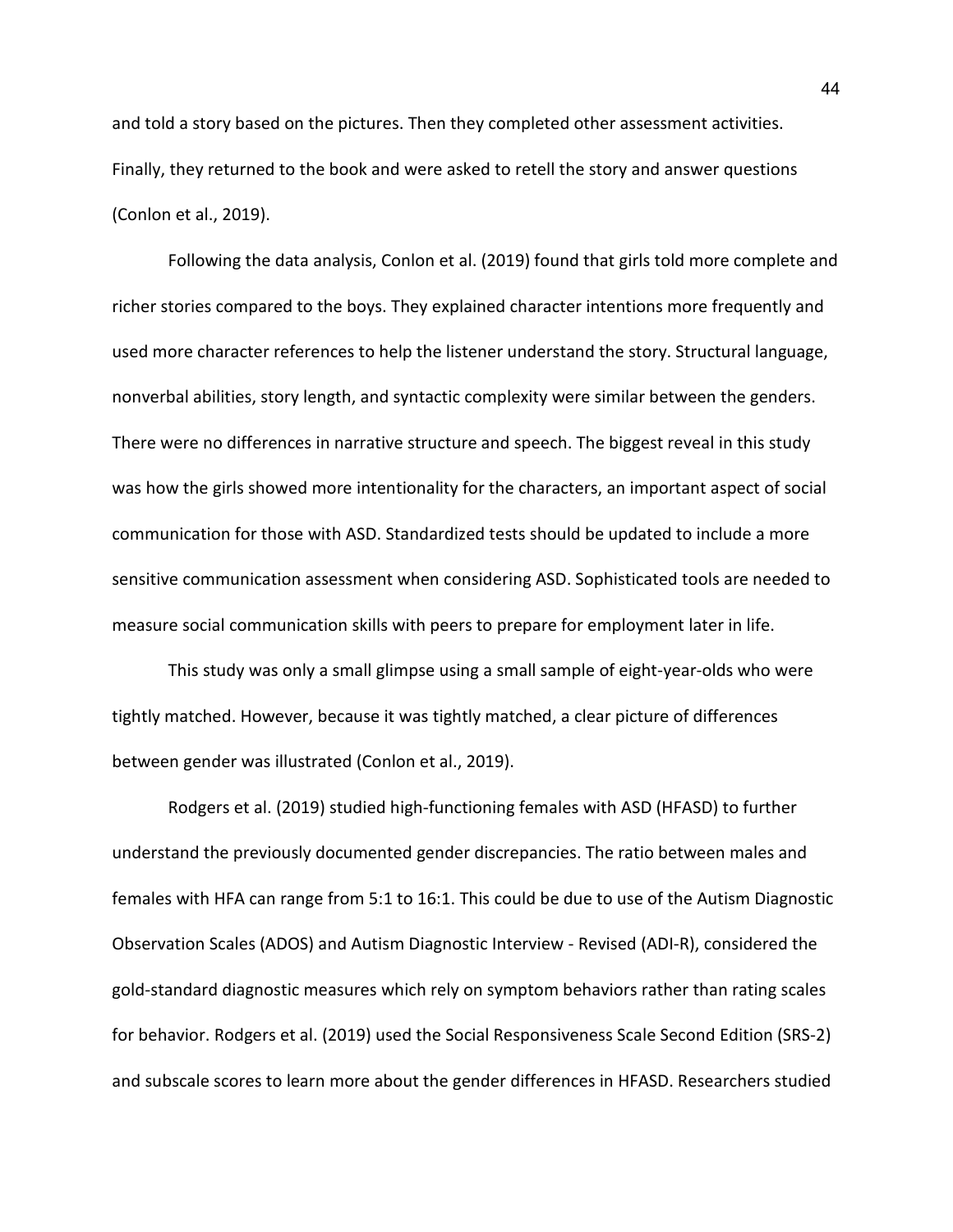the association between intelligence and language correlated with ASD symptom severity between the genders, and how the SRS-2 treatment subscale scores and ASD characteristics in the Diagnostic Statistical Manual 5th Edition (DSM-5) correlated to age and parent education.

Rogers et al. (2019) looked at 34 females and 34 males with ASD. Their ages ranged from 6 - 12 years. All were diagnosed with ASD by results of the ADI-R, Wechsler Intelligence Scale 4th Edition (WISC-IV) and Comprehensive Assessment of Spoken Language (CASL). Ninetytwo percent of subjects were Caucasian and their parents had an average of 15 years of education.

The SRS-2 was completed by the child's parent or guardian and the data was collected and analyzed. The results showed that males and females did not differ in age, IQ, ethnicity, parent education, ADI-R scores, language level, or comorbid diagnoses. The core ASD symptoms were similar. Although their symptoms were similar, the subjects' responses to intervention varied and required further research. Correlations were found for four of the five cognitive/language measures. Higher verbal and language skills were associated with lower social cognition and motivation, suggesting that language skills played an important role in understanding social cues in females (Rodgers et al., 2019).

This study was one of the largest using children with HFASD. Although this was a large study, it used predominantly Caucasian subjects from well-educated families, which excluded the broader population of children with ASD.

Milner et al. (2019) studied a small group of females with ASD along with some parent reports to further understand the discrepancies in female diagnosis as it relates to a male-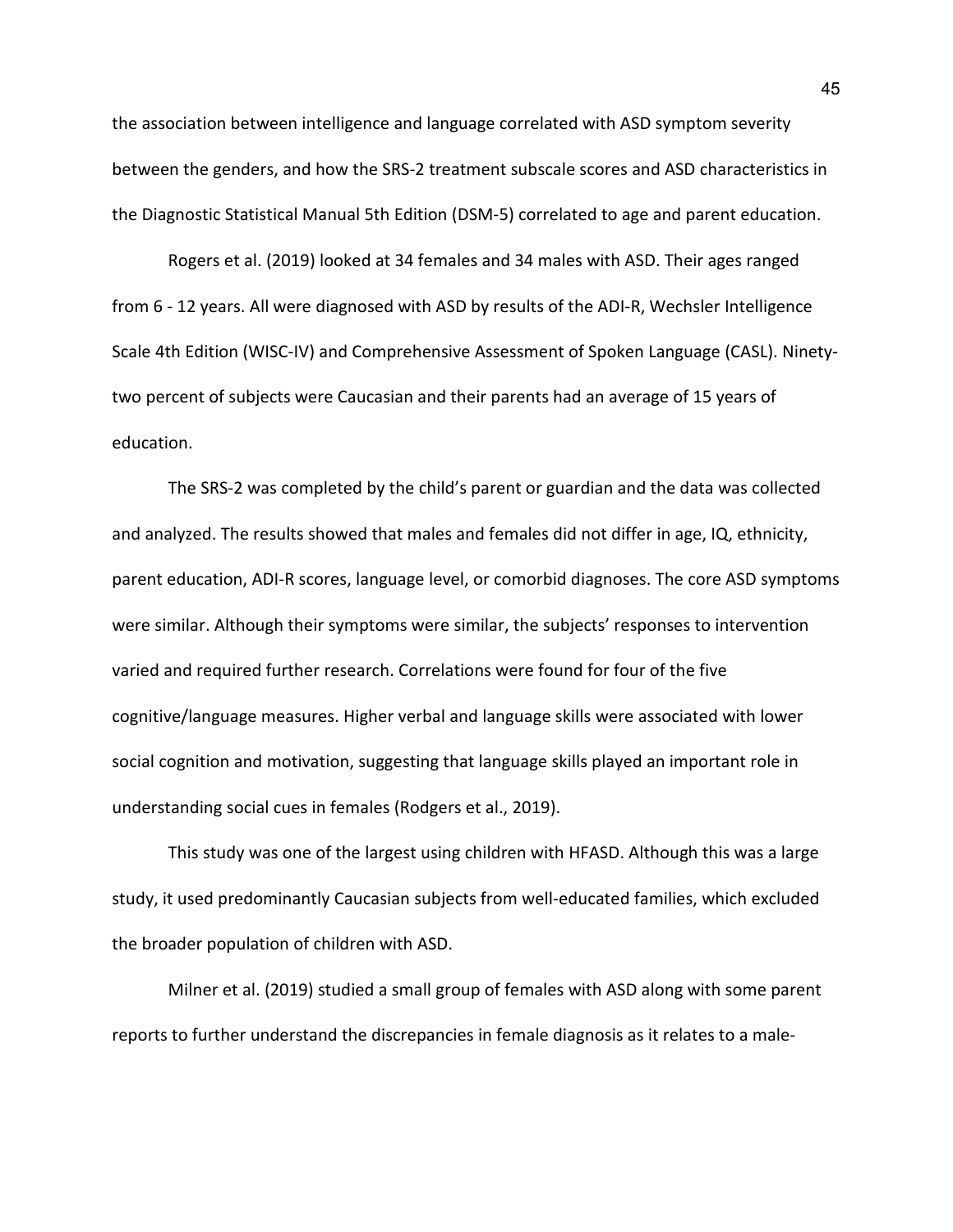biased field. This qualitative study hoped to gain a better understanding of the challenges women and girls face during the various stages in life with an ASD diagnosis.

The participants were selected from a previous longitudinal study, focusing on social relationships. They participated in discussions and questionnaires to help identify core themes resulting from largely male biased research. Participants included 18 females with Autism Spectrum Disorder (ASD), and four mothers of autistic girls. Ages ranged 11 to 55 years. They participated in both group and individual discussions. All discussions were audio recorded and transcribed. Discussions were grouped into 3 topics: 1. Diagnostic pathway, 2. Impact of autism, and 3. Resilience and coping of behaviors. Discussions were flexible to follow participants' answers. Discussions lasted on average 55 minutes and data was divided into 5 themes and 17 subthemes (Milner et al., 2019).

In analyzing the themes and sub-categories, researchers gained a better insight into first-hand experiences of these females. There was a broad variety of opinions coming from a wide variety of ASD diagnosis as well as a wide range in age of diagnosis. This allowed the study to have a unique quality and variety. There was a lot of overlapping in data collection and for the most part cohesive in responses. The women reported learning strategies to mask and camouflage symptoms to fit into their environments. By gaining skills to camouflage, females are often overlooked when diagnosing for ASD. Women also reported on how camouflage can be considered protective, but on the other hand harmful, as it can lead to exhaustion and poor mental health. Some women reported masking and camouflage was not effective or even possible to do, which raises questions about what drives individuals to use these strategies. Data also showed that females struggled with initiating conversations and relationships. A big

46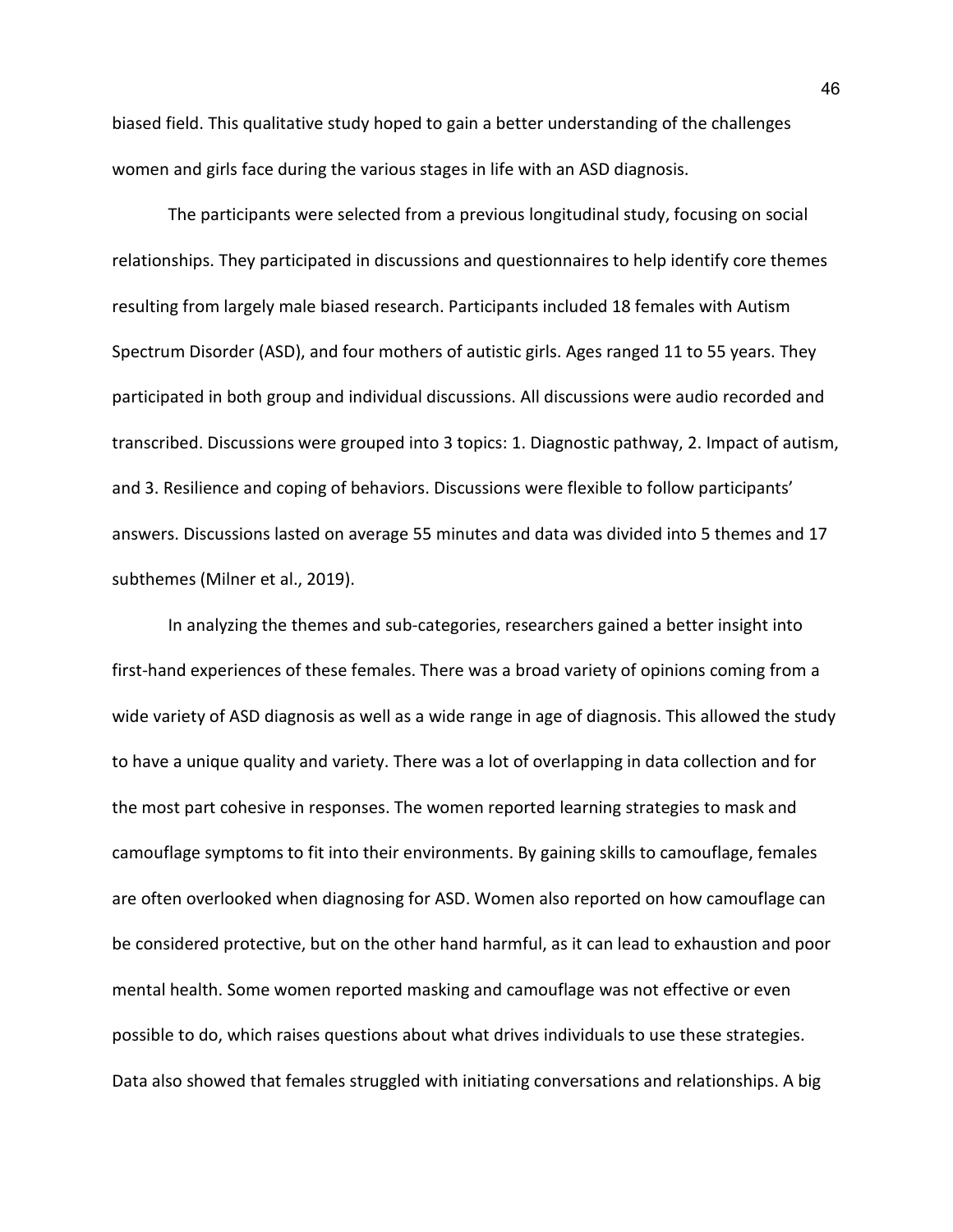misconception found that people often felt individuals with ASD do not seek relationships, but this study revealed that these females were socially motivated and wanted relationships but reported feelings of loneliness. Although males were not included in this discussion, past research has shown males are not as socially motivated, indicating there is a difference in the female phenotype. One participant found it easier to communicate with male peers than other female peers as they are less complex and easier to understand (Milner et al., 2019).

A general lack of understanding the female phenotype and symptomatology may lead to late diagnosis in females. Mothers reported lack of awareness from clinicians toward female ASD symptoms despite early concerns from parents. This would support the idea that diagnostic tools are biased toward male presentations of autism. And finally, this study helps us to better understand that without the necessary support and intervention these women may lead to a less desired quality of life and mental health. The later the diagnosis, the less support that is offered or available.

## **Testing Methods in ASD**

Sturrock et al. (2020) explored gender differences based on observation reports from clinicians, parents, teachers, or the child and the various environments from which they reported. This group hypothesized that 1. Clinical observation would elicit gender differences more than parent/teacher/child reports, 2. Parent child reports for males would reveal fewer behaviors than clinical reports, 3. Teachers would report fewer social difficulties in males, and more social difficulties in females as compared with parent reports, 4. They also compared functional measures to direct assessment (DA) and predicted that ASD groups would likely perform worse in real life situations compared to isolated 1:1 assessment.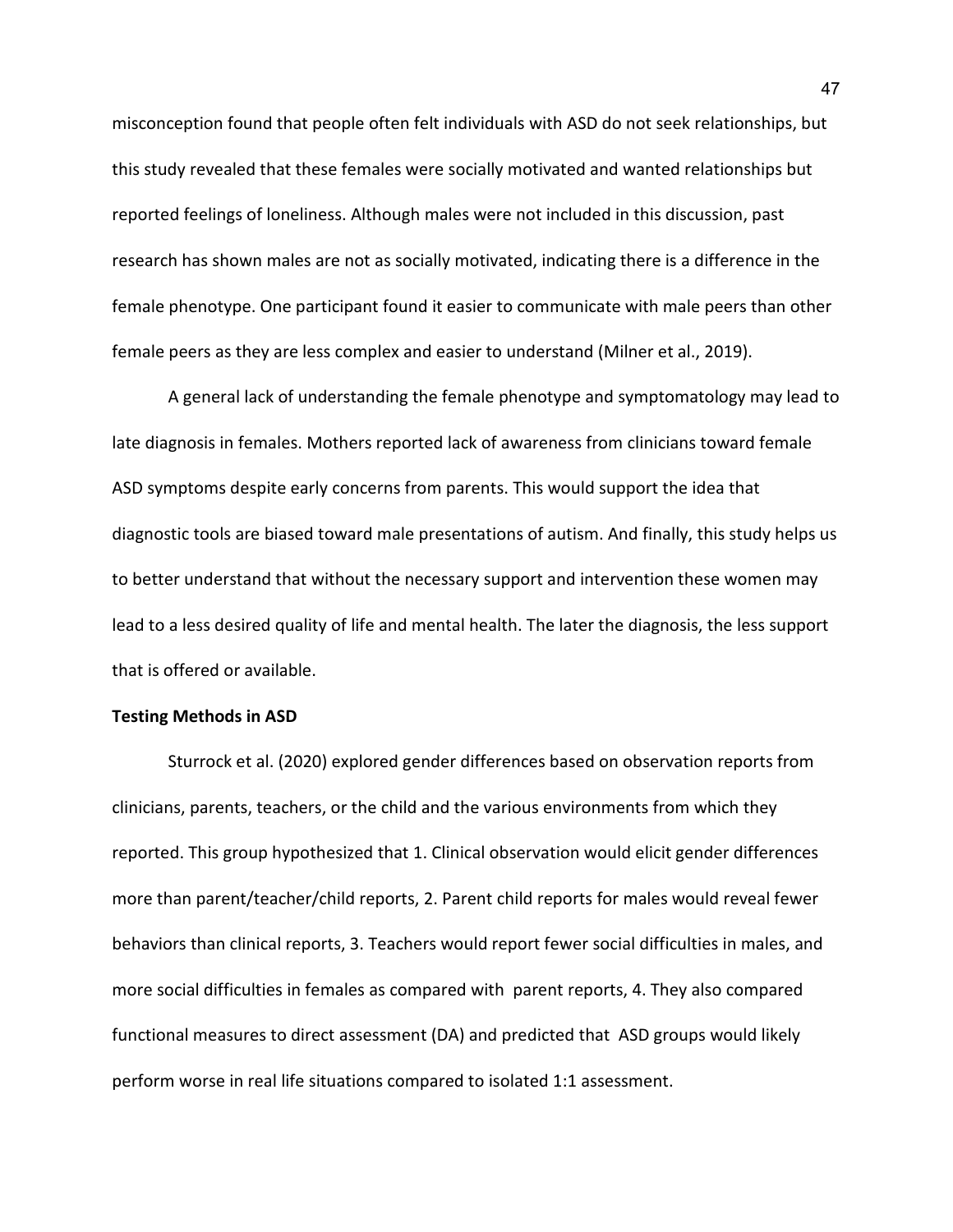This study used 13 females and 13 males with ASD, aged 9 - 11 years. A control group of typical developing (TD) females and males were matched with the group. All children spoke English as their first language, had a performance IQ (PIQ) over 70 and had no hearing or visual impairment. The children were assessed in their home or at school. Subjects were videotaped while performing tasks based on Autism Diagnostic Observation - Second Edition (ADOS-2) for three observations, 60 minutes each. Pragmatic Rating Scales (PRS) were used by clinicians to rate communication behaviors in a checklist formatted questionnaire. Parents filled out the Children's Communication Checklist - 2nd Edition (CCC-2), a questionnaire that scores language, semantics, non-verbal communication, social relations, and interests. The Communication Checklist-Self Report (CC-SR), a similar questionnaire, was completed by the children. Strengths and Difficulties Questionnaire - Parent Edition (SDQ - P) and Teacher Edition (SDQ - T) were also completed for this study. Direct Assessments were administered along with these questionnaires for comparison. The assessments included Pragmatics: Local Coherence Inference task, Pragmatics: Figurative language Task, British Picture Vocabulary Scale (BPVS-3), and the Clinical Evaluation of Language Fundamentals Fourth Edition (CELF-4) Word Associations sub test (Sturrock et al., 2020).

The results were as follows: The Pragmatic Rating Scale scores showed significant gender differences. The self-report, parent, and teacher reported similar levels of impairment compared to typically developing (TD) groups. Overall, clinicians, parents, and teachers tended to score males with ASD as having more severe symptoms compared to females with ASD. However, teachers and parents both reported more severe symptoms for females in the areas of emotions and internalizing behavior. Parents identified more difficulties for females than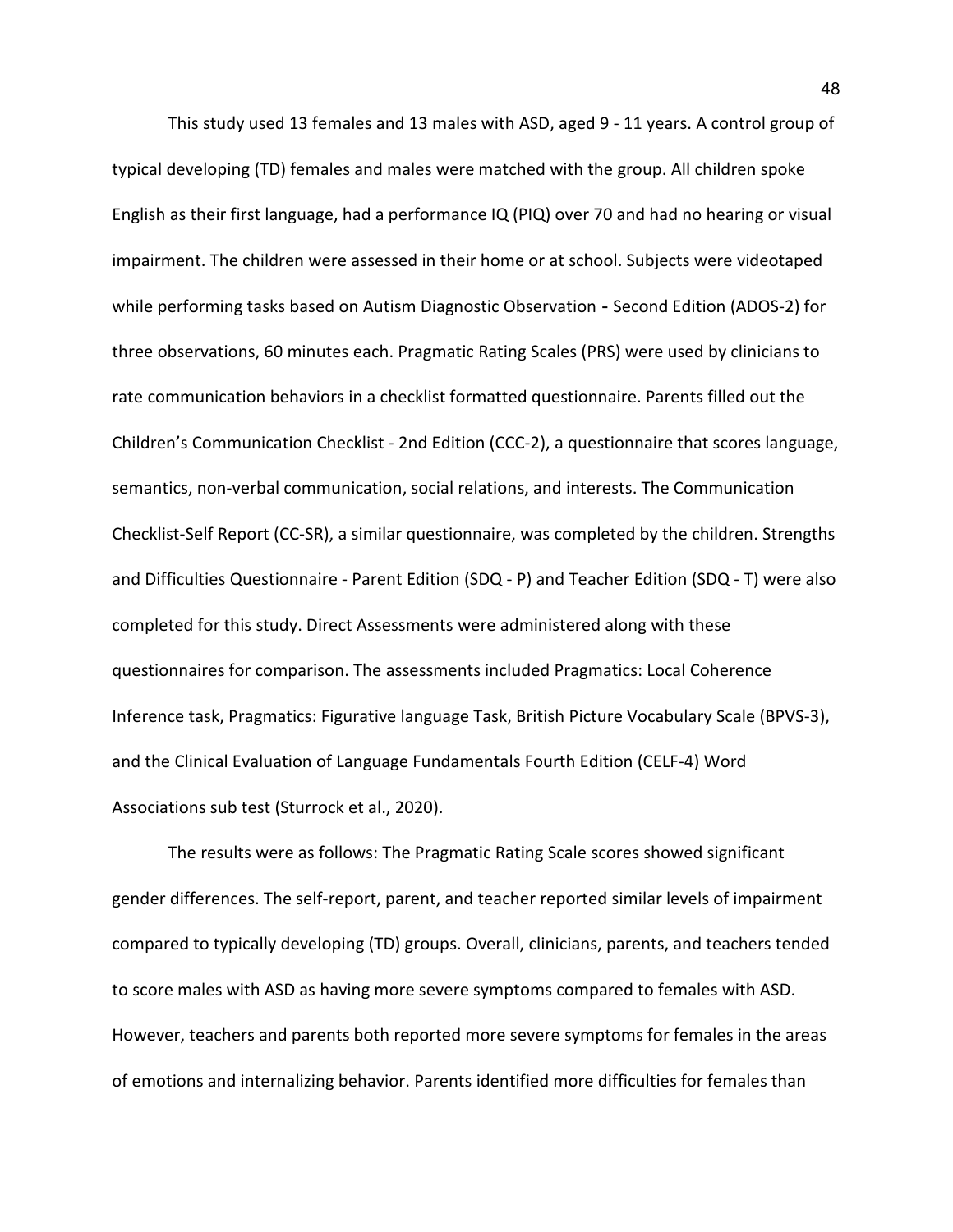males when compared to clinician scores. In self-reports, females with ASD, females (TD), and males (TD) all rated themselves with more difficulties than rated by the clinicians. Males with ASD reported significantly fewer difficulties. In the ASD group, parents generally rated higher difficulty levels than the children self-reported compared to the TD group whose parents rated them lower compared to the self-report. Parents of ASD children consistently scored greater levels of difficulty for their children compared to teacher reports. The discrepancy was found to be significantly higher for girls, compared to boys. Clinicians rated females with ASD as having significantly more functional language difficulties than those identified during direct assessment in the areas of vocabulary and recalling sentences. Parents rated female children with ASD as more challenged compared with the direct assessment of semantics and syntax results (Sturrock et al., 2020).

Sturrock et al. (2020) found evidence of gender differences in the female phenotype compared to males with ASD. These differences included better skills in conversational reciprocity, language and pragmatics, and non-verbal communication. Females performed better than males with ASD but worse than TD females. This study also showed that children with ASD could identify difficulty with language and social behaviors; meaning they were aware at an early age that they were different from the TD group. Parents of ASD children also reported more problems compared with TD parents. This awareness could lead to feelings of loneliness and depression. Questionnaires showed differences in parent reports compared to clinicians and teachers, especially when rating their female child with ASD. This may have been due to the high demands from girls to be accepted by their peers. Sturrock et al. (2020) concluded that it was important to note that while direct assessment is an important part of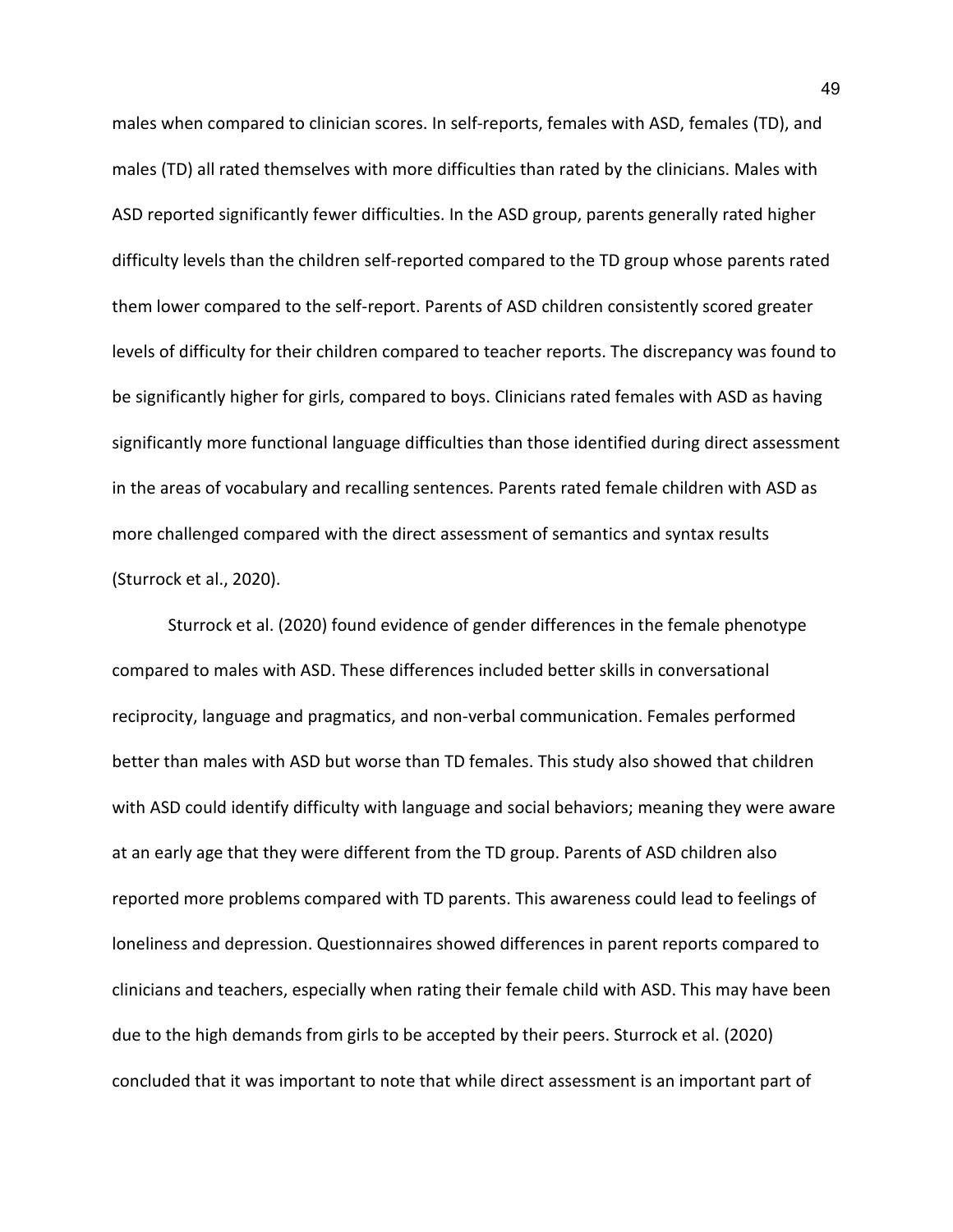ASD diagnosis, pragmatic and language observation were key to understanding the limitations experienced by many females early in life. If diagnosed when young, interventions could be implemented to help girls form and maintain successful friendships that improve overall wellbeing.

Ratto et al. (2018) studied gender differences in child performance on the Autism Diagnostic Observation Second Edition (ADOS-2), and Autism Diagnostic Interview - Revised (ADI-R) assessments, known as the gold-standard diagnostic measure for ASD. They found that data collected by clinicians using these two methods reported less impairment in females, suggesting that the assessments alone were not successful in diagnosing autism for girls. Many studies have suggested that girls can manifest their social behavior better than boys, and their repetitive and restricted behaviors (RRBs) are played out in more "normal" content areas (animals, celebrities, books). Because of the female phenotype, it is important that diagnostic assessments not show bias toward males.

The group studied 228 children with ASD - 114 females and 114 males, matched by IQ>70, age who had an ASD diagnosis based on the Diagnostic and Statistical Manual (DSM-IV or DSM-5) (Ratto et al., 2018).

The participants were assessed using the ADOS or ADOS-2, a play-based assessment focused on social communication skills and autistic behavior. The data and results were grouped into three categories: 1. No impairment, 2. Mild impairment, and 3. Significant impairment. The scores were summarized into two domains: Social Affect (SA) and RRB. The participants were also assessed using the ADI-R, which gathered historical data on development and behavior between ages four and five. Scores were grouped into four domains: Reciprocal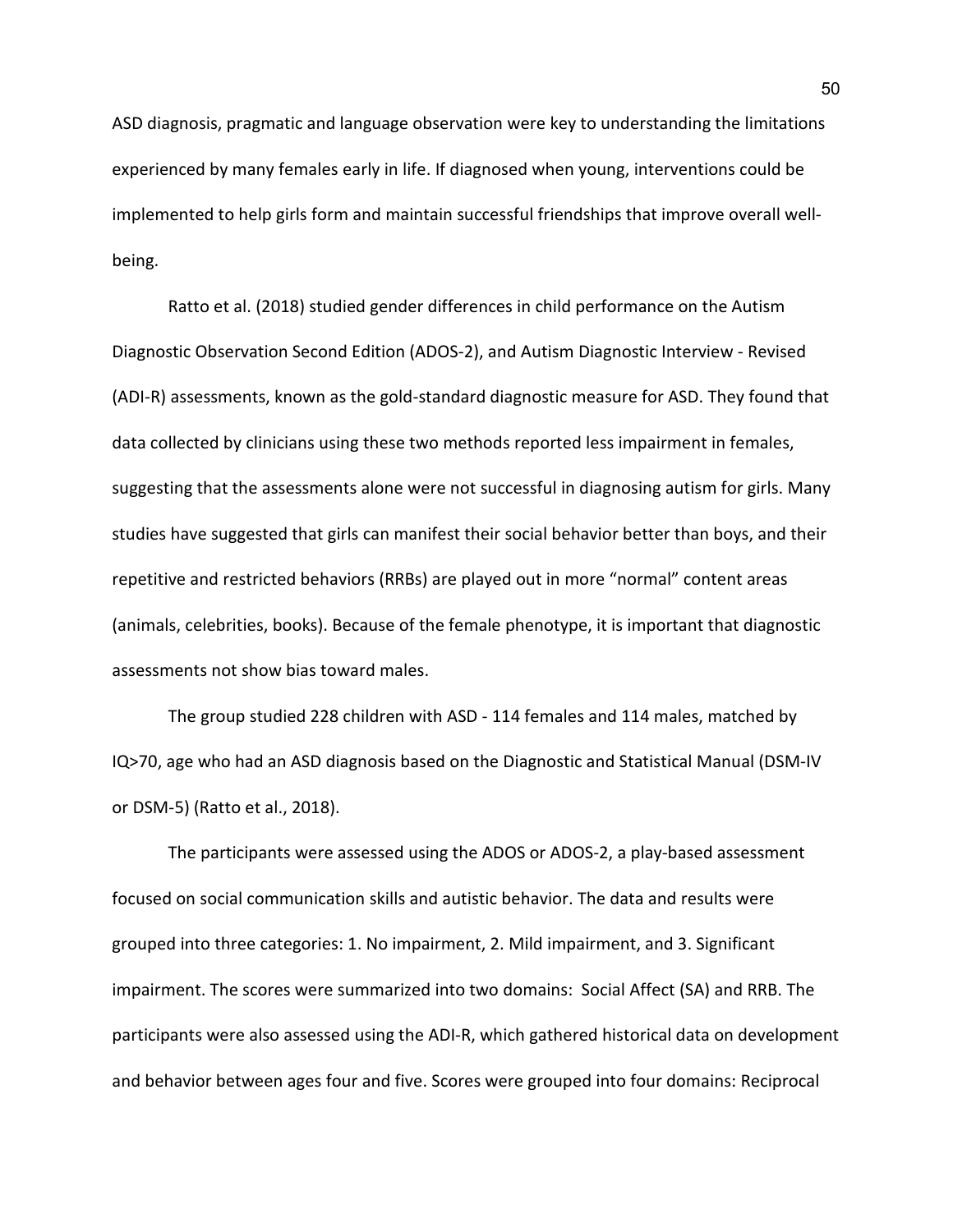Social interaction, Communication, RRBs and Abnormal Development. Parents completed the Social Response Scale (SRS and SRS-2) and the Vineland Adaptive Behavior Scale (Ratto et al., 2018).

Following the statistical analysis of all data collected, the results showed that 90% of males and females met the ASD criteria on the ADOS/ADOS-2 assessment and 75% of males and females met ASD criteria on the ADI-R. Parent reports showed stronger impairment for their daughter's ASD traits compared to their son's traits. Females were rated lower in daily living skills (such as hygiene). This suggested that once females were diagnosed, their manifestation of autistic traits was stronger, and they were more severely affected in realworld settings compared to males. The reason behind such strong parent reporting might be the higher social expectations for females in the real world. The Vineland and SRS assessments (parent reports) were sex-normed continuous scale measures compared to the ADOS and ADI-R, symptom count measures and based on male samples. Both the SRS and the Vineland were sensitive toward female diagnosis as they allowed greater variability in scores and showed more subtle differences in the severity of autistic traits. (Ratto et al., 2018).

The gold standard autism diagnostic tools (ADOS and ADI-R) used alone missed identifying females with ASD. The ADI-R as a stand-alone evaluation was not as reliable as combining assessments, such as the ADOS and clinician observations of behavior. Females with higher IQ were at the greatest risk for not meeting the ADI-R autism criteria. To meet criterion, the ADI-R required early developmental abnormalities, however, females with a higher IQ typically do not show these impairments and would not have been identified during diagnostic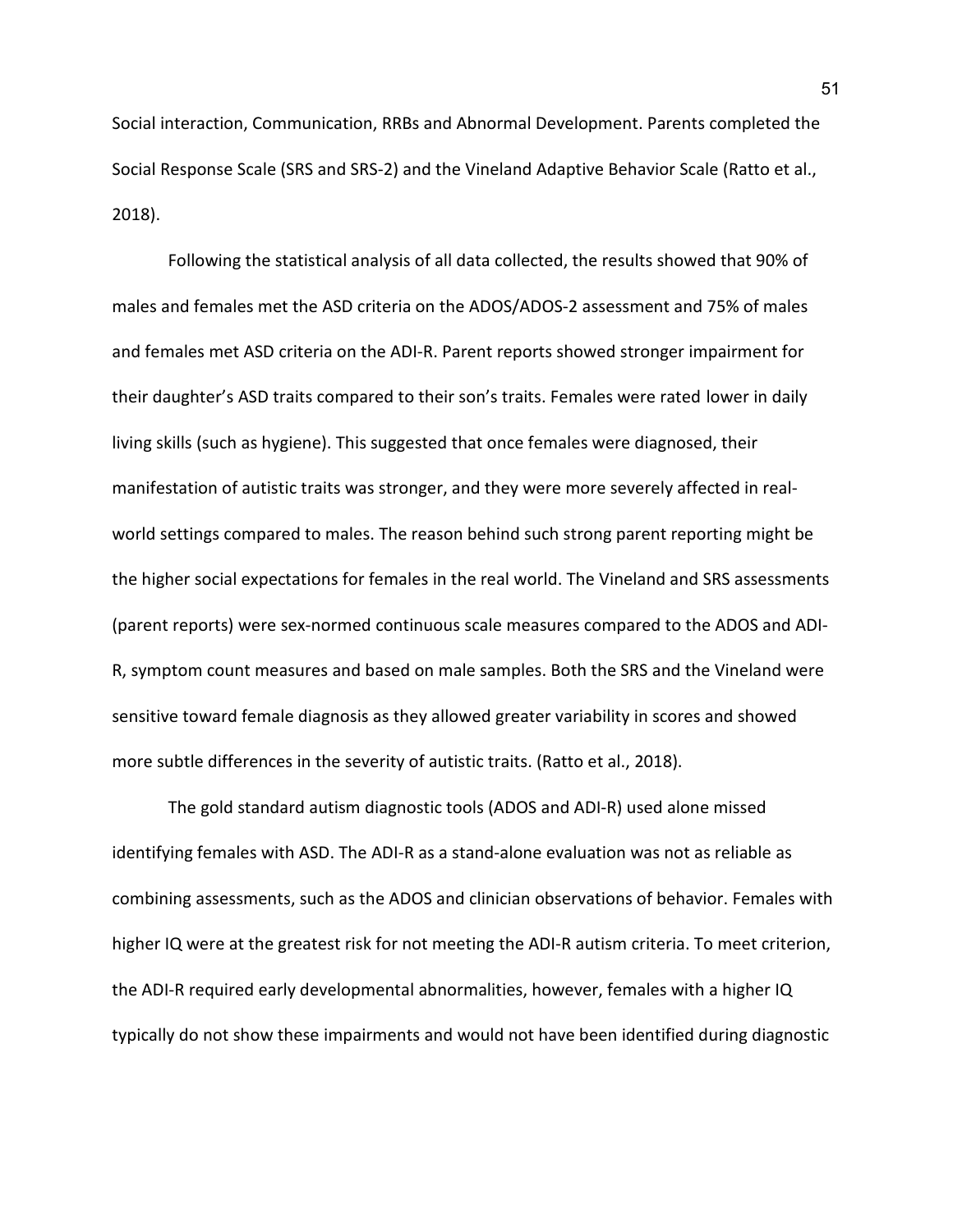testing. Early developmental delays were removed from the DSM-5 requirements and should also be removed from the ADI-R to remain a useful evaluation tool (Ratto et al., 2018).

The Ratto et al. (2018) study was limited by their choice of testing instruments. ASD diagnosis by the ADOS and ADI-R are best at capturing autistic traits most commonly found in males, therefore, the sample of females in this study held similar characteristics as the males.

Kopp & Gillberg, 2011 researched whether revising the Autism Spectrum Screening Questionnaire (ASSQ) would better identify female autistic traits to bridge the gap in ASD diagnosis between genders. Past studies showed that girls with higher IQ went undiagnosed until later in life (Kopp et al., 2010). Other studies showed males had more autistic systemizing traits, where females have more empathizing traits. Based on these findings, the researchers hypothesized that females would need screening which was more sensitive toward their symptom presentation. The ASSQ-REV would help to identify more females with an Autism Spectrum Disorder (ASD).

One hundred eighty children were divided into three groups: 60 ASD/ADHD girls, 7-16 years old, and IQ > 80, 62 boys ASD/ADHD 6-16 years old, and 58 matched typically developing (TD) girls 7-16 years old. The ASSQ-REV added 18 carefully constructed questions to the original questionnaire focused on the symptom presentation more commonly found for the female phenotype. The study tested the validity of the ASSQ-REV, examined its ability to differentiate between ASD and non-ASD cases, analyzed the sensitivity toward female presentation of items on the questionnaire, and determined the best ASD predictors versus non-ASD for both genders (Kopp & Gillberg, 2011).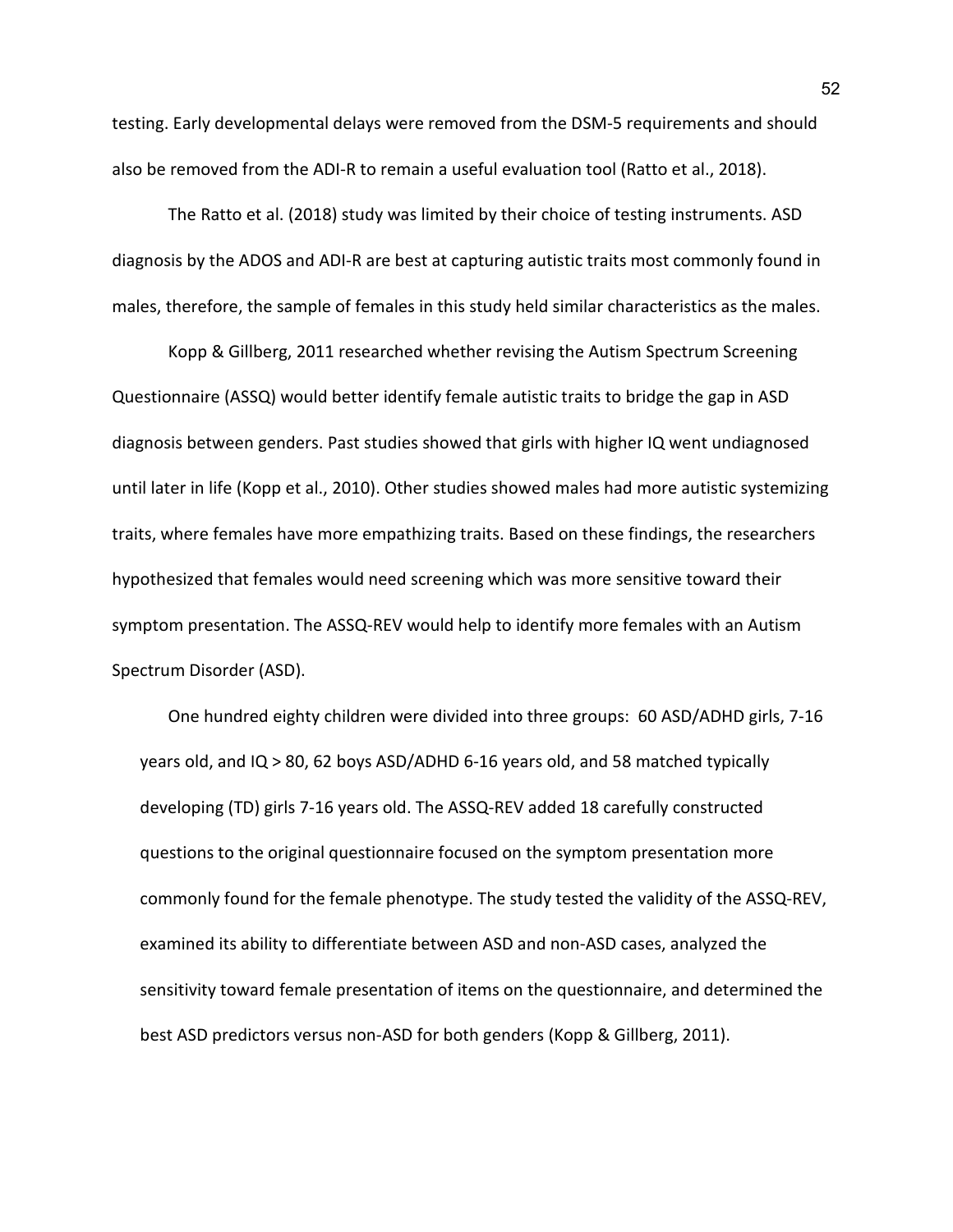The results found only slight differences on ASSQ and ASSQ-REV scores for girls with ASD compared to boys.

- The ASD boys and girls both scored higher on the diagnostic measure than the Attention Deficit/Hyperactivity Disorder (ADHD) girls and boys.
- The TD female group differed significantly from both the ASD and ADHD groups in both versions of the ASSQ.
- On the ASSQ-REV, girls with ASD and ADHD differed more than boys. Boys scored higher in "lacks best friend", and girls scored higher in "has a different voice/speech, "difficulties in completing daily activities because of compulsory repetitions, avoids demands", and "interacts mostly with younger children". (p. 9,10)
- The ASSQ was a better predictor for boys with ASD compared to the ASSQ-REV.
- The ASSQ-REV had the highest validity for ASD diagnosis in girls compared to the TD girl group.
- The study supported the use of some items on the ASSQ-REV to be used in conjunction with other screening instruments for ASD diagnosis in females.
- The ASSQ-REV performed well in determining ASD versus non-ASD cases.
- Item levels between girls with ASD vs. ADHD showed differences in girls, but not boys. However, there were no overall gender differences in mean test scores.
- Boys with ASD scored higher on questions compared to girls with ASD, but girls rated a "definite" response more often than boys

(Kopp & Gillberg, 2011).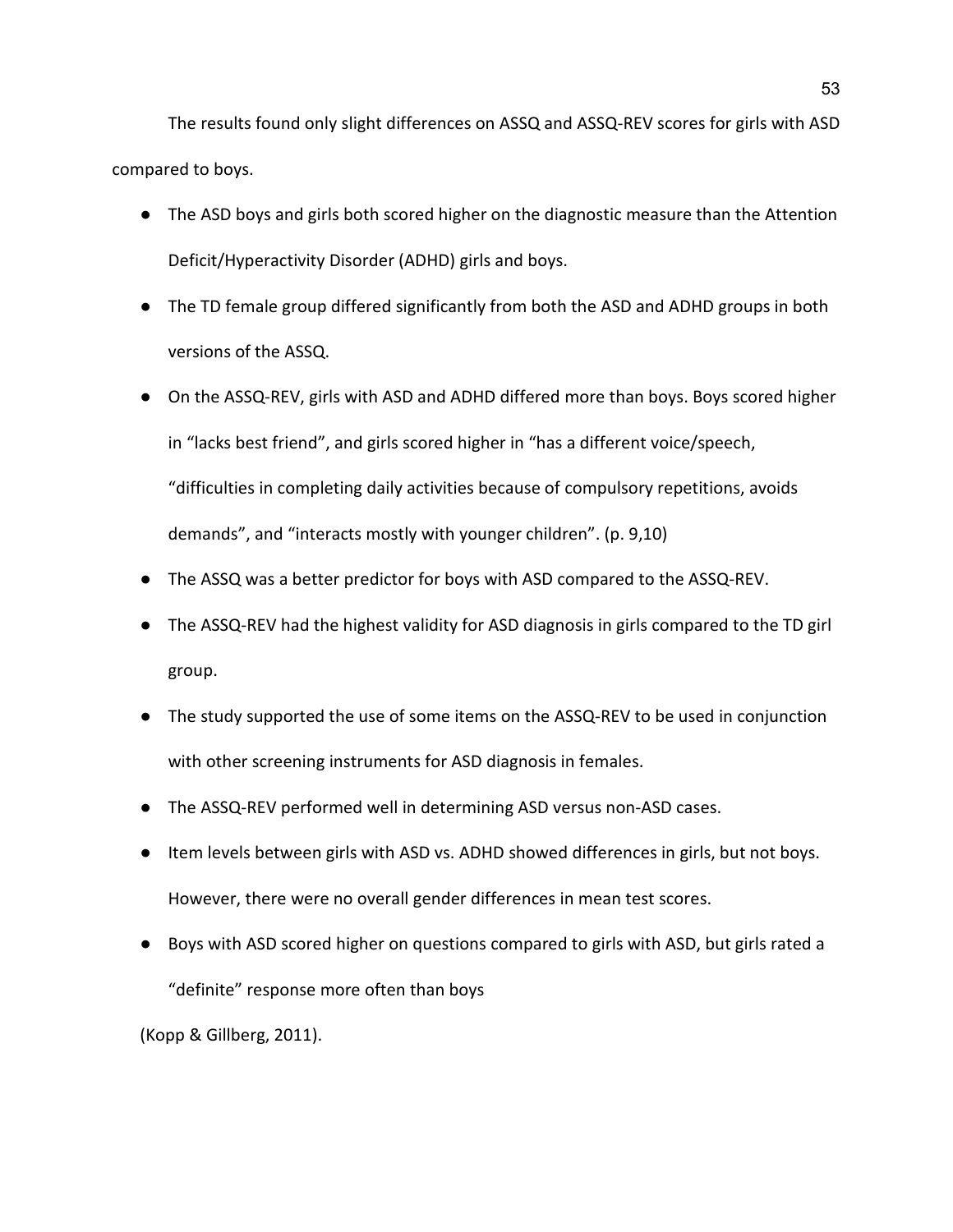The findings showed that it is important to consider gender differences for each symptom that should be screened individually, and not as a total score. The small sample size was a limitation of the study, and the data was based on parent reports only, no observations. Parent-report could be biased as parents could have different expectations based on gender.

Begeer et al. (2013) performed a study examining the differences in gender for the timing of ASD diagnosis. Researchers hypothesized that girls would be diagnosed later than boys due to masking, camouflage, IQ levels, and testing.

This study equally represented all 12 provinces of the Netherlands. Data was provided by 1843 males and 432 females with ASD. The participants' ages ranged from 0 - 85 years. Surveys were completed by parents, next of kin, or self-report. The Dutch National Autism Association developed the survey and included topics such as diagnostic process, treatment, residential situation, schooling, and employment. Analyses used "age of diagnosis" as the dependent variable. Current age, sex, and first parental concern was entered as three separate variables in two age groups: 18 years and below and 19 and above (Begeer et al., 2013).

The results showed that the average time between first signs and ASD diagnosis was longer for females compared to males. Within the child diagnosis, those with higher IQs were diagnosed later than those with lower IQs. Females had a 1.8-year delay in the diagnosis of Asperger Syndrome (higher IQ). No differences were found in those with lower IQs in the adult group. Females with a lower IQ were diagnosed 4.3 years later. No differences in gender were found in those with a higher IQ. Three hundred were diagnosed before age 12 - 18 and 730 were diagnosed older than 18 years (Begeer et. al., 2013).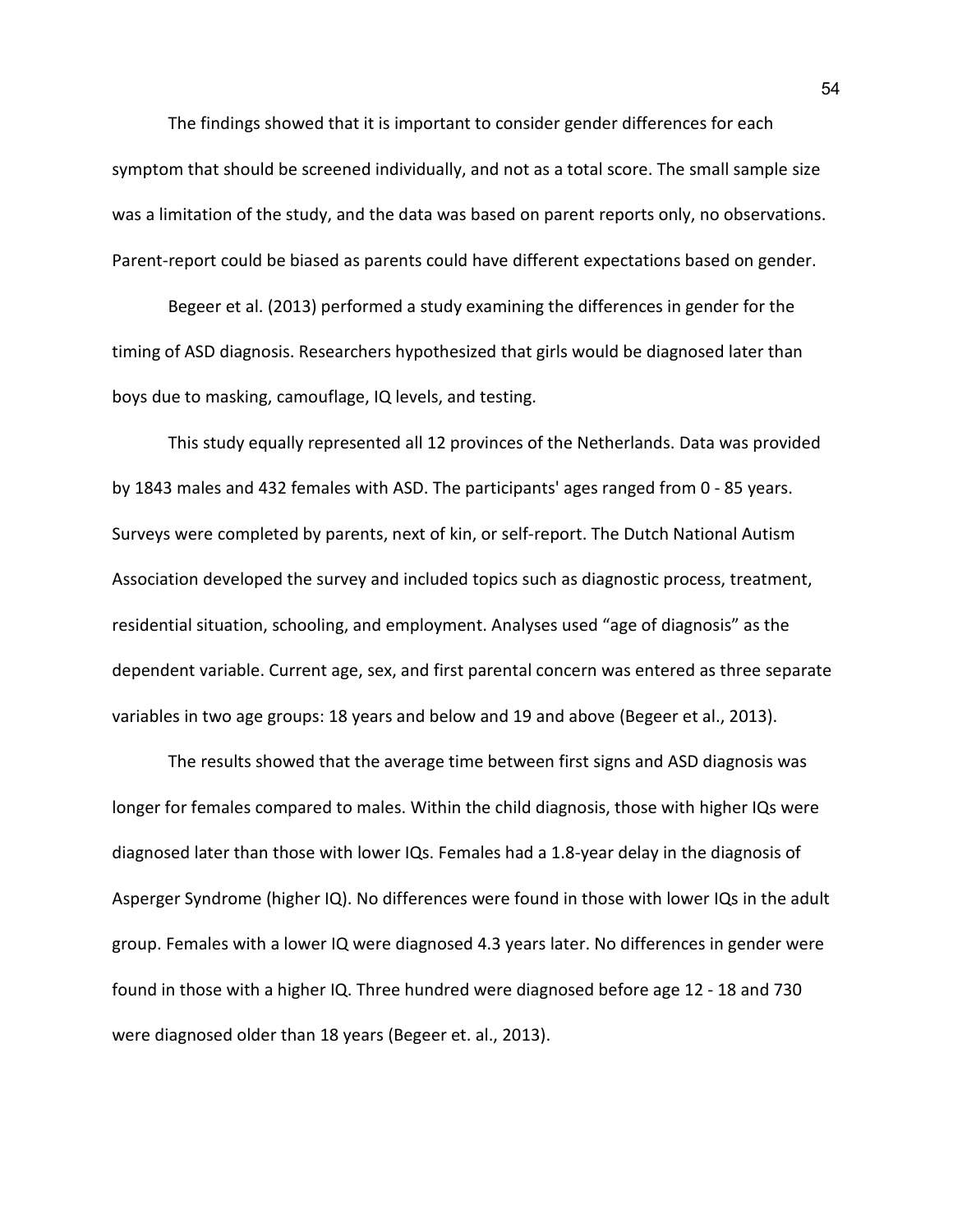This study confirmed that girls with higher IQs are diagnosed later than boys, but not if their IQ is lower. ASD Diagnosis frequently occurs years after observable symptoms are noted and generally two years after the parent expresses concerns. Because there are significant differences in age of diagnosis for females with a higher IQ, it is critical to continue to develop sensitive diagnostic instruments that will show the deviations in female presentation of social and verbal abilities (Begeer et al., 2013).

One study limitation was that parents and self-report must rely on memory; for some adults, it was more difficult to recall specific data. In addition, there was not an equal representation of both genders, females were underrepresented in the child group 1:10 and 1:5 in the adult group. Additionally, no information on ethnicity or socioeconomic status was included, which could have influenced the timing of diagnosis. Despite these limitations, this study highlighted gender differences in diagnosing females, especially with a higher IQ. Scholars need to create more sensitive instruments such as the Autism Spectrum Screening Questionnaire-Revised Extend Version (ASSQ-REV), a more suitable tool for detecting female behaviors earlier to allow for earlier interventions that could improve their quality of life (Begeer et al., 2013).

 Duvekot et al. 2017 studied gender differences related to behavior. They hypothesized that higher emotional and behavioral struggles in addition to lower cognitive functioning would increase the probability that girls would be diagnosed with ASD.

A group of 64 girls and 167 boys, ages 2-12 were assessed with the Developmental, Dimensional and Diagnostic Interview (3Di), the Autistic Diagnostic Observation Schedule (ADOS), and an IQ assessment. Other diagnostic assessments included Repetitive Behavior Scale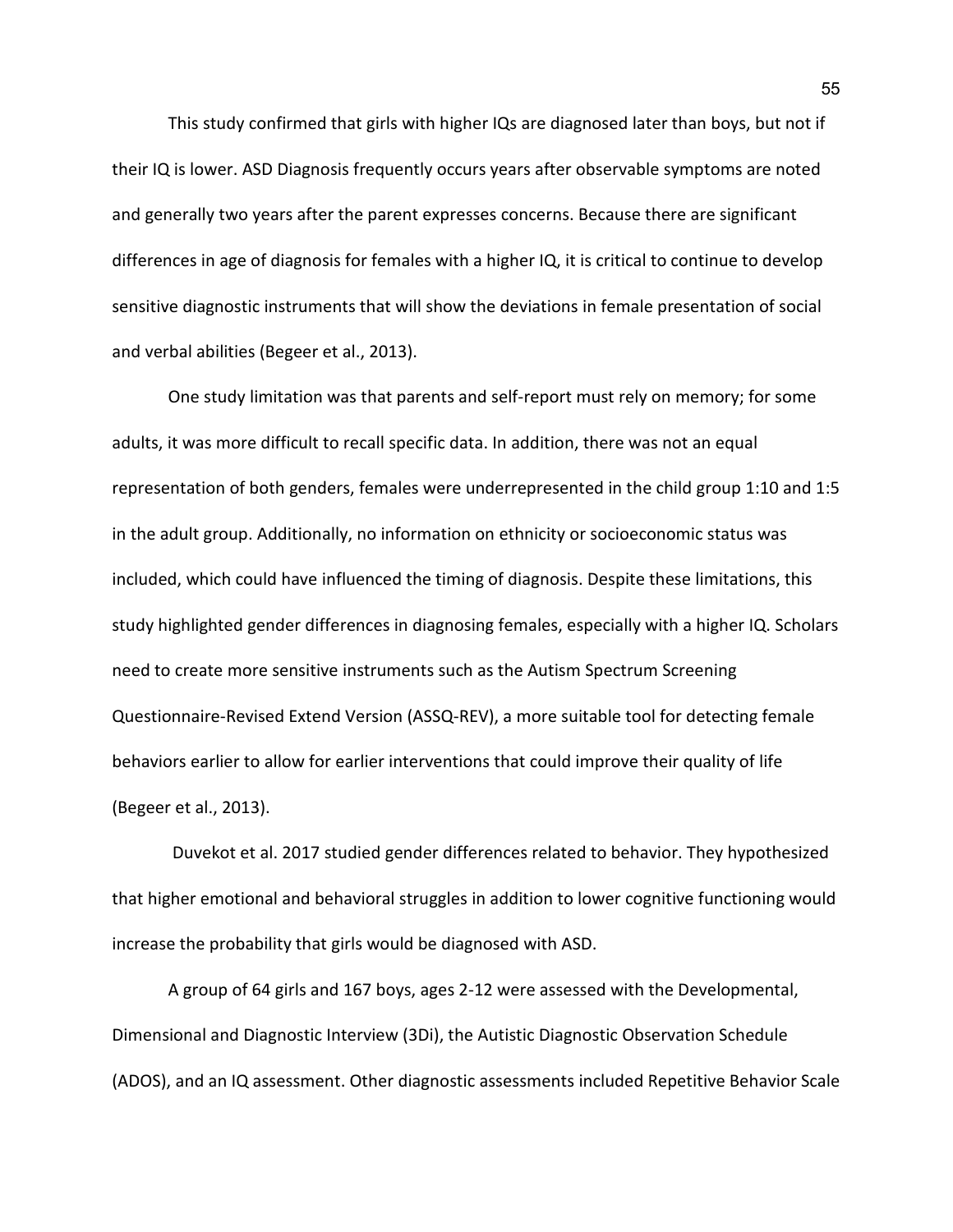Revised (RBS-R), Short Sensory Profile (SSP), Social Responsive Scale (SRS) (reported by parents and teachers), and the Child Behavior Checklist (CBC).

The results showed higher scores for boys on the SRS for 65 behaviors; indicating stronger autistic behavior compared to the girls. There were no significant gender differences in data from the RBS-R, however, girls showed fewer RRBs. Only a few behaviors were measured in this assessment which could indicate that girls' behaviors were more acceptable and harder to observe. This was also found to be true with sensory findings. Boys scored higher on the CBLC for externalizing behaviors and girls scored higher on internalizing behaviors. These findings showed some differences between genders at an early age, and although girls may not be diagnosed early; girls may be at risk for developing behaviors later in life. In particular, this study showed that girls were able to mask behaviors during standard observational testing, such as the ADOS. It is important to note not to deviate from the standard ASD evaluation protocol, but perhaps suggest longer observations from more highly trained evaluators when assessing girls (Duvekot et al., 2017).

Kauschke & Kamp-Becker, 2016 performed a study to compare gender differences between boys and girls in relation narratives. Past research shows research on boys and girls with low cognitive abilities, showing little difference between gender. This study wants to research gender differences between boys and girls with higher IQ >70. The study included 11 girls with high functioning ASD (IQ >70), 11 traditionally developing (TD) girls, and 11 boys with high functioning ASD. ASD was diagnosed through the Autism Diagnostic Observation (ADOS) and the Autism Diagnostic Interview - Revised (ADI-R) as well as the Wechsler Intelligence Scale (WICS) for IQ.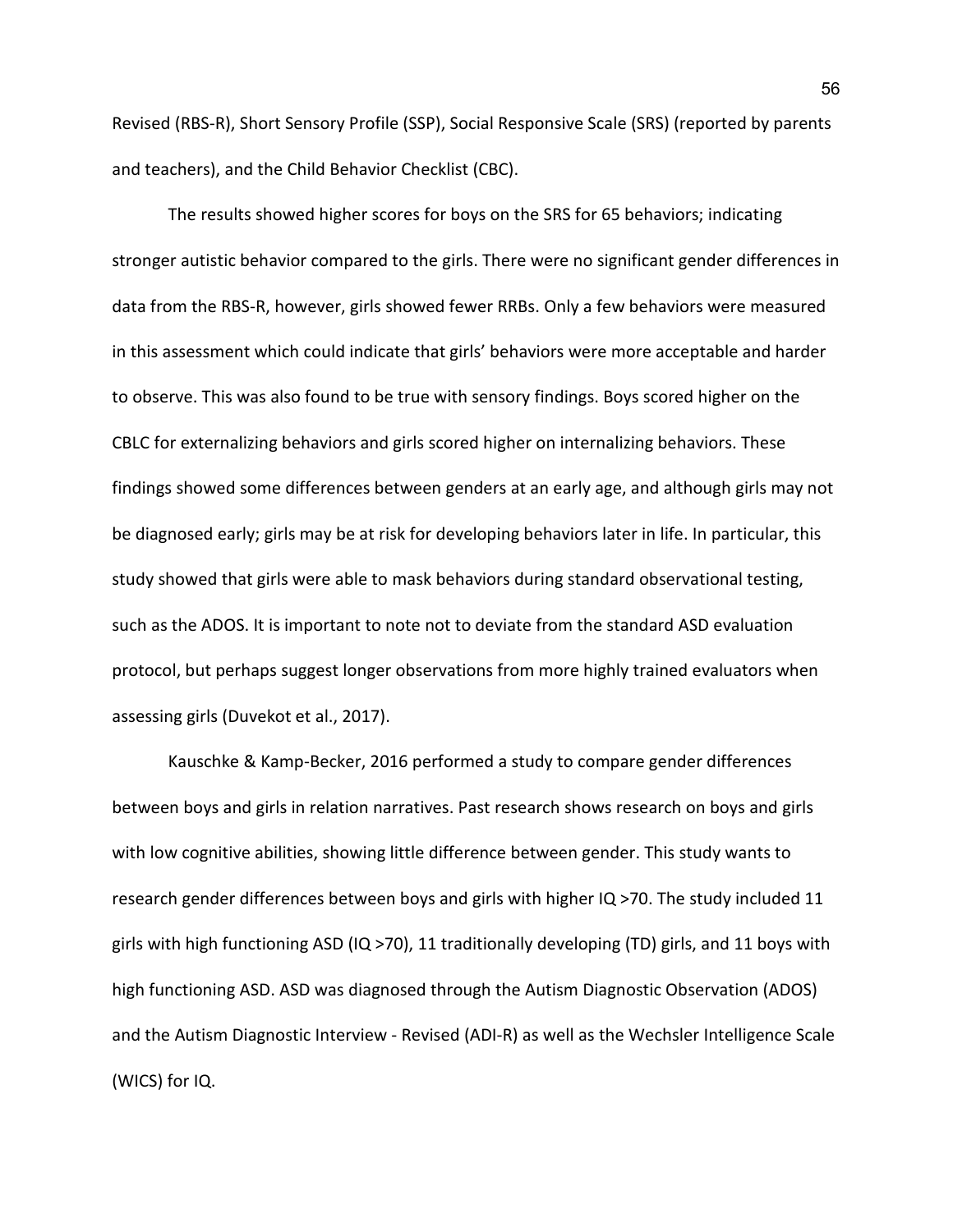The participants told a story using wordless books while being videotaped. The audio was then transcribed according to the Codes for Human Analysis of Transcript (CHAT). They were then rated on story length (number and types of words), coherence (number of references to characters, time, and detailed events), cohesion (relationship to explicit and implicit events and connectors), and evaluative devices (word modifiers, interjections, repetitions, and expressions of speech). The results showed that all three groups were very similar in narrative competence. The main differences were found in Internal State Language (ISL). Girls with ASD verbalized more internal intentions, thoughts and emotions of the characters compared to boys with ASD, however, both ASD groups fell below the TD group when producing emotions (Kauschke & Kamp-Becker, 2016).

This study confirmed that there are no major gender differences related to narrative competence for the production of words, organization and linguistic devices. ISL was used more by females than males but that was the only difference confirmed by this group. Other researchers have found various differences in gender when studying other characteristics of narrative, which warrants more attention to this segment of research (Kauschke & Kamp-Becker, 2016).

Solomon et al. (2011) took a group of boys and girls with ASD and a control group of typically developing (TD) boys and girls to analyze their social communication, language, and restrictive and repetitive behaviors (RRBs) gender differences. They also wanted to compare females with ASD to TD girls in social and language abilities. And lastly, they wanted to see if girls with ASD showed higher levels of internalizing symptoms compared to all groups. Seventysix children (ages 8-18) participated in the study: 20 boys and 20 girls with ASD, 19 TD girls and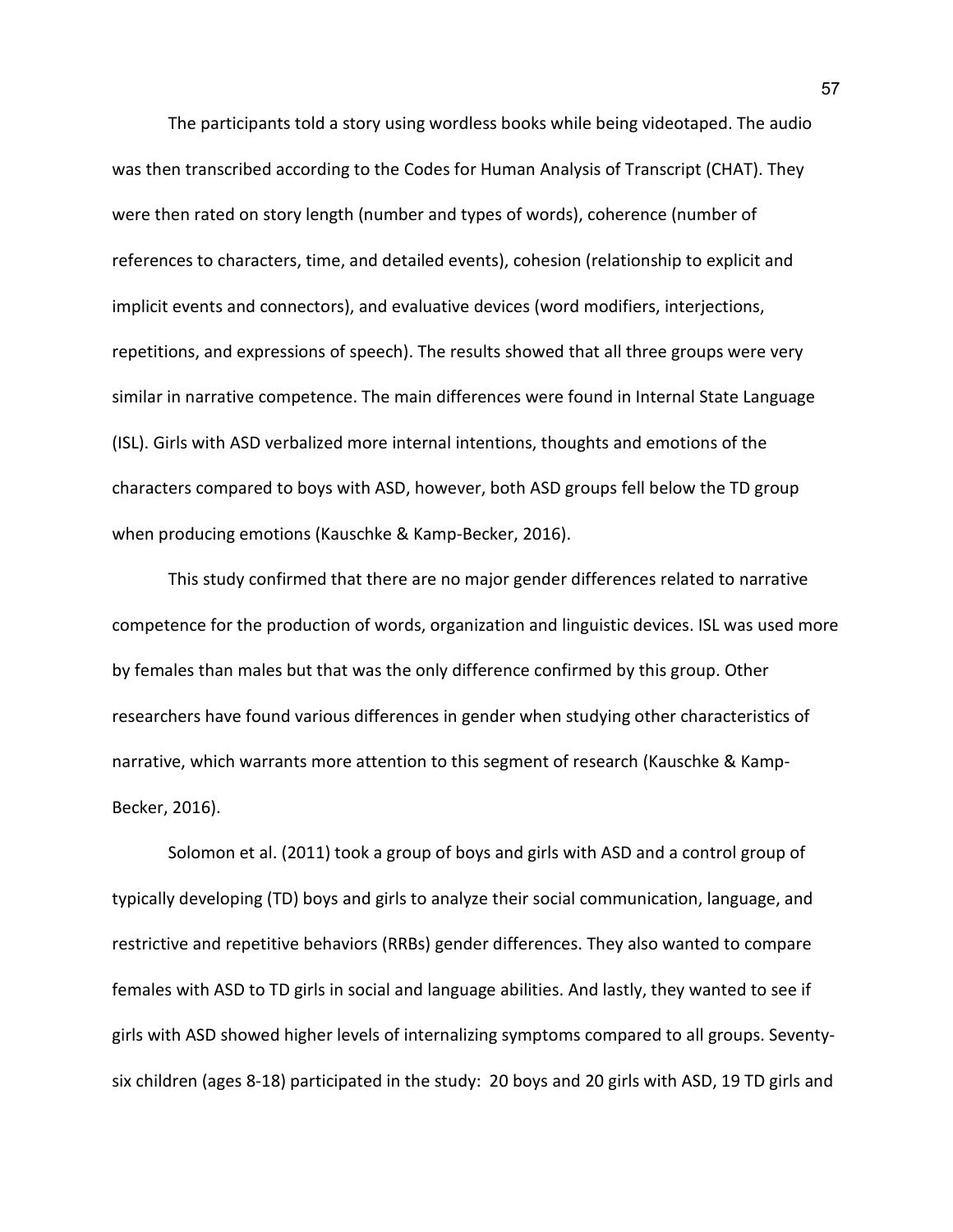17 TD boys. Each group consisted of approximately half children (ages 8-11) and half adolescents (ages 12-18). The ASD groups were matched on IQ (high functioning) but they were not matched to the TD groups.

The researchers used the Wechsler Abbreviated Scale of Intelligence (WASI) to assess intelligence. The IQ scales ranged from 76 - 145 in the ASD groups and 98 - 139 in the TD groups. The Autism Diagnostic Observation Schedule Generic (ADOS-G) was used to confirm ASD diagnosis. The Social Communication Questionnaire (SCQ) was administered to all groups to measure communication and social skills. Autism symptoms were measured by the Social Responsiveness Scale (SRS) and the children's Communication Checklist - 2nd Edition (CCC-2), and the Repetitive Behavior Scale - Revised (RBS-R). The Behavior Assessment System for Children-2nd Edition (BASC2), and the Children's Depression Inventory (CDI) assessed internalizing psychopathology. The BASC2 used terms around anxiety, depression and somatization items on the questionnaire. The CDI is a self-report scoring child mood, interpersonal problems, feelings of effectiveness, physical symptoms and self-esteem (Soloman et al., 2011).

The results found ASD symptom profiles to be similar between the two ASD groups. Girls with ASD did not resemble TD girls in terms of language and social abilities. Internalizing psychopathology became more evident in adolescent girls as compared to matching boys with ASD and TD girls. Significantly higher RRBs were found in males compared to females with ASD. Differences in RRBs could be due to variations in neuropeptides such as oxytocin and vasopressin, but measurement remains biased toward males as they refer to male preferred objects such as trains, dinosaurs and toy cars. Girls RRBs present differently compared to boys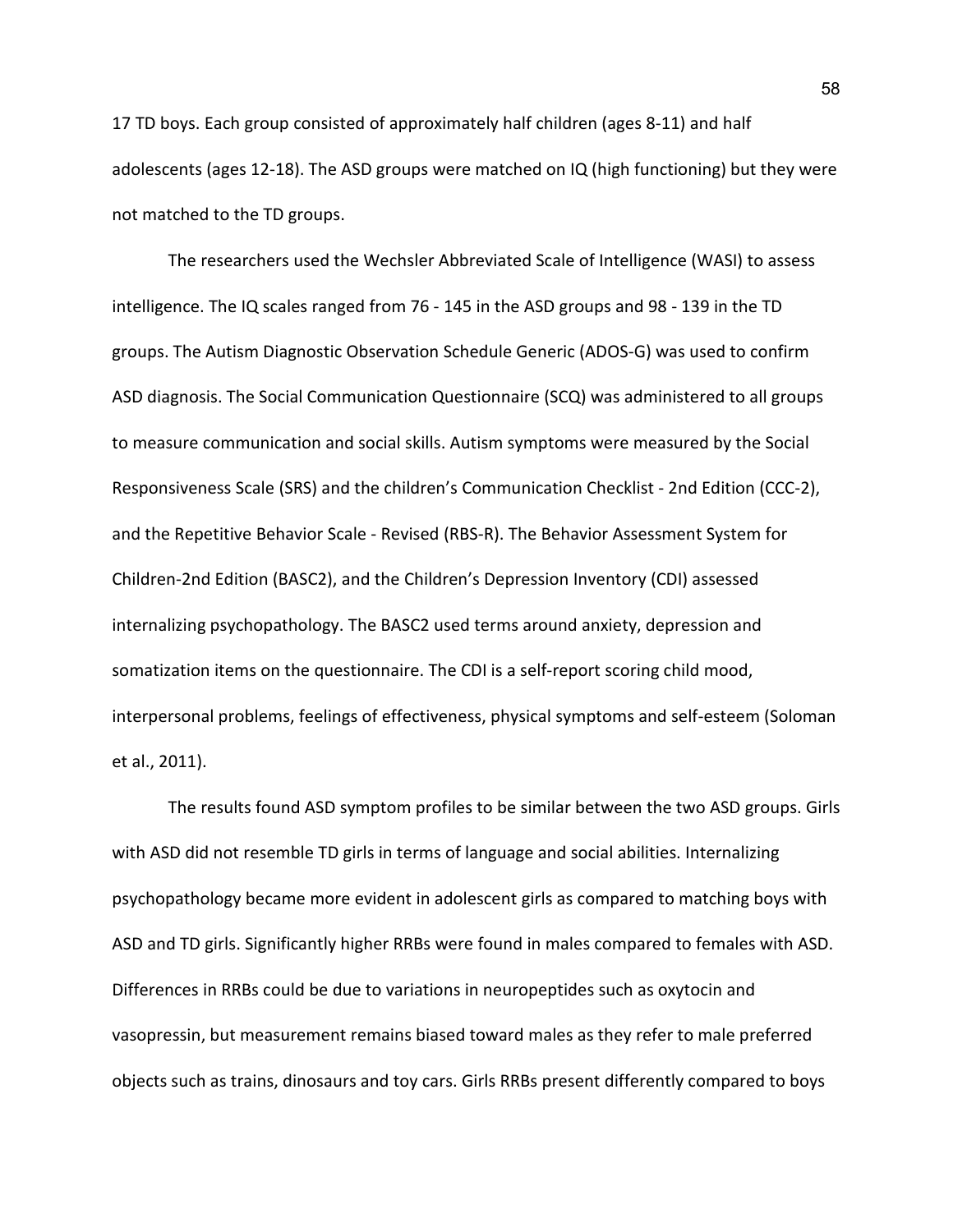and could be recognized given a more gender specific list of items. Lastly, girls with ASD were at a higher risk for internalizing behaviors compared to boys with ASD and TD girls. Prior research shows that as TD girls grow older their social groups intensified and conversations became more intimate. These social processes and changes in TD adolescence created an even more difficult environment for girls with ASD and led them to a more isolated existence as they got older. Some of these differences could be scored higher from parents of girls as compared to boys because girls generally are expected to talk more to their parents. More research is needed to examine internalizing behaviors. Some studies have been effective using cognitivebehavioral strategies on high functioning girls with ASD and anxiety. Perhaps cognitivebehavioral strategies could also be effective on depressive symptoms but more research is needed. Interventions are critical for this type of symptom in adolescent girls to help prevent depression, hospitalization, and even suicide. We continue the need to better understand if girls with ASD are less impaired and/or under detected compared to boys with ASD (Soloman et al., 2011).

Hull et al. (2019) examined the use of a new self-reporting autism measurement of camouflaging called the Camouflaging Autistic Traits Questionnaire (CAT-Q) to see if there were significant gender differences in this particular aspect of ASD behavior.

The participants included 182 females and 108 males with Autism Spectrum Disorder (ASD), and 252 typically developing (TD) females 193 TD males. Those with ASD self-reported when and how they were diagnosed. Participants were recruited from social media through the Cambridge Autism Research database and word of mouth. The participants self-reported using the new CAT-Q questionnaire, which uses 25 questions surrounding 3 factors: Compensation,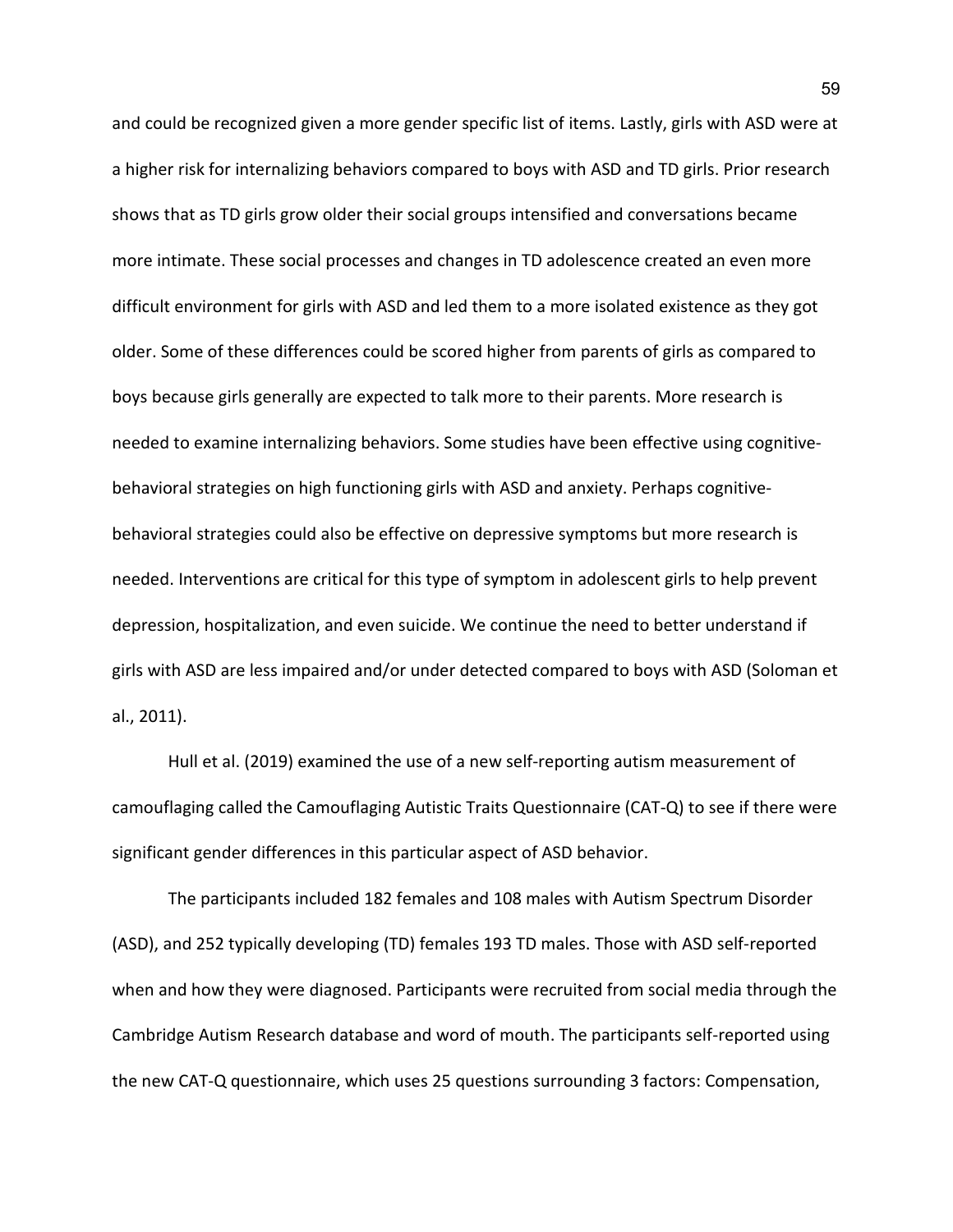Masking, and Assimilation. Total scores can range from 25 to 175, with higher numbers representing higher levels of camouflage. The CAT-Q has been validated in autistic and TD samples (Hull et al., 2019).

Results showed that females consistently scored higher than males in camouflaging. This supports the research hypothesis, which stated that females with ASD use more masking strategies than males and experience more pressure to adapt their behavior to fit in with others. There was no gender difference found under the Compensation subscale, suggesting both males and females use similar compensatory strategies to fit in. TD individuals showed no significant differences in camouflage, however, there was evidence of TD males showing slightly more camouflaging. Most participants were either European or North American in early to middle adulthood, experiencing similar levels of Westernized culture and gender-based stereotypes and expectations. The importance of this study is to better understand that even when autistic symptoms were controlled, females camouflaged more than males due to the higher expectations of female interactions in daily life. Further research is needed to explain why TD individuals did not show gender difference in camouflaging results. Variables based on age also need further exploration to determine gender difference at an earlier age (Hull et al., 2019).

Assouline et al. (2009) did a qualitative study to reveal the unique similarities and differences between two gifted girls: Hannah was a gifted female with no ASD diagnosis, who had social impairments that disappeared when she was put in an environment with individuals with similar interests. Carrie was a gifted female with an ASD diagnosis, who had severe social impairments in all environments. The intent of the study was to identify where the differences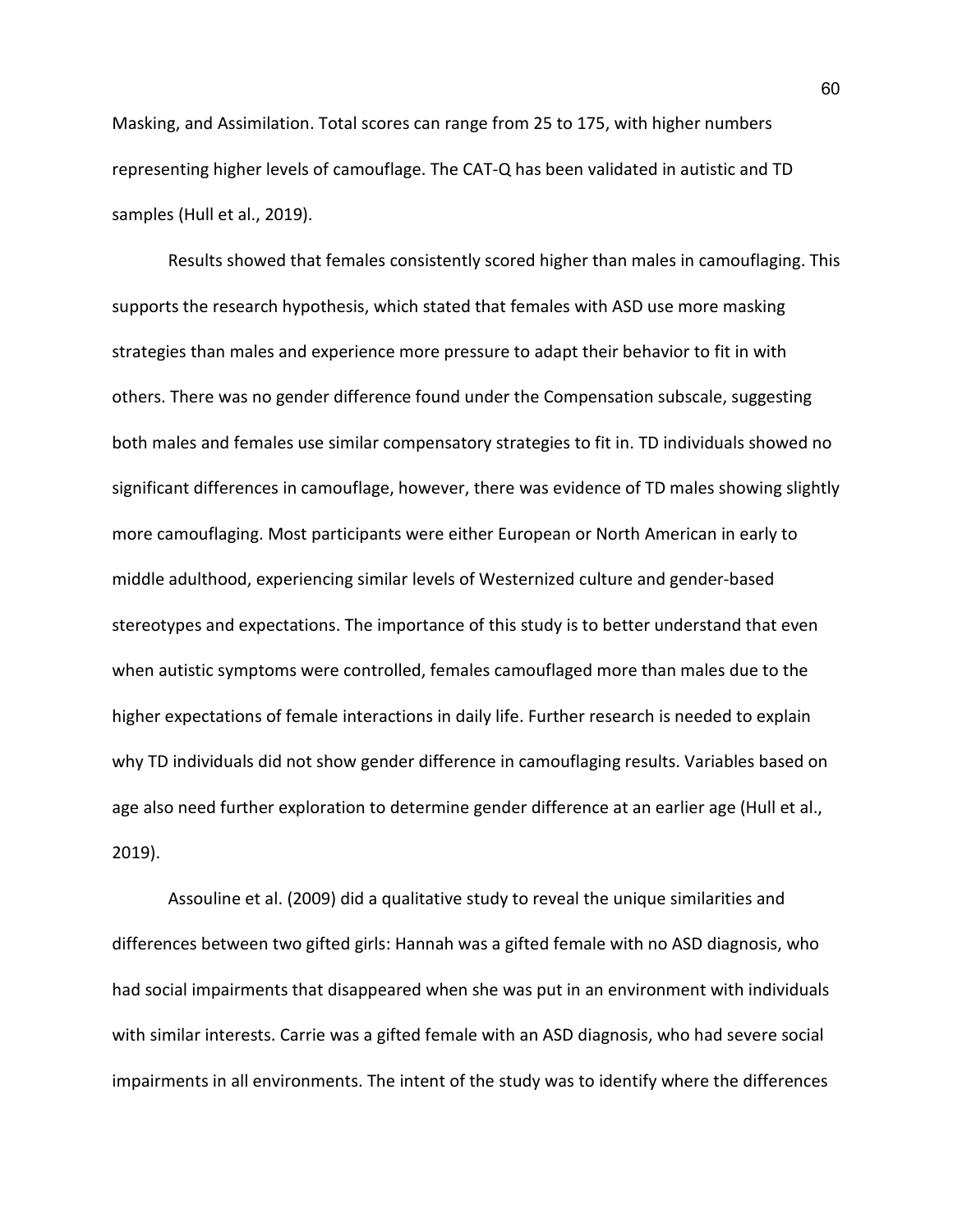existed during testing that determined the fine line between being gifted and having an ASD diagnosis or not - both looked very similar when observed in daily life.

The two girls were assessed using the following instruments:

- Social Skills Rating System (SSRS) Parent and Teacher questionnaires to screen social and behavioral difficulties in children and adolescents.
- Behavioral Assessment System for Children 2nd Edition (BASC-2) Parent, teacher and self-questionnaires to assess behavior and self-perception.
- Autism Diagnostic Observation System (ADOS) to evaluate behaviors in the three main domains of communication, reciprocal social interaction and restrictive and repetitive behaviors (RRBs).
- Autism Diagnostic Interview Revised (ADI-R) Parent questionnaire assessing behaviors of their child in their 4th year of life.
- Vineland Adaptive Behavior Scales 2nd Edition Parent interview measuring adaptive behavior as well as communication, daily living skills and socialization.
- Neuropsychological Assessment 2nd Edition (NEPSY -II) a set of tests measuring attention, executive functioning, language, memory, sensorimotor, social perception, and visuospatial processing (Assouline et al., 2009).

Both girls showed high levels of functioning in intellectual, academic, and neuropsychological domains, however, there were areas where Carrie scored significantly below Hannah for auditory attention (distraction and impulsivity), inhibition in naming (quickly naming an object and then its opposite), memory for faces (difficulty in differentiating, encoding, and recognizing faces), and social perception (determining emotions based on facial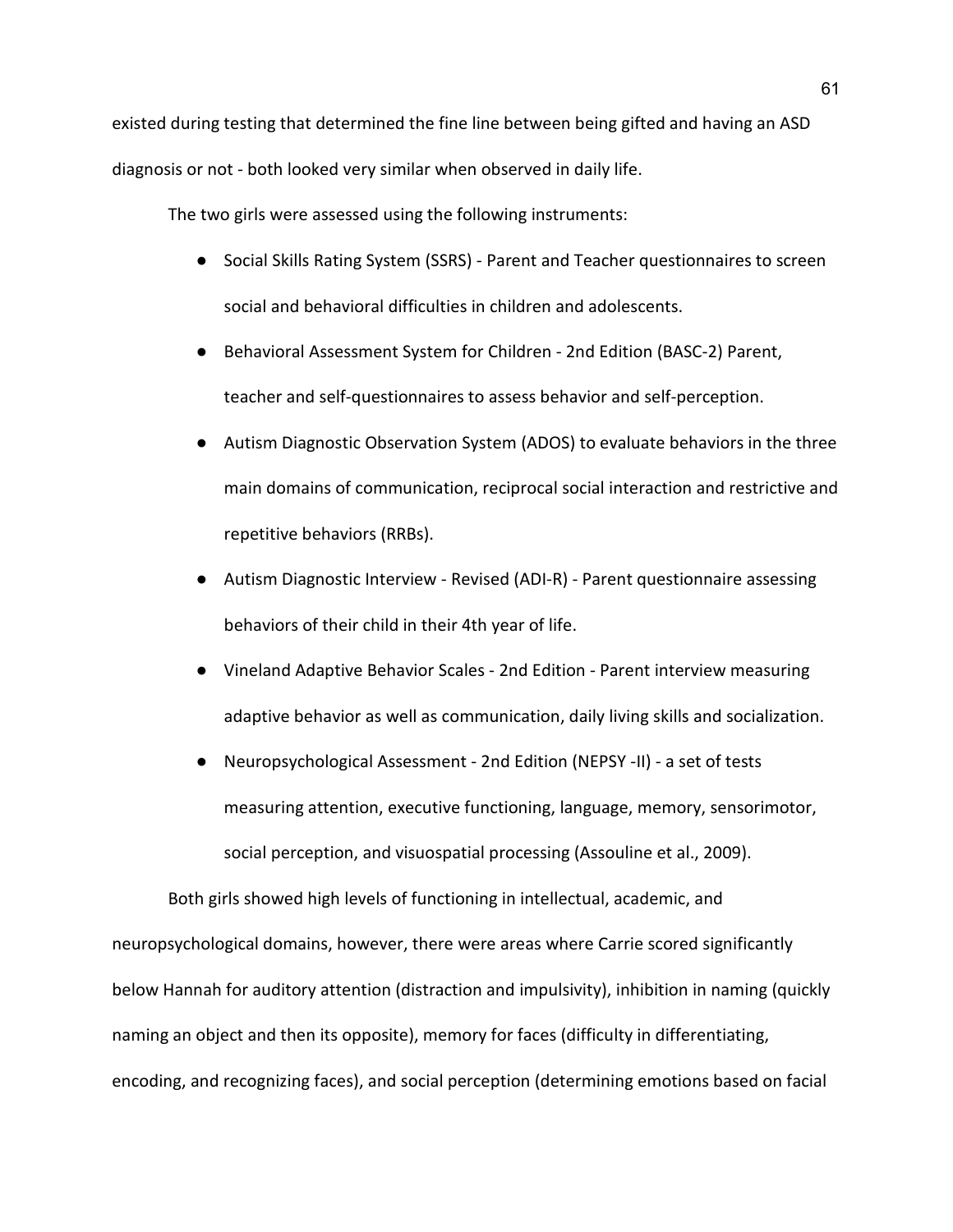expression). Both girls scored high on academic skills in Woodcock-Johnson Level 3 (WJ III) in reading, math, written language and oral language. There was a slightly lower score for Carrie in story recall. Both girls scored high in cognitive flexibility, processing speed, language comprehension, receptive and expressive language, and verbal memory. Carrie struggled with voice tone during assessment (spoke in a louder voice) and had difficulty in making conversations with the examiner compared to Hannah, who had no difficulty in these areas at all. Carrie also felt unorganized play made her feel uncomfortable, where Hannah was able to use her imagination at free will. Neither girl showed unusual sensory interests, hand or finger movements, however, Carrie mentioned she would "read all day if her mother would let her" (p. 100), which showed a form of rigid interest. Both girls used communication with a purpose, however, Carrie differed from Hannah because she did not want to discuss her interests. She also mentioned that she corrected and argued about facts with others.

Other differences between the girls were determined through ADOS results where Carrie never pointed to things or waved good-bye and Hannah did. Carrie did not use imitative play and Hannah did. Carrie was reported to have difficulty with reciprocal communication and Hannah did not. As preschoolers, both children had difficulty using facial expressions to communicate ideas but only Carrie had difficulty showing eye contact. Although Hannah used imaginative play, neither girl showed interest in playing or sharing with peers. On the Vineland Hannah scored in the high range for communication, living skills, and socialization skills, whereas Carrie scored average or below expectations for interpersonal skills. Carrie had many more psychosocial symptoms compared to Hannah including difficulty in hyperactivity, attention, social skills, daily living activities, and functional communication. Hannah's mom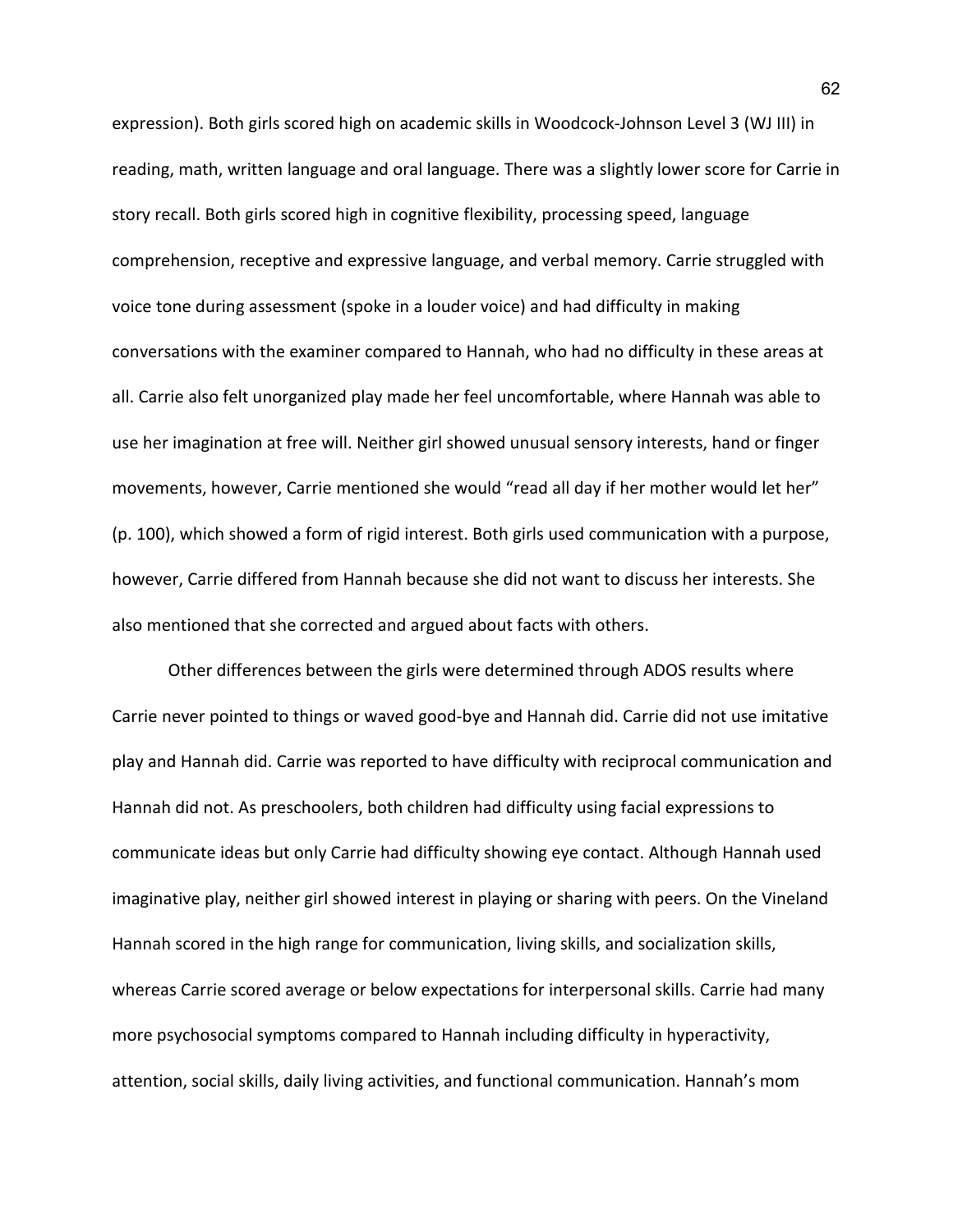reported mild difficulty with withdrawal and attitude toward school because there were few peers with her intellect which made it difficult to relate in the school environment. Hannah and Carrie both had high scores in self-control, but Carrie's scores fell below Hannah for cooperation, assertion, and empathy, suggesting some social difficulties for her.

This study provided a glimpse of two girls who behaviorally appeared the same, but when tested using various instruments, showed differences in many sub-categories that differentiated between ASD and non-ASD symptoms. However, one cannot generalize the results to the main population of girls with ASD. The lesson learned was that using many instruments paints a full picture of individuals considered for ASD diagnosis (Assouline et al., 2009).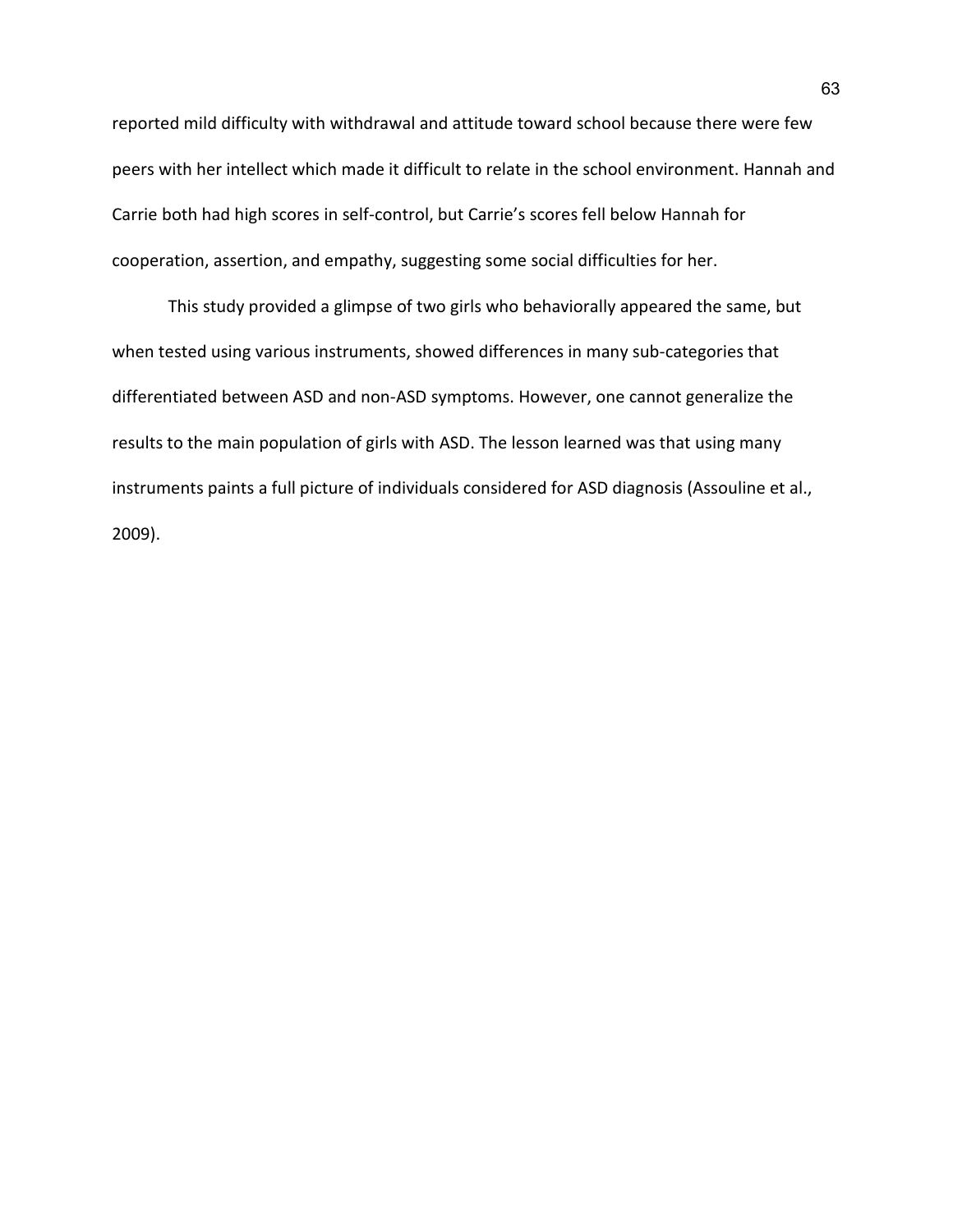## **CHAPTER III: DISCUSSION AND CONCLUSION**

Studies have indicated a high dominance of Autism Spectrum Disorder (ASD) in men compared to women, with a male-to-female ratio of 4:1 (Fombonne, 2009). As intellectual ability increased (IQ  $>$ 70), the ratio increased to 10:1. This suggests that most females diagnosed with ASD also have an intellectual disability (Fombonne,2009). Moreover, females diagnosed with ASD typically receive the diagnosis at a later age than males (Begeer et al., 2013).

Studying ASD gender differences is unique in that there is not a string of continuous research studies leading to a conclusion. There were a multitude of studies that agreed and disagreed with others, based on the variables that existed with each group of participants. The size of the study (or statistical power), participant age, ASD diagnosis method, clinician subjectivity, environment in which the assessments were made, race, culture, length of study, socio-economic status, and home environment highlight a clearer picture of what gender differences existed beginning at what age. We recognized that female behaviors present differently than males, and learned about ways to screen using more sensitive assessments and instruments.

Researchers selected focused targets in their studies to help isolate one variable at a time. One must understand that this did not represent the ASD spectrum as a whole, but only a piece of it. It is important to keep that in mind and continue to create studies and interviews to gain knowledge about the female phenotype and bridge the gender gap in ASD diagnosis.

Western cultures have generally been more accepting of ASD as an individual diagnosis. Here in the United States it is documented in the DSM-V, and federal special education criteria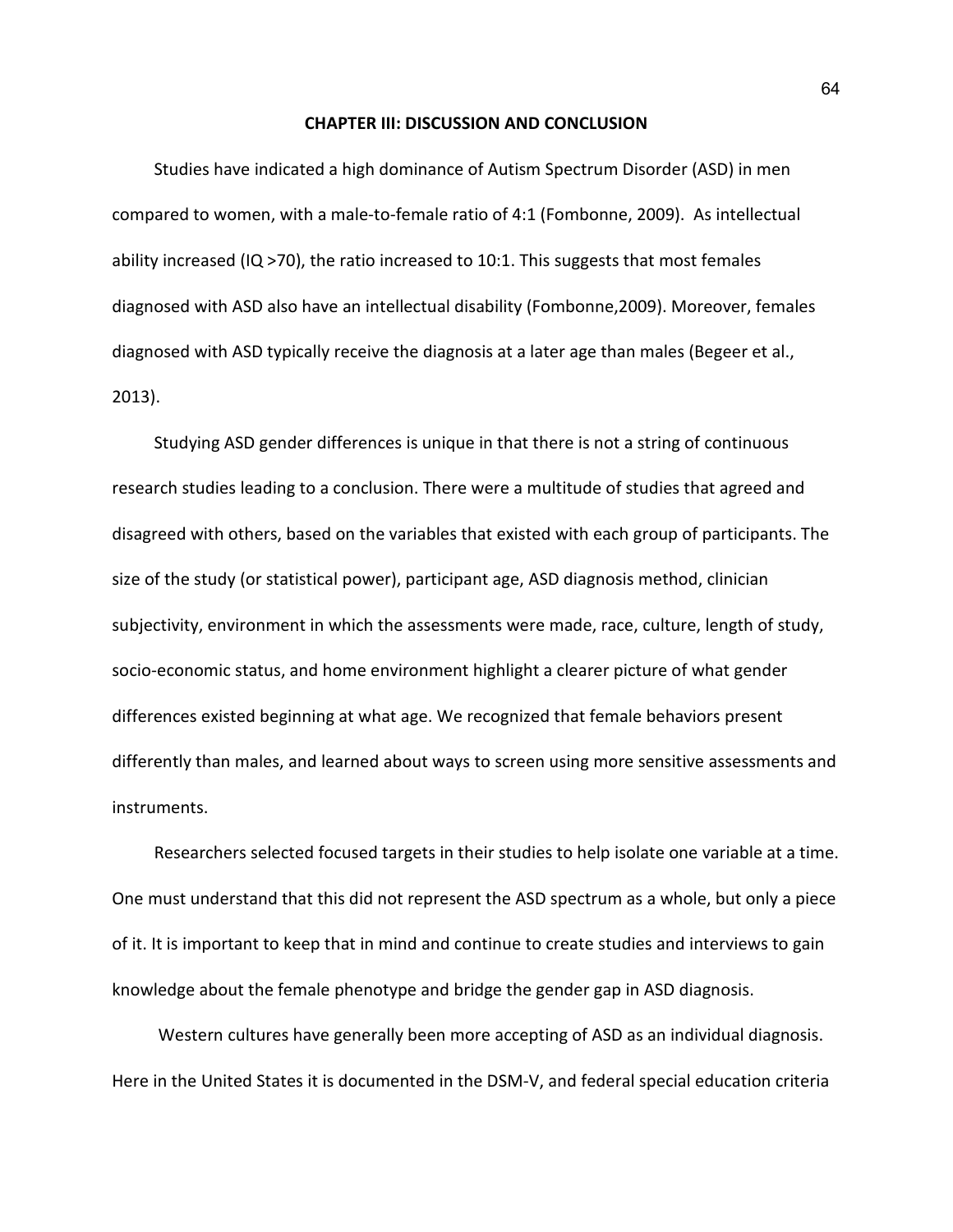to allow individuals with ASD access free education in our public schools. Most of the studies in my research took place in the United States, Canada, Spain, England, and Germany. Many countries do not share the same understanding of special needs etiology, and continue to isolate or institutionalize individuals with special needs. This likely means that girls with ASD in many countries will never receive the interventions needed to improve their quality of life. I currently have a student from Slovakia whose parents moved their family to Minnesota for the sole purpose of giving their son, who has been diagnosed with ASD, an education. Once he meets grade level expectations with his peers and/or graduates, the family plans to return to Slovakia. In his homeland, he would not be eligible to attend school.

Within the United States, special education can look different from state to state, town to town, and district to district. For example, in the interview described in Chapter 1, the small town in which Susan and her daughter live does not practice an inclusive culture, so Susan has chosen to homeschool her daughter. Even so, whether homeschooling and/or taking on what is often an expensive fight with public schools to obtain adequate support for the needs of their children with autism, can contribute to stress, anxiety and depression in parents who already have increased parenting challenges. States with larger cities can offer specialized options for students with special needs. The Twin Cities has a strong culture of support for special education as described by the Minnesota Department of Education, where inclusion is the goal for every individual with special needs.

Completing significant research targeting girls will take time. Research was limited due to the many variables within the studies between genders. Throughout Chapter 2, I discussed these limitations that directly affected the outcomes. The age variable, for example, was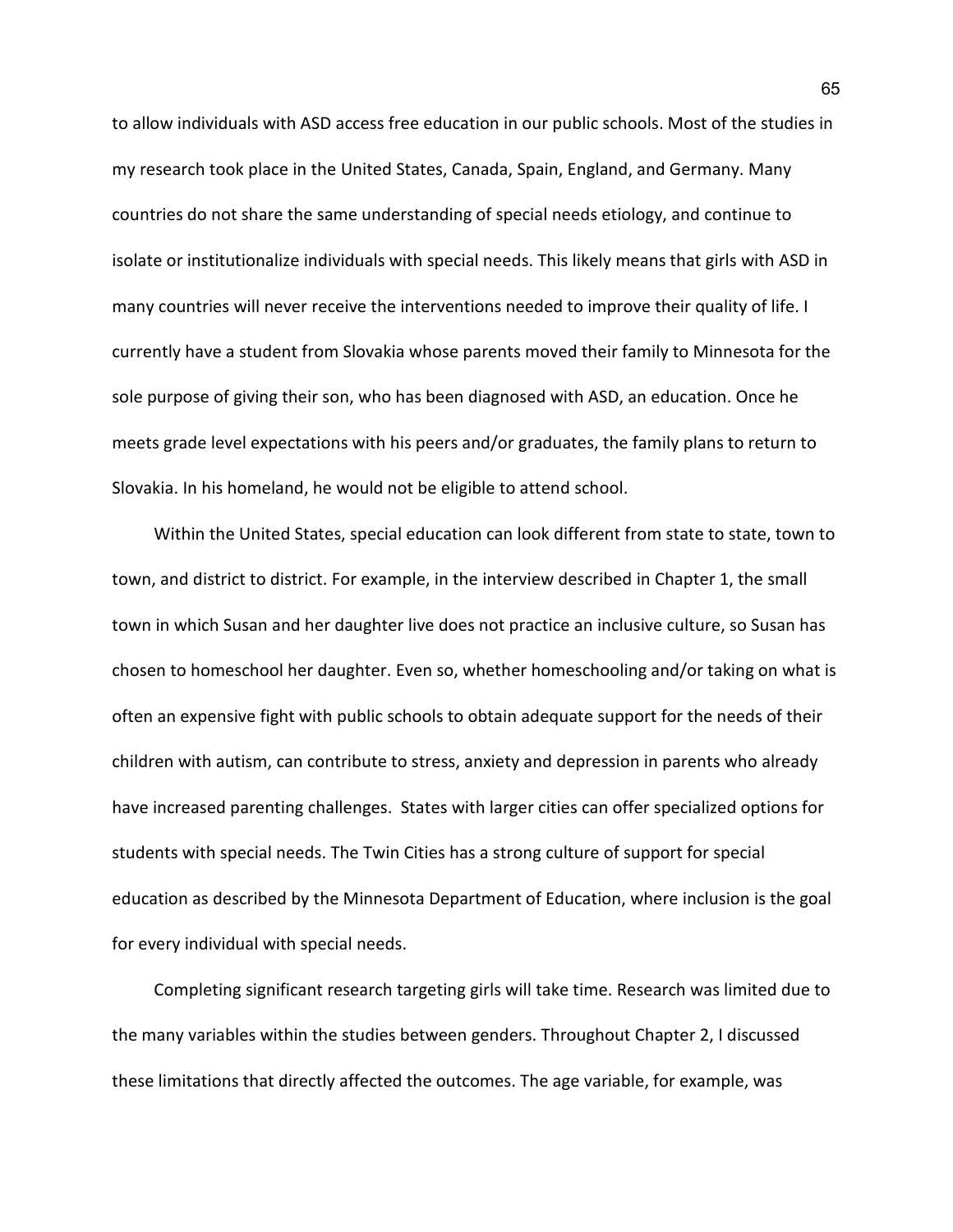considered a limitation as it represented only a small percentage of the ASD spectrum. Another limitation was the low statistical power, where limiting group data results did not represent ASD as a whole. IQ played a particularly significant role in gathering statistical data on gender difference and should be considered in all future outcomes. Other limitations were variables with race, culture, and socio-economic factors. Many studies that I used in my thesis consisted of Caucasian groups within Western cultures. Limiting diversity in these areas did not provide an accurate study outcome and should be considered in further research. Lack of diversity undermines the value of study results and should be remedied in further research. Another limitation was the subjectivity of the assessing clinician, parent, or teacher. The assessment environment limited the outcomes. The instruments used for ASD diagnosis limited some studies; some used single instruments, some self-diagnoses, and others were assessed in multiple environments with multiple instruments. Lastly, a critical limitation in these studies was the lack of female subjects and neurotypical females for comparison. Without this data, an accurate picture of how females present with ASD is incomplete.

Most research studies took place within the last ten years. Researchers have observed gender differences in social behaviors, communication skills, RRBs, and camouflage. However, there is so much more to learn, in part as a result of how studies so far have explored various factors of cognitive and behavioral gender differences, which can lead to more nuance in our understanding of how these factors can be measured and interact. I was hoping to see revised and improved assessments targeting female phenotypes in ASD. The ASSQ-Revised is a more sensitive screening questionnaire which targets female behaviors that are more difficult to observe, such as questions like "avoids demands", "careless with physical appearance",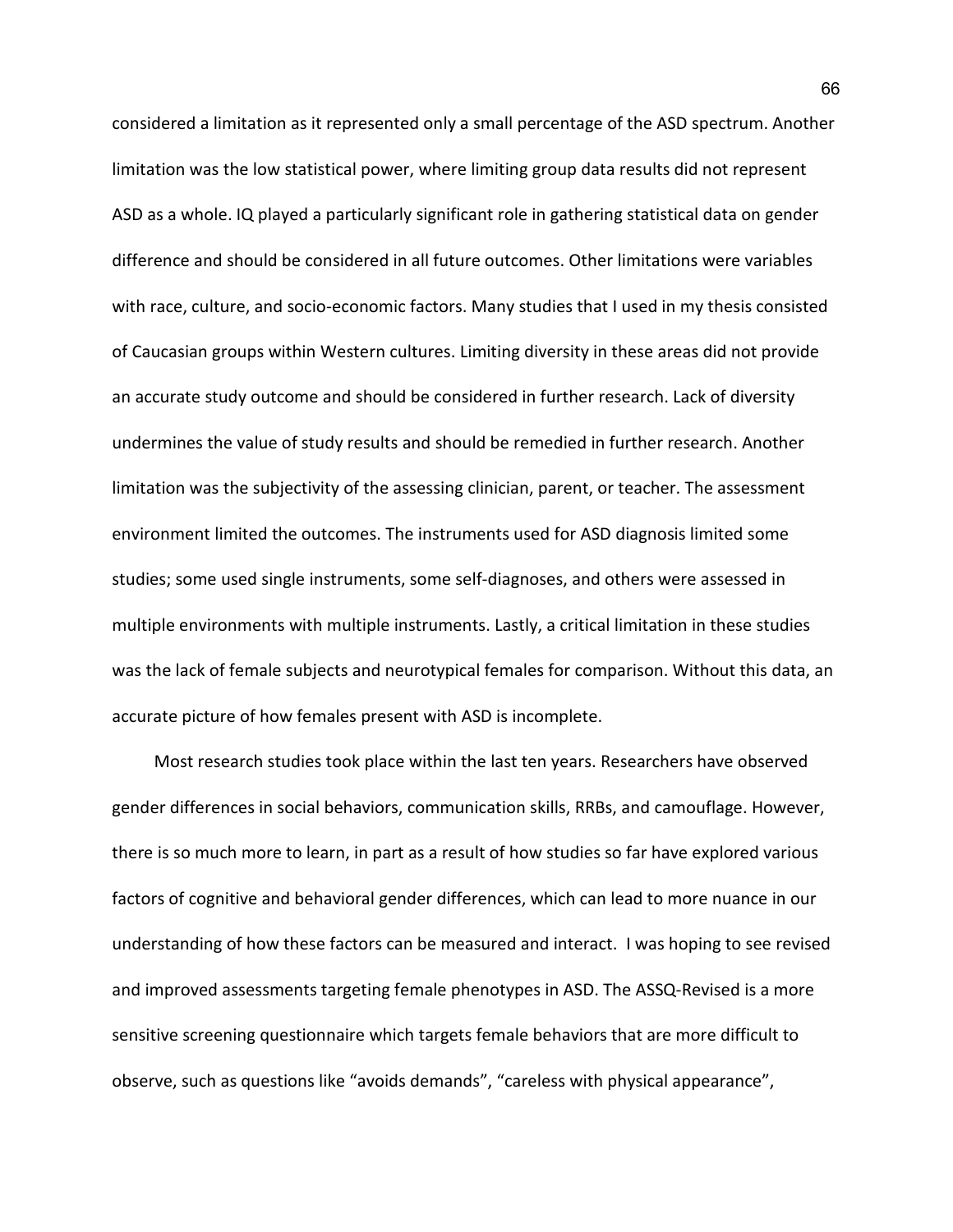"interacts with younger individuals, and "is very determined". In addition, a trained eye will notice that girls may present RRBs in a slightly different manner than boys and are often overlooked. I look forward to seeing more female sensitive instruments in the future.

My research focused around the cognitive and behavioral differences between the genders in ASD. I began my research by looking at gender differences within the three domains of ASD criteria: Social/Emotional, Communication, and Repetitive and Restrictive behaviors. I narrowed my search looking into genetic differences in the female phenotype and presentation of ASD as well as the types of assessments that we were using in ASD diagnosis. The research showed that females have more intense social expectations compared to males (Hull et al., 2019). Females develop strategies to help them fit into their social environments such as masking or camouflaging their behaviors. The rate of maturity in typically developing (TD) girls is fast-paced, and girls with ASD struggle to keep up with that pace to fit in. Social expectations in adolescent females is far greater than that of males. Masking behaviors take a lot of energy and often results in exhaustion, anxiety, and depression (Hull et al., 2019; Cridland et al., 2014; Lehnhardt et al., 2016; Lai et al., 2017). Females can be successful in masking behavior during assessment, which can attribute to the under diagnosing of female ASD.

The final portion of my research examined the instruments used to assess and diagnose ASD. Kopp & Gillberg, (2011) reviewed the new ASSQ-REV questionnaire and Hull et al., 2019 examined the new CAT-Q questionnaire. As new data emerges about camouflaging by girls, it is important that observations and assessments designed for girls be more sensitive to gender specific behavior, based on a better understanding of the nuances and complexities of female behavior, so that female diagnosis can be more accurate.

67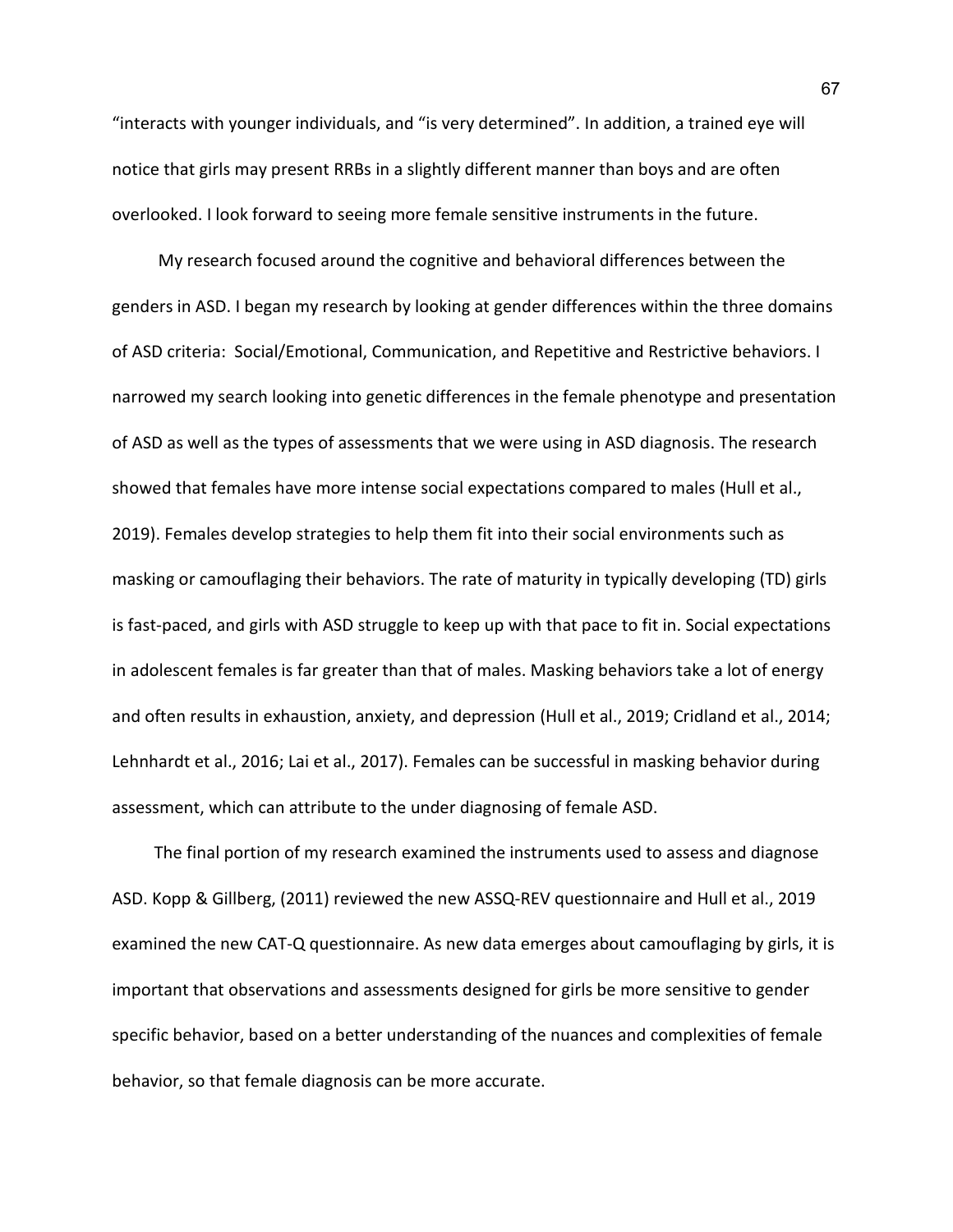Areas of research that I did not include in this literature review included genetic and medical gender differences. As I learned more about the developmental delays at birth, I wondered if there were gene mutations that occurred during pregnancy. Were there drugs that caused genetic mutations? Did ASD occur more often in male embryos and why? I did not research whether comorbidity might contribute to gender differences. There was a direct correlation that cognitively impaired females were more likely to be diagnosed with ASD, but I would like to learn more about other comorbidities or hereditary implications that contribute to differences.

The guiding questions leading into my thesis work were, Gender Differences in Autism Spectrum Disorder – How can we better identify females with ASD. Yes, gender differences exist in individuals with ASD, and result in under or mis-diagnosed females with ASD, along with the misunderstanding their needs.

A key take-away from my research is as we achieve a more accurate diagnosis of ASD in both males and females, the better chances for early interventions to help individuals with ASD to adapt and learn social/communication skills that will eventually lead them to a better quality of life. After all, that is what we ALL strive for in life!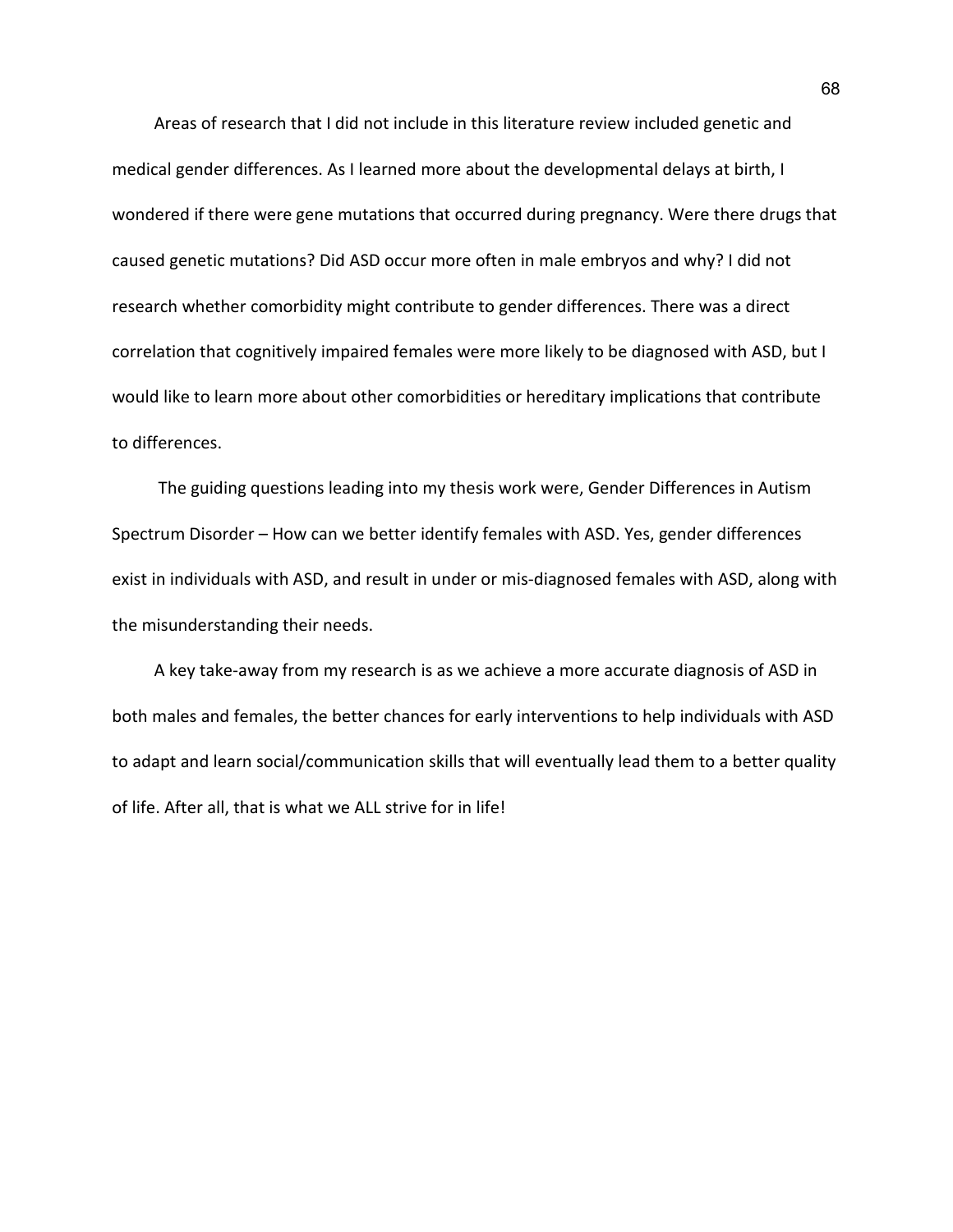## REFERENCES

- Andersson, G. W., Gillberg, C., & Miniscalco, C. (2013). Pre-School Children with Suspected Autism Spectrum Disorders: Do Girls and Boys Have the Same Profiles? *Research in Developmental Disabilities: A Multidisciplinary Journal*, *34*(1), 413–422.
- Assouline, S. G., Nicpon, M. F., & Doobay, A. (2009). Profoundly gifted girls and autism spectrum disorder: A psychometric case study comparison. *Gifted Child Quarterly*, *53*(2), 89–105.
- Begeer, S., Mandell, D., Wijnker-Holmes, B., Venderbosch, S., Rem, D., Stekelenburg, F., & Koot, H. M. (2013). Sex Differences in the Timing of Identification among Children and Adults with Autism Spectrum Disorders. *Journal of Autism and Developmental Disorders*, *43*(5), 1151–1156.
- Coffman, M. C., Anderson, L. C., Naples, A. J., & McPartland, J. C. (2015). Sex Differences in Social Perception in Children with ASD. *Journal of Autism and Developmental Disorders*, *45*(2), 589–599.
- Conlon, O., Volden, J., Smith, I. M., Duku, E., Zwaigenbaum, L., Waddell, C., Szatmari, P., Mirenda, P., Vaillancourt, T., Bennett, T., Georgiades, S., Elsabbagh, M., & Ungar, W. J. (2019). Gender differences in pragmatic communication in school-aged children with autism spectrum disorder (ASD). *Journal of Autism and Developmental Disorders*, *49*(5), 1937–1948.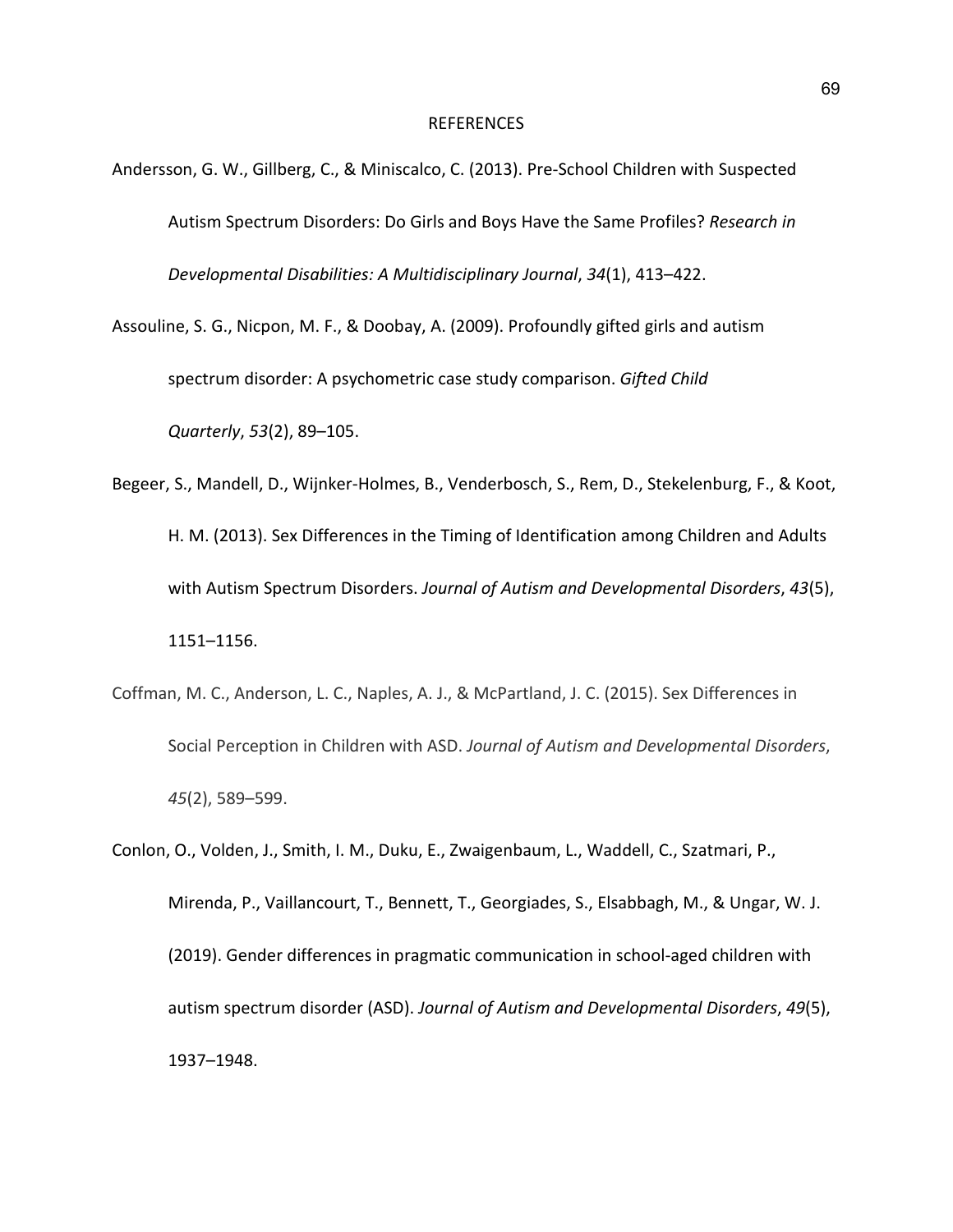- Cridland, E. K., Jones, S. C., Caputi, P., & Magee, C. A. (2014). Being a girl in a boys' world: Investigating the experiences of girls with autism spectrum Disorders during adolescence. *Journal of Autism and Developmental Disorders*, *44*(6), 1261–1274.
- Dean, M., Kasari, C., Shih, W., Frankel, F., Whitney, R., Landa, R., Lord, C., Orlich, F., King, B., & Harwood, R. (2014). The peer relationships of girls with ASD at school: Comparison to boys and girls with and without ASD. *Journal of Child Psychology and Psychiatry*, *55*(11), 1218–1225.
- Dean, M., Harwood, R., & Kasari, C. (2017). The Art of Camouflage: Gender Differences in the Social Behaviors of Girls and Boys with Autism Spectrum Disorder. *Autism: The International Journal of Research and Practice*, *21*(6), 678–689.
- Duvekot, J., van der Ende, J., Verhulst, F. C., Slappendel, G., van Daalen, E., Maras, A., & Greaves-Lord, K. (2017). Factors influencing the probability of a diagnosis of autism spectrum disorder in girls versus boys. *Autism: The International Journal of Research and Practice*, *21*(6), 646–658.
- Dworzynski, K., Ronald, A., Bolton, P., & Happe, F. (2012). How different are girls and boys above and below the diagnostic threshold for autism spectrum disorders? *Journal of the American Academy of Child & Adolescent Psychiatry*, *51*(8), 788–797.
- Fombonne E. Epidemiology of pervasive developmental disorders. Pediatr Res. 2009 Jun;65(6):591-8. doi: 10.1203/PDR.0b013e31819e7203. PMID: 19218885.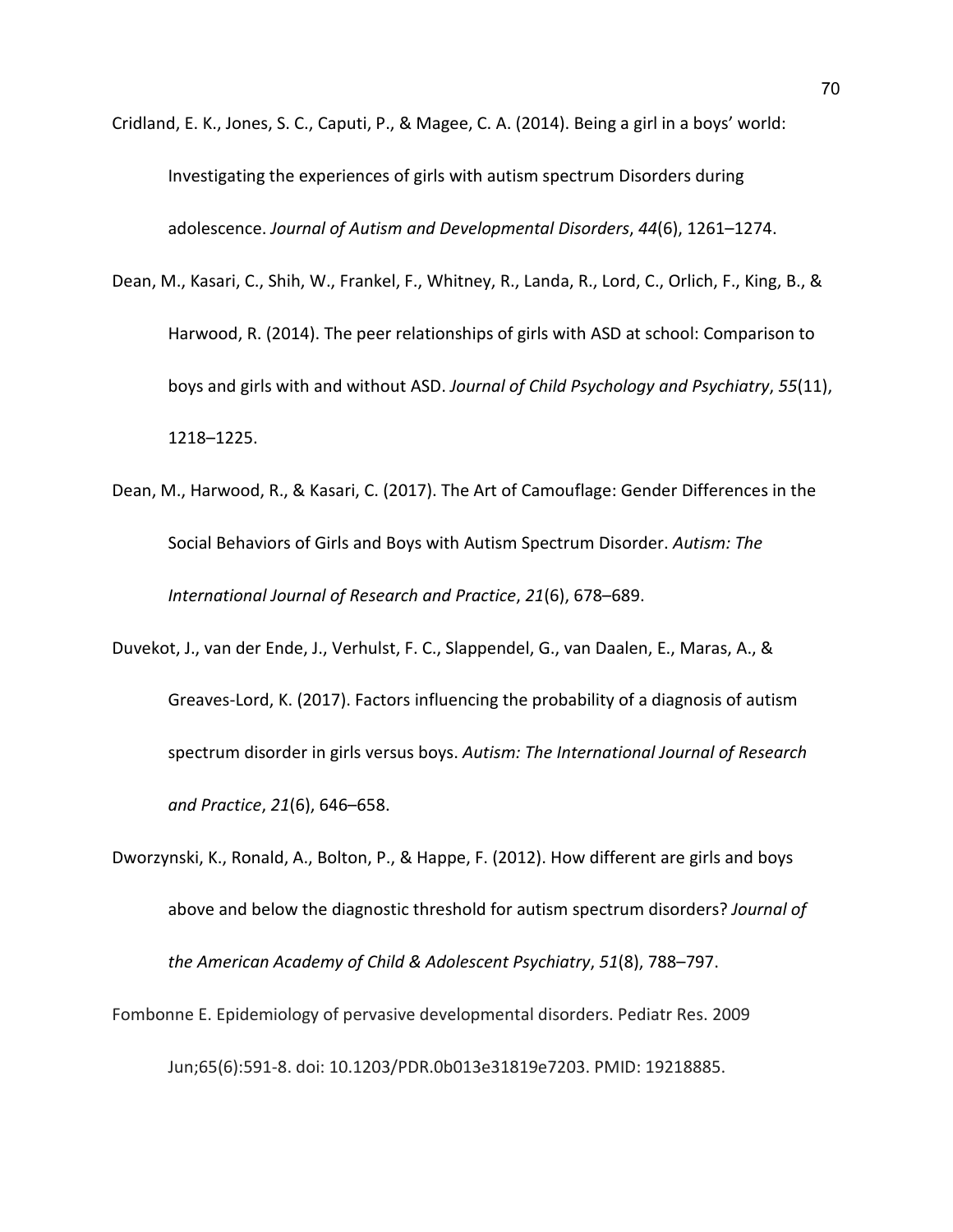- Harrop, C., Gulsrud, A., & Kasari, C. (2015). Does gender moderate core deficits in ASD? An investigation into restricted and repetitive behaviors in girls and boys with ASD. *Journal of Autism and Developmental Disorders*, *45*(11), 3644–3655.
- Harrop, C., Shire, S., Gulsrud, A., Chang, Y.-C., Ishijima, E., Lawton, K., & Kasari, C. (2015). Does gender influence core deficits in ASD? An investigation into social-communication and play of girls and boys with ASD. *Journal of Autism and Developmental Disorders*, *45*(3), 766–777.
- Hiller, R. M., Young, R. L., & Weber, N. (2014). Sex differences in autism spectrum disorder based on DSM-5 criteria: Evidence from clinician and teacher reporting. *Journal of Abnormal Child Psychology, 42*(8),

1381-93.doi:http://dx.doi.org.ezproxy.bethel.edu/10.1007/s10802-014-9881-x

- Hull, L., Lai, M.-C., Baron-Cohen, S., Allison, C., Smith, P., Petrides, K. V., & Mandy, W. (2020). Gender differences in self-reported camouflaging in autistic and non-autistic adults. *Autism: The International Journal of Research and Practice*, *24*(2), 352–363.
- Kauschke, C., van der Beek, B., & Kamp-Becker, I. (2016). Narratives of girls and boys with autism spectrum disorders: Gender differences in narrative competence and internal state Language. *Journal of Autism and Developmental Disorders*, *46*(3), 840–852.
- Kopp, S., & Gillberg, C. (2011). The autism spectrum screening questionnaire (ASSQ)-revised extended version (ASSQ-REV): An instrument for better capturing the autism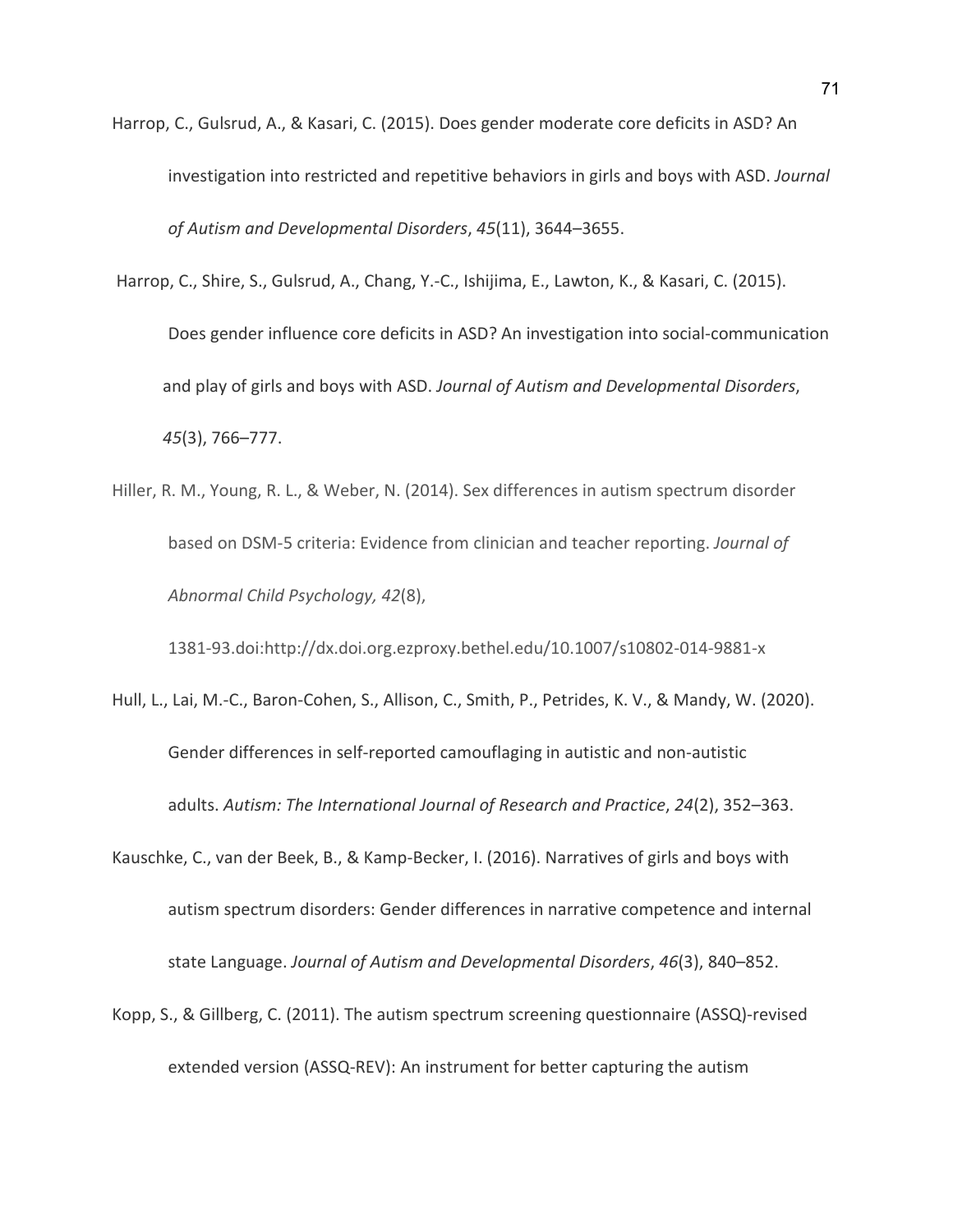phenotype in girls? A preliminary study Involving 191 clinical cases and community controls. *Research in Developmental Disabilities: A Multidisciplinary Journal*, *32*(6), 2875–2888.

Lai, M., Lombardo, M. V., Ruigrok, A. N. V., Chakrabarti, B., Auyeung, B., Szatmari, P., . . . Baron-Cohen, S. (2017). Quantifying and exploring camouflaging in men and women with autism. *Autism, 21*(6), 690-702.

doi[:http://dx.doi.org.ezproxy.bethel.edu/10.1177/1362361316671012](http://dx.doi.org.ezproxy.bethel.edu/10.1177/1362361316671012)

- Lehnhardt, F.-G., Falter, C. M., Gawronski, A., Pfeiffer, K., Tempest, R., Franklin, J., & Vogeley, K. (2016). Sex-related cognitive profile in autism spectrum disorders diagnosed late in life: Implications for the female autistic phenotype. *Journal of Autism and Developmental Disorders*, *46*(1), 139–154.
- McFayden, T. C., Albright, J., Muskett, A. E., & Scarpa, A. (2019). Brief report: sex differences in ASD diagnosis--a brief report on restricted interests and repetitive behaviors. *Journal of Autism and Developmental Disorders*, *49*(4), 1693–1699.
- Mademtzi, M., Singh, P., Shic, F., & Koenig, K. (2018). Challenges of females with autism: A parental perspective. *Journal of Autism and Developmental Disorders*, *48*(4), 1301–1310.

Mandy, W., Chilvers, R., Chowdhury, U., Salter, G., Seigal, A., & Skuse, D. (2012). Sex Differences in Autism Spectrum Disorder: Evidence from a large sample of children and adolescents. *Journal of Autism and Developmental Disorders*, *42*(7), 1304–1313.

Milner, V., McIntosh, H., Colvert, E., & Happé, F. (2019). A qualitative exploration of the female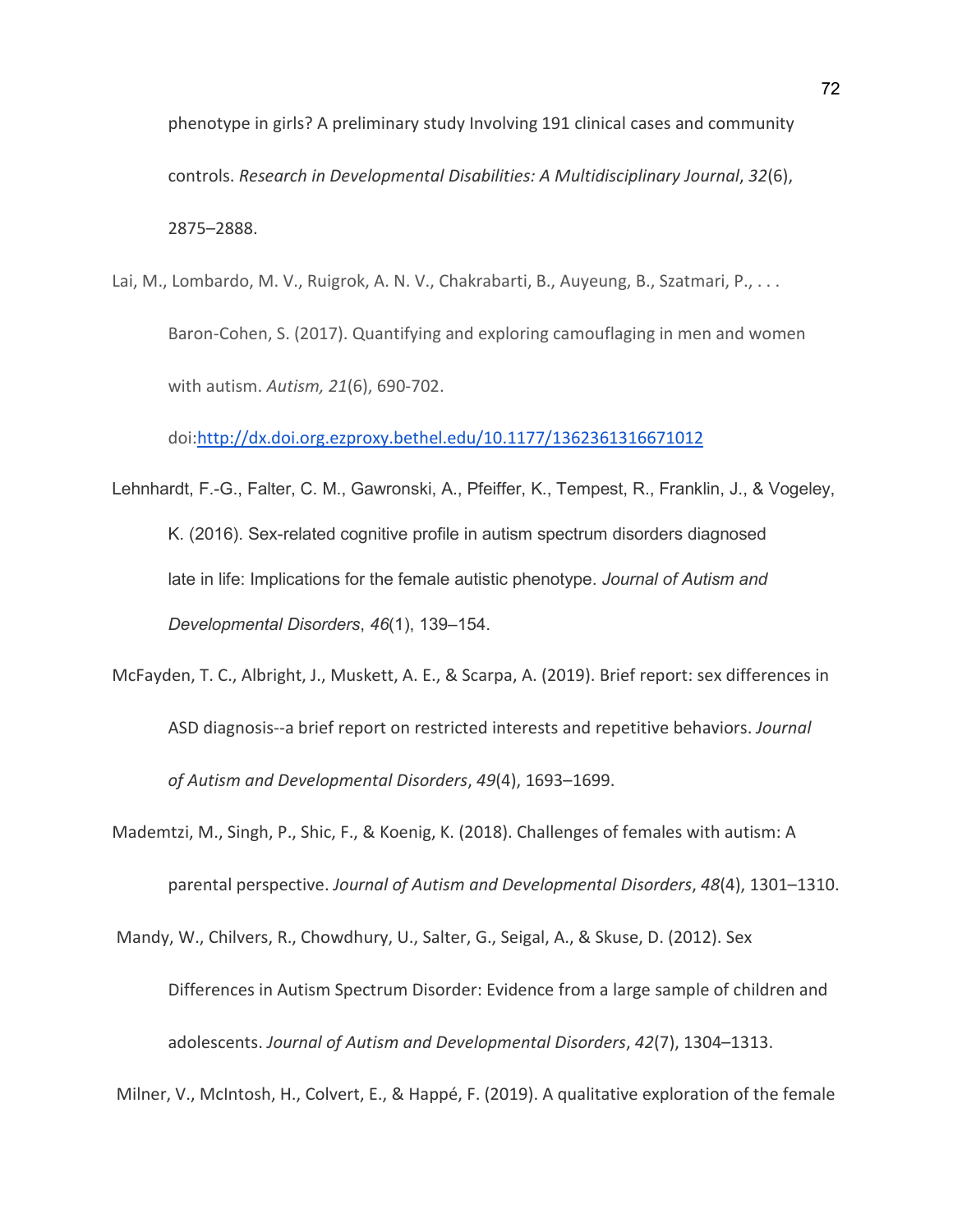experience of autism spectrum disorder (ASD). *Journal of Autism and Developmental Disorders*, *49*(6), 2389–2402.

- Morán, M. L., Gómez, L. E., Alcedo, M. Á., & Pedrosa, I. (2019). Gender Differences in Social Inclusion of youth with autism and intellectual disability. *Journal of Autism and Developmental Disorders*, *49*(7), 2980–2989.
- Ratto, A. B., Kenworthy, L., Yerys, B. E., Bascom, J., Więckowski, A. T., White, S. W., Wallace, G. L., Pugliese, C., Schultz, R. T., Ollendick, T. H., Scarpa, A., Seese, S., Register-Brown, K., Martin, A., & Anthony, L. G. (2018). What about the Girls? Sex-Based Differences in Autistic Traits and Adaptive Skills. *Journal of Autism and Developmental Disorders*, *48*(5), 1698–1711.
- Rodgers, J. D., Lodi-Smith, J., Donnelly, J. P., Lopata, C., McDonald, C. A., Thomeer, M. L., Lipinski, A. M., Nasca, B. C., & Booth, A. J. (2019). Brief Report: Examination of Sex-Based Differences in ASD Symptom Severity among High-Functioning Children with ASD Using the SRS-2. *Journal of Autism and Developmental Disorders*, *49*(2), 781–787.
- Solomon, M., Miller, M., Taylor, S. L., Hinshaw, S. P., & Carter, C. S. (2012). Autism symptoms and internalizing psychopathology in girls and boys with autism spectrum disorders. *Journal of Autism and Developmental Disorders, 42*(1), 48-59. doi:http://dx.doi.org.ezproxy.bethel.edu/10.1007/s10803-011-1215-z

Sturrock, A., Marsden, A., Adams, C., & Freed, J. (2020). Observational and Reported Measures